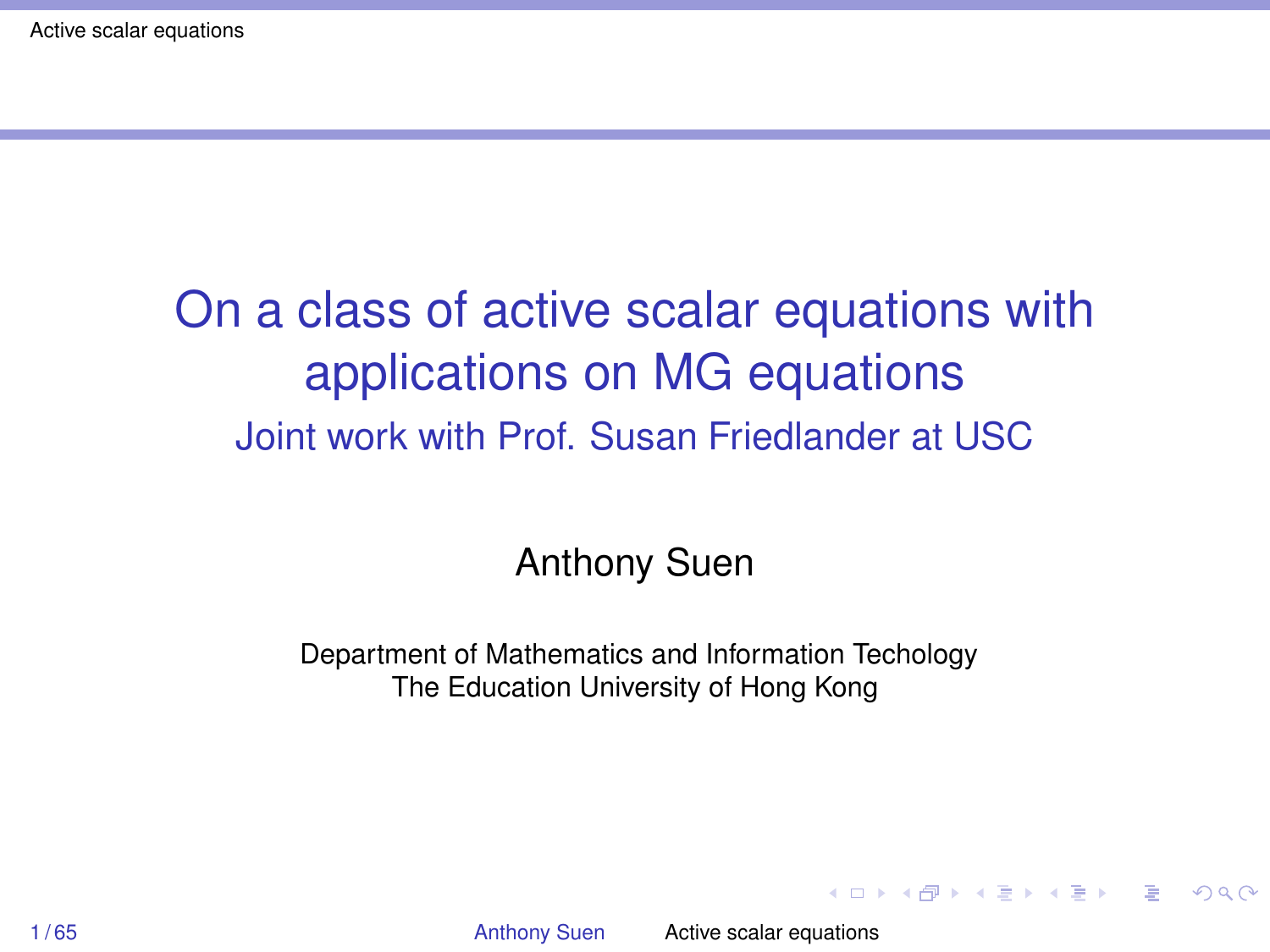#### **Outline**

**[Introduction](#page-2-0)** 

[Diffusive case](#page-13-0)

[Non-diffusive case](#page-32-0)

[Other directions](#page-53-0)

2 / 65 Anthony Suen [Active scalar equations](#page-0-0)

KID KAR KE KE KE YA GA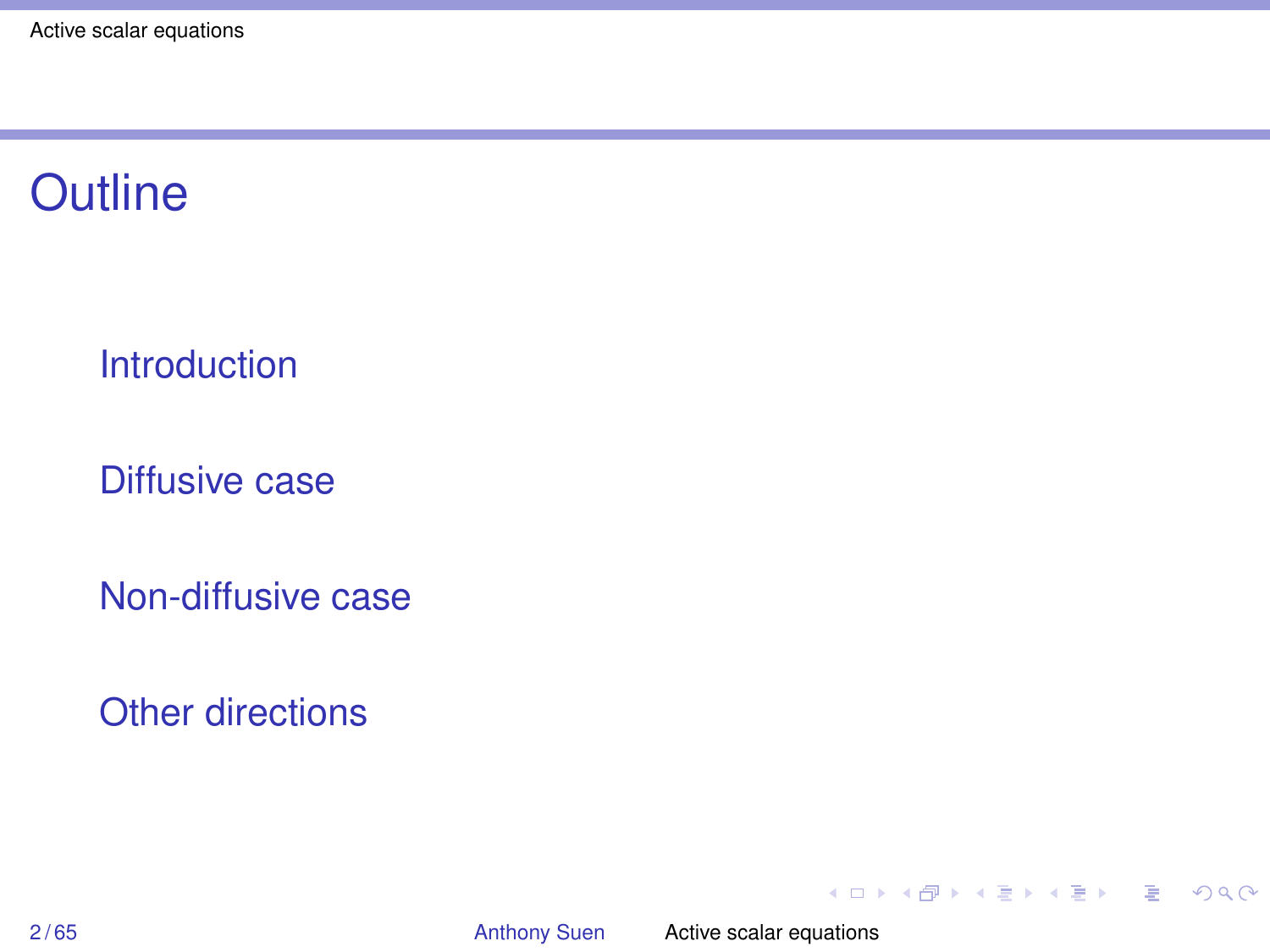#### <span id="page-2-0"></span>**Introduction**

3/65 Anthony Suen [Active scalar equations](#page-0-0)

KOKKØKKEKKEK E DAG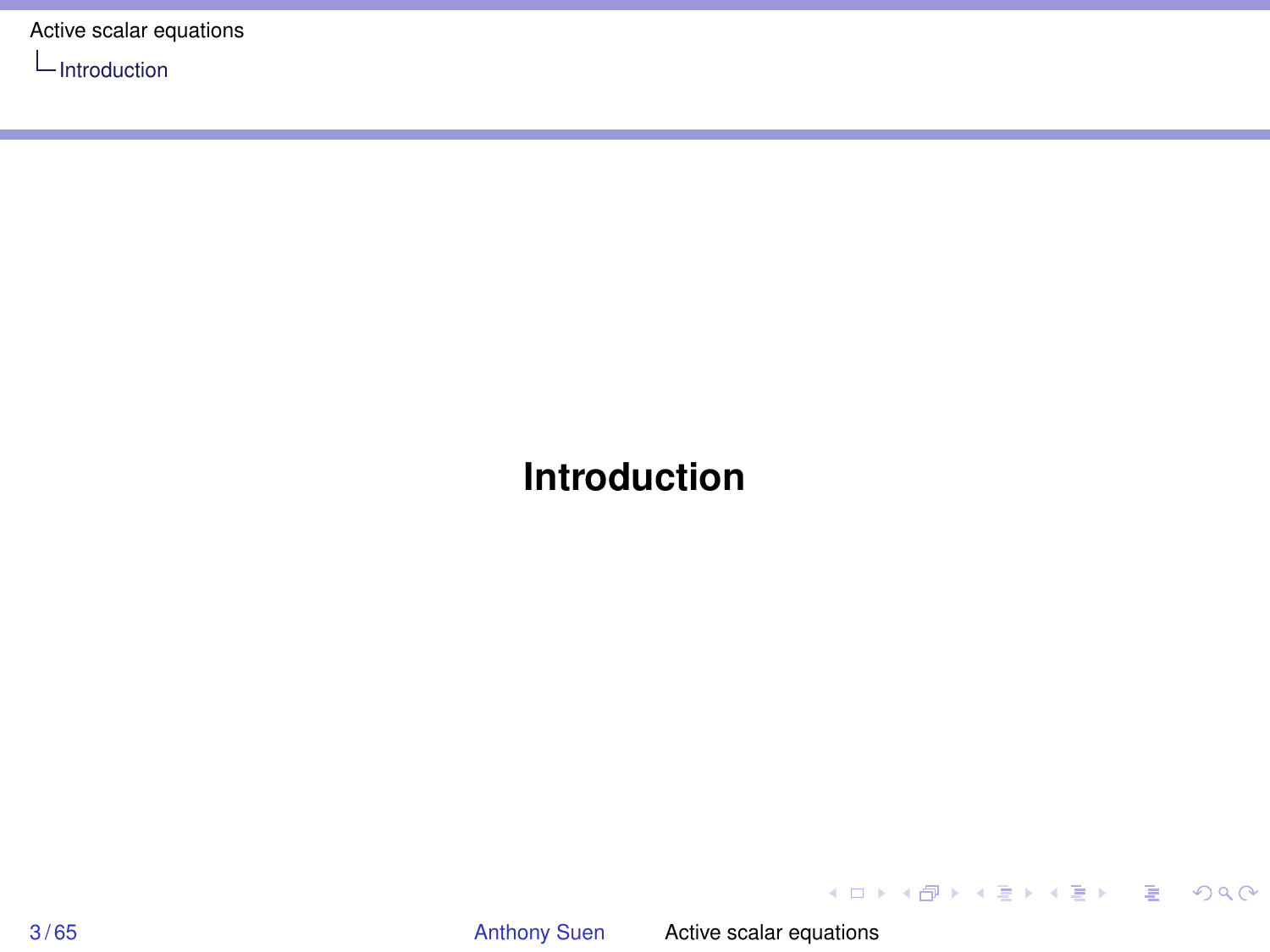#### Active scalar equations

We are interested on a type of active scalar equations on  $\mathbb{T}^d \times [0,\infty)$  (or  $\mathbb{R}^d \times [0,\infty)$ ):

<span id="page-3-0"></span>
$$
\begin{cases}\n\partial_t \theta + u \cdot \nabla \theta = -\kappa (-\Delta)^\gamma \theta + S, \\
u = M_\nu[\theta], \theta(x, 0) = \theta_0(x)\n\end{cases}
$$
\n(1.1)

KO KARK KEK KEK E YOKA

where the vector field *u* is related to  $\theta$  by some operator  $M_{\nu}[\cdot]$ . Here  $S$ ,  $\theta_0$  are some given functions.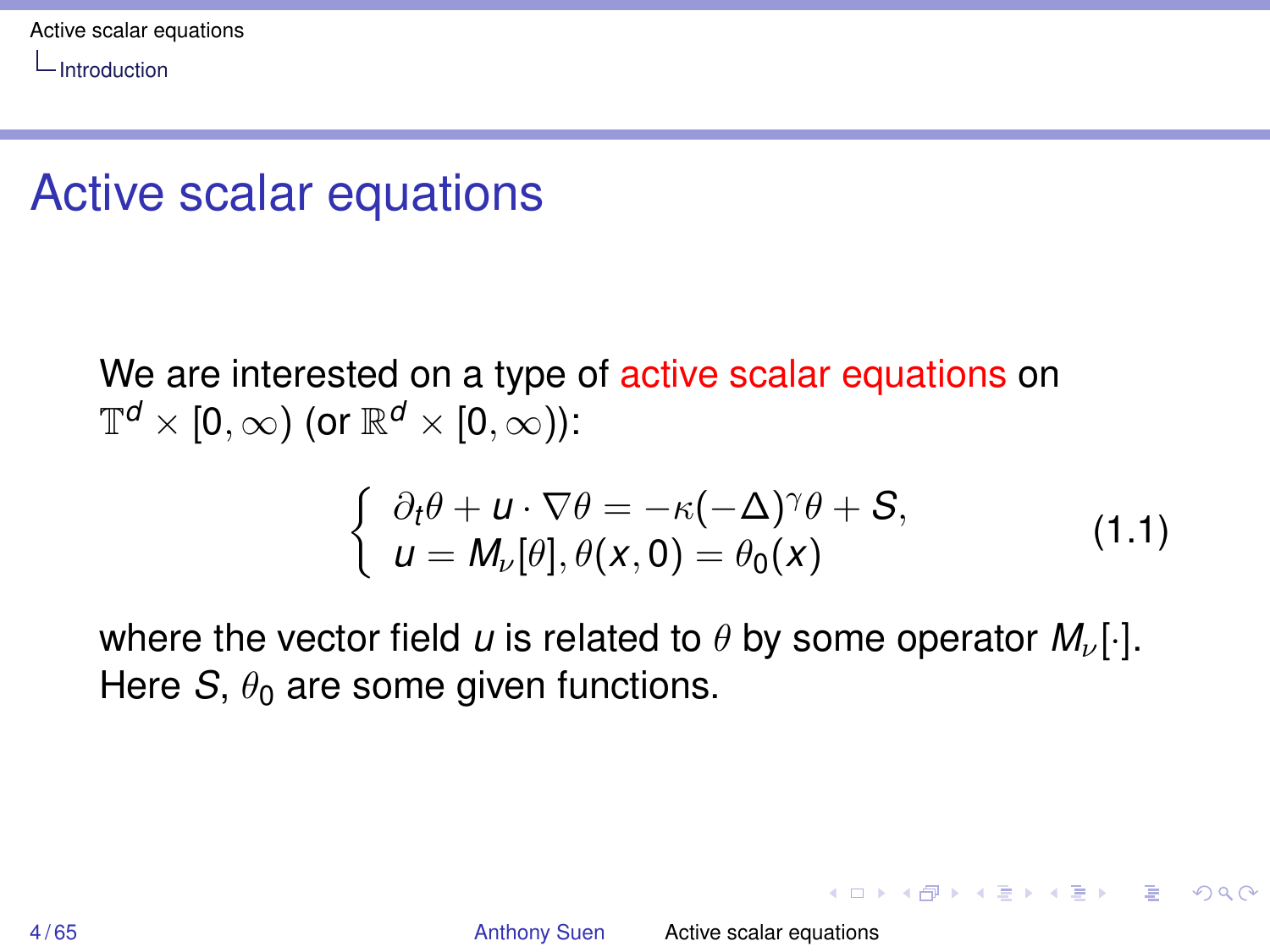## Set-up

- If Unknown functions:  $(u, \theta) = (u, \theta)(x, t)$
- $\blacktriangleright$  *u* is a vector and  $\theta$  is a scalar
- $\blacktriangleright$  *S*,  $\theta_0$  are given
- $\blacktriangleright$  *d*: Dimension (mainly *d* = 2 or 3)
- $\triangleright$   $\nu, \kappa \in [0, \infty)$ : "diffusive" constants
- $\blacktriangleright \gamma \in (0,1]$
- $\blacktriangleright$  *M<sub>v</sub>*: A Fourier multiplier operator which relates *u* and  $\theta$ , and  $M_{\nu}$  depends on  $\nu$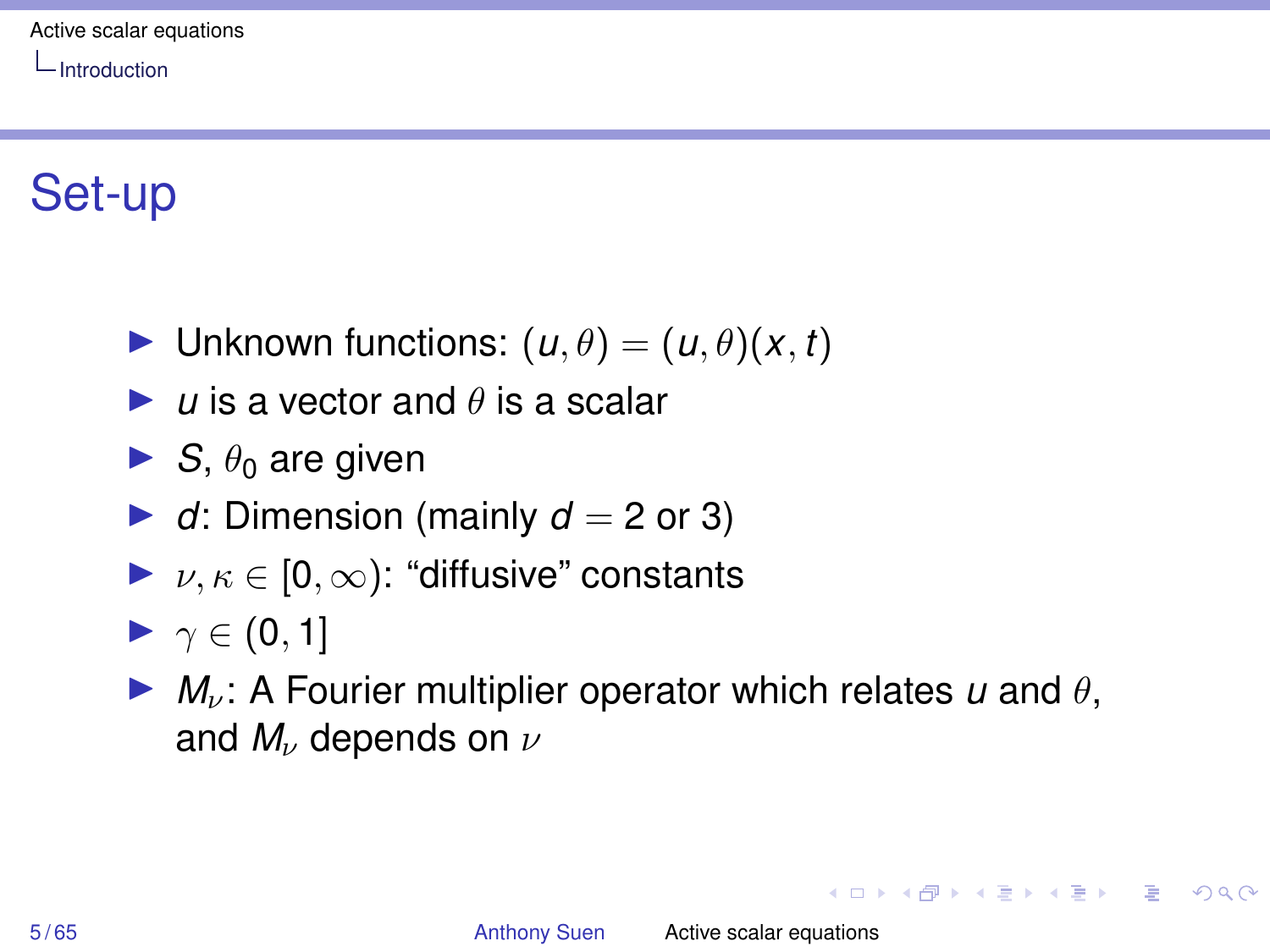#### What are *M*<sub>v</sub>'s?

*M*<sub>ν</sub> behaves drastically different for cases  $\nu > 0$  and  $\nu = 0$ :

$$
\blacktriangleright \widehat{M_{\nu}[\theta]}(k) \approx |k|^{-2} \widehat{\theta}(k) \text{ when } \nu > 0;
$$

$$
\triangleright \widehat{M_{\nu=0}[\theta]}(k) \approx |k|\hat{\theta}(k) \text{ when } \nu = 0.
$$

Hence  $M_{\nu}$  is smoothing of order 2 for  $\nu > 0$ , but  $M_0$  becomes singular of order 1.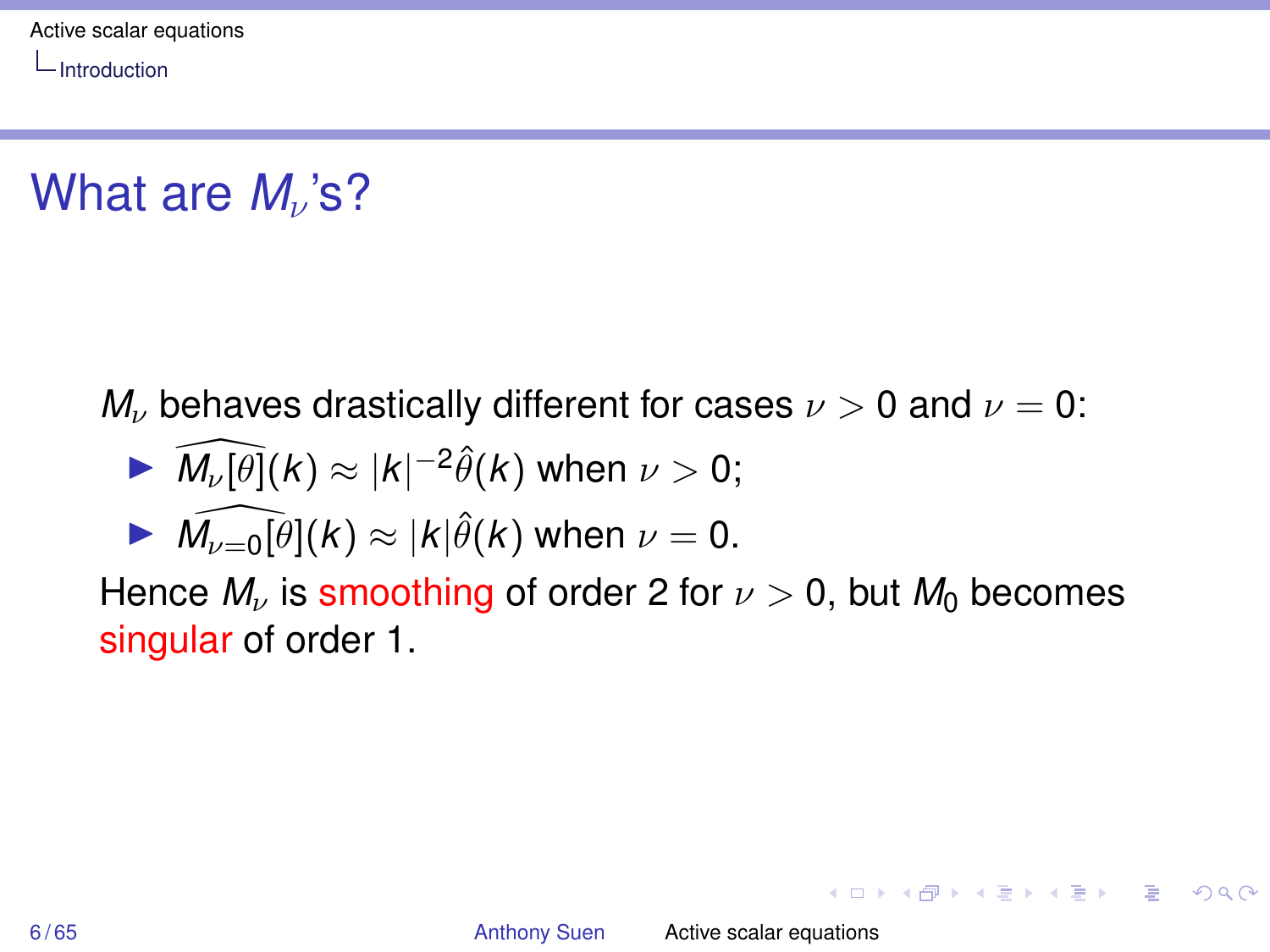#### Some more assumptions

We further impose:

- $\bullet$  div( $u$ ) = 0 (divergence-free for  $u$ )
- $\blacktriangleright$   $\theta_0$ , *S* are mean-zero on  $\mathbb{T}^d$

**KORKARK (EXIST)** DI VOCA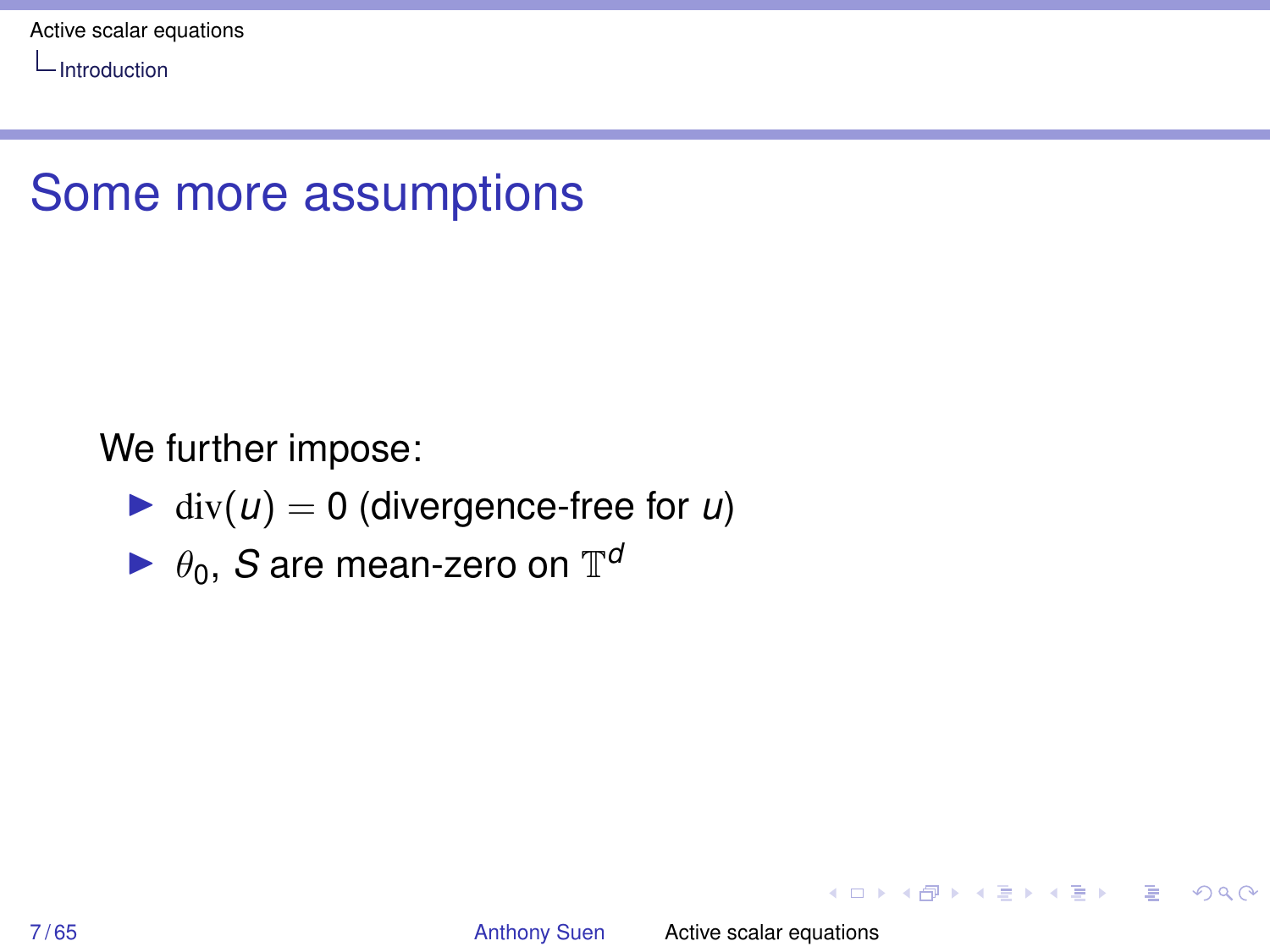## **Motivation**

Active scalar equations have many applications on fluid mechanics:

- $\triangleright$  vorticity formulation of the 2D Euler equation (equation for  $\omega$ );
- $\triangleright$  surface quasi-geostrophic (SQG) equation (for  $u = \nabla^{\perp}(-\Delta)^{-\frac{1}{2}}\theta;$
- ▶ \*magneto-geostrophic (MG) equation (comes from incompressible MHD);
- $\triangleright$  incompressible porous media (IPM) equation, etc.

KID KAP KE KE KE KE YAN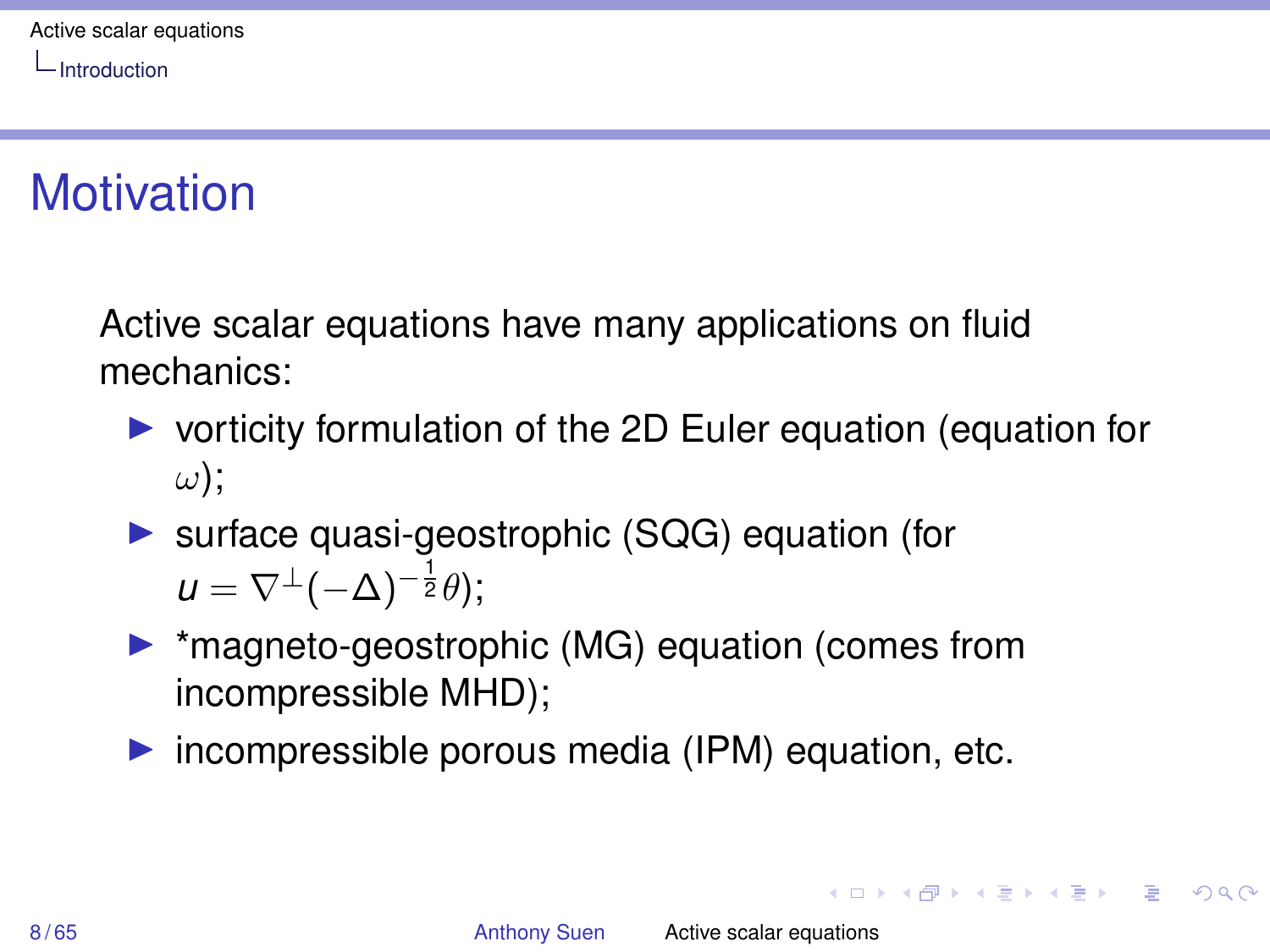## MG equations

One important example comes from MG equations. The original model is given by  $(\theta)$  is the buoyancy field)

<span id="page-8-0"></span>
$$
\partial_t \theta + u \cdot \nabla \theta = \kappa \Delta \theta + S \tag{1.2}
$$

The constitutive law is obtained from the linear system

$$
e_3 \times u = -\nabla P + e_2 \cdot \nabla b + \theta e_3 + \nu \Delta u, \qquad (1.3)
$$

<span id="page-8-1"></span>
$$
0 = e_2 \cdot \nabla u + \Delta b, \qquad (1.4)
$$

$$
\nabla \cdot u = 0, \nabla \cdot b = 0, \qquad (1.5)
$$

where  $(e_1, e_2, e_3)$  is the standard Cartesian unit vectors,  $P$  is the pressure and *b* is the magnetic field.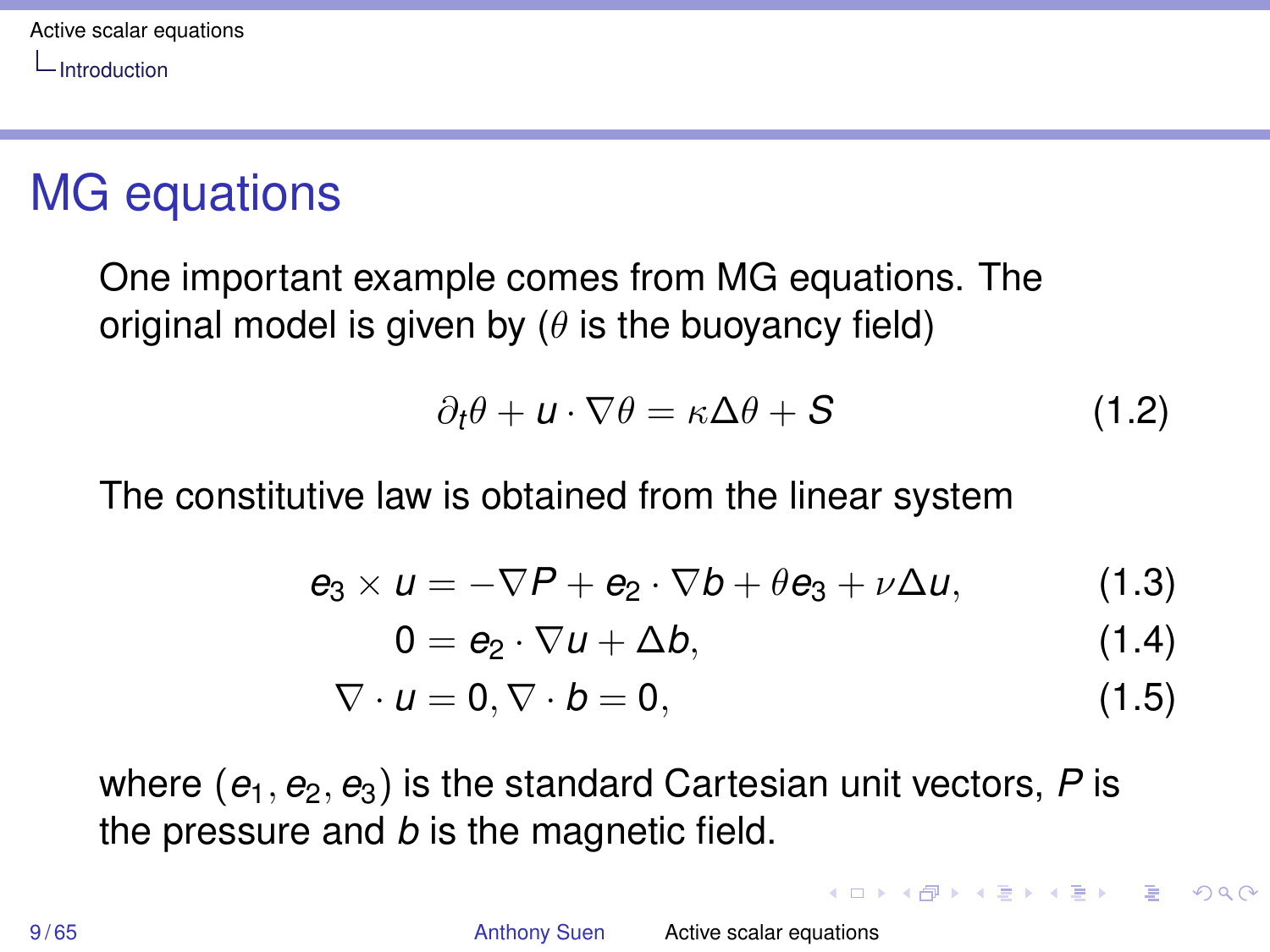### MG equations (cont'd)

Vector manipulations of [\(1.3\)](#page-8-0)-[\(1.5\)](#page-8-1) give the following expression

<span id="page-9-0"></span>
$$
\{[\nu\Delta^{2} - (e_{2} \cdot \nabla)^{2}]^{2} + (e_{3} \cdot \nabla)^{2} \Delta\}u
$$
  
= -[\nu\Delta^{2} - (e\_{2} \cdot \nabla)^{2}]\nabla \times (e\_{3} \times \nabla \theta)   
+ (e\_{3} \cdot \nabla)\Delta(e\_{3} \times \nabla \theta). \n(1.6)

Hence by "solving"  $u$  in terms of  $\theta$  from [\(1.6\)](#page-9-0), we can write  $u = M_{\nu}[\theta]$  and the explicit expression  $M_{\nu}$  are given by...

**KORKARK (EXIST)** DI VOCA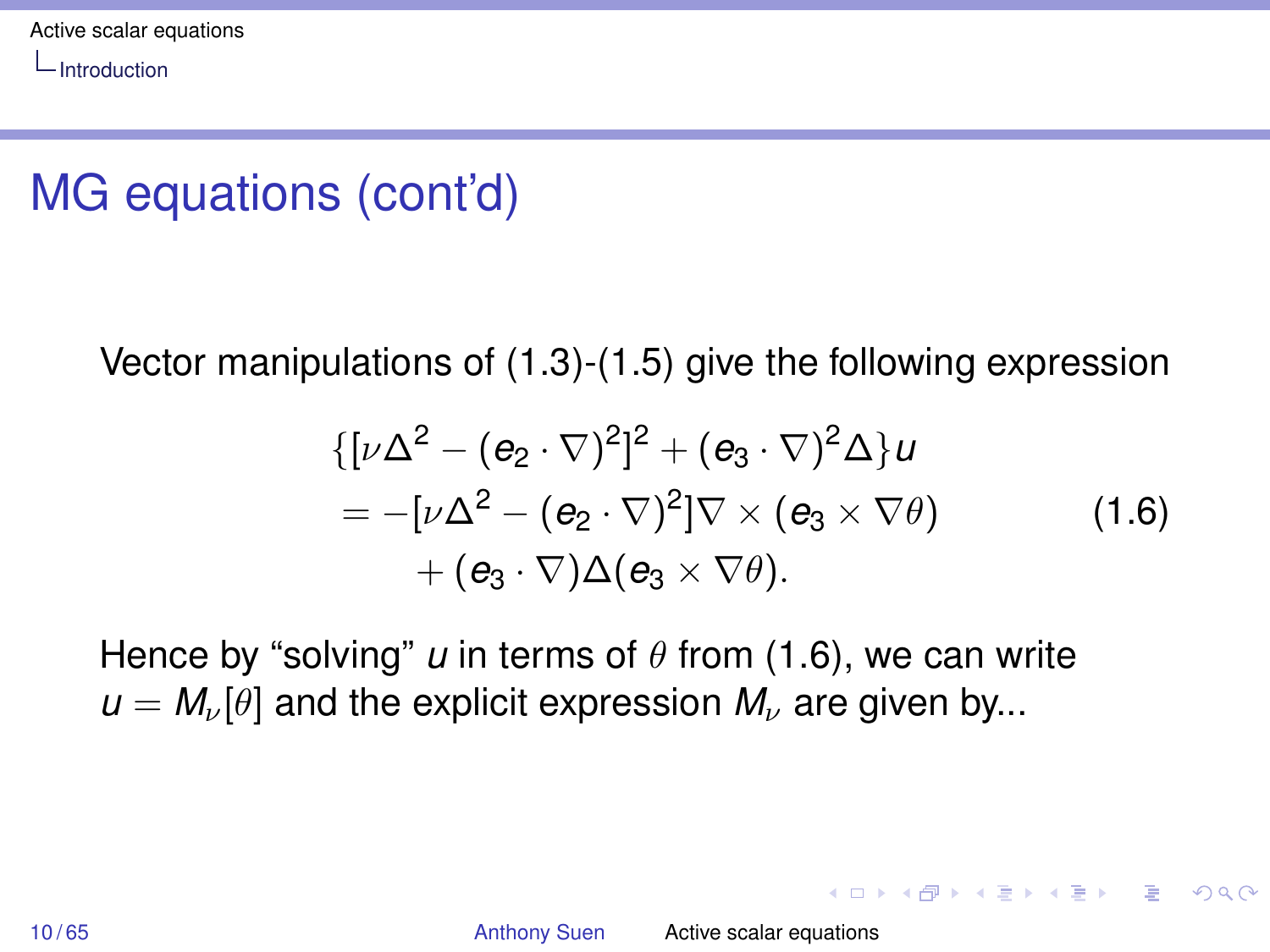#### MG equations (cont'd)

$$
\begin{aligned}\n\widehat{(M_{\nu})}_1(k) &= [k_2 k_3 |k|^2 - k_1 k_3 (k_2^2 + \nu |k|^4)] D(k)^{-1}, \\
\widehat{(M_{\nu})}_2(k) &= [-k_1 k_3 |k|^2 - k_2 k_3 (k_2^2 + \nu |k|^4)] D(k)^{-1}, \\
\widehat{(M_{\nu})}_3(k) &= [(k_1^2 + k_2^2)(k_2^2 + \nu |k|^4)] D(k)^{-1},\n\end{aligned}
$$

where

$$
D(k) = |k|^2 k_3^2 + (k_2^2 + \nu |k|^4)^2.
$$

11/65 **Anthony Suen [Active scalar equations](#page-0-0)** 

KID KAR KE KE KE YA GA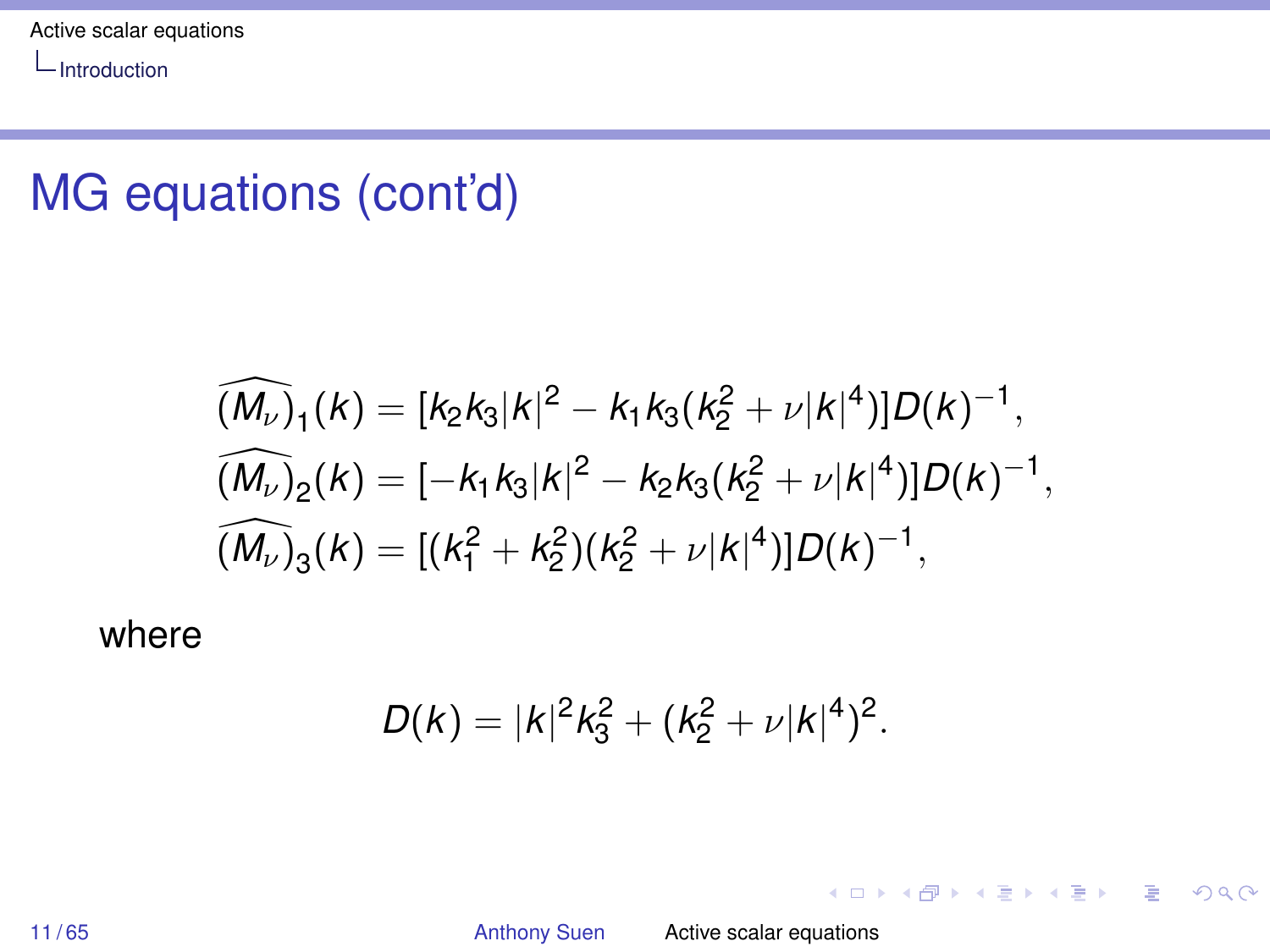#### Directions of study

In view of the class of active scalar equations [\(1.1\)](#page-3-0), we mainly discuss the cases when:

- In (Diffusive)  $\kappa > 0$ ,  $\nu > 0$  and  $\gamma = 1$
- (Non-diffusive)  $\kappa = 0$  and  $\nu > 0$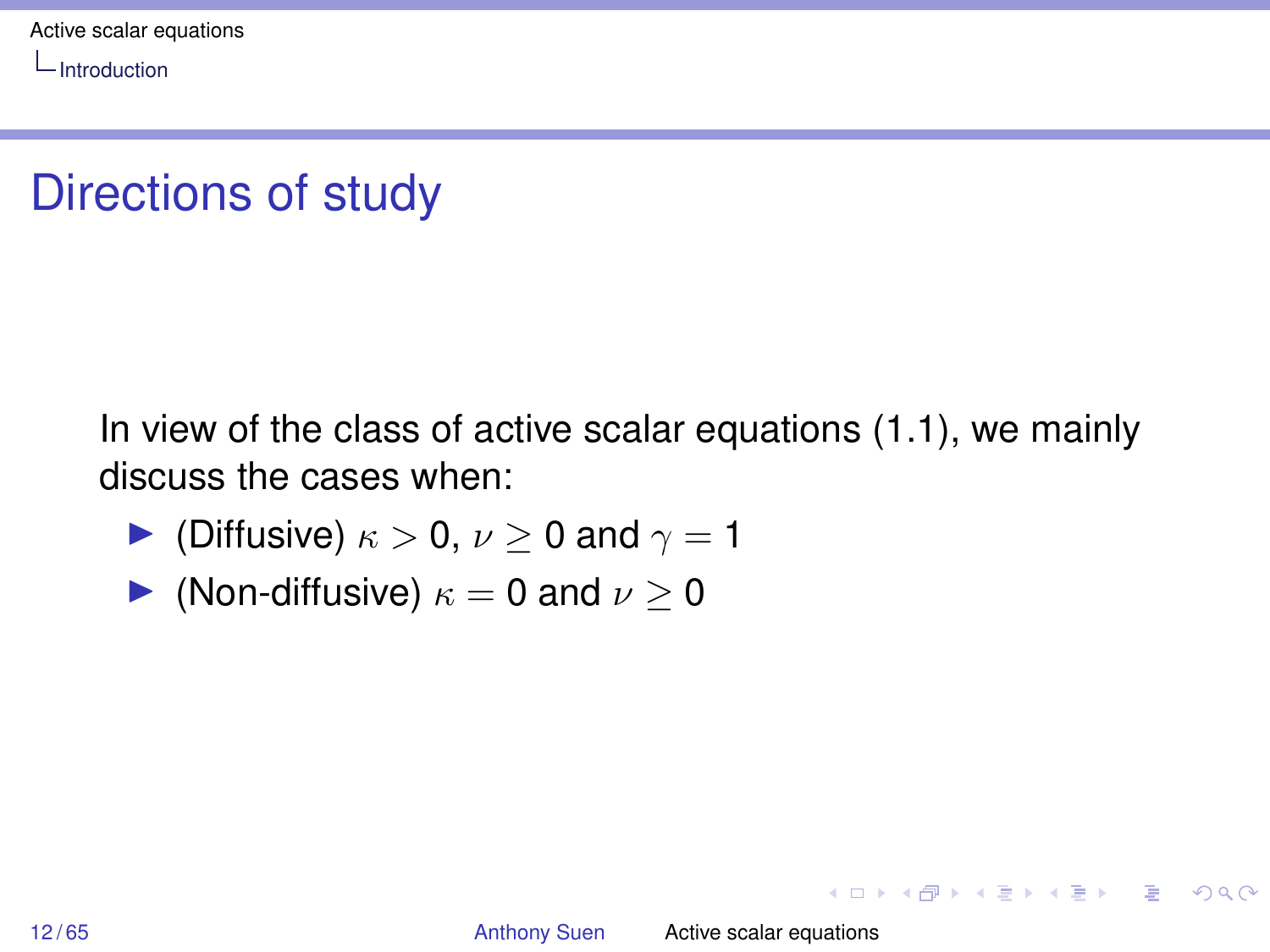#### **Diffusive case**

13/65 Anthony Suen [Active scalar equations](#page-0-0)

KOX KOX KEX KEX LE LONG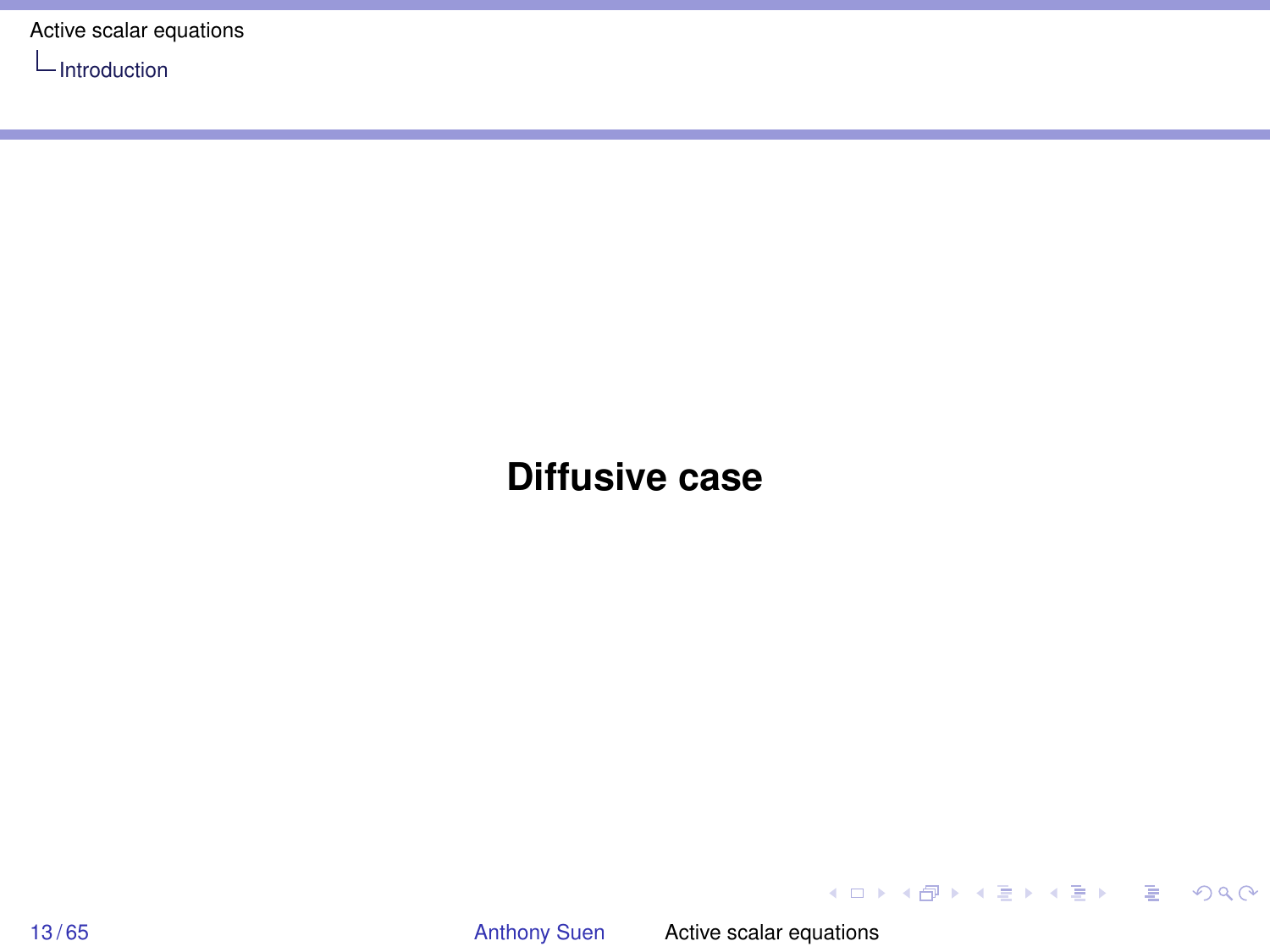#### <span id="page-13-0"></span>Diffusive case

In this section, we focus on the following class of active scalar equations (we take  $\kappa = 1$ ):

<span id="page-13-1"></span>
$$
\begin{cases}\n\partial_t \theta + u \cdot \nabla \theta = \Delta \theta + S, \\
u = M_{\nu}[\theta], \theta(x, 0) = \theta_0(x),\n\end{cases}
$$
\n(2.1)

where  $\nu \geq 0$ . The results on [\(2.1\)](#page-13-1) can be summarised in Theorem [2.1](#page-14-0) and references can be found in [FS18, FS21, FS22, FV11a].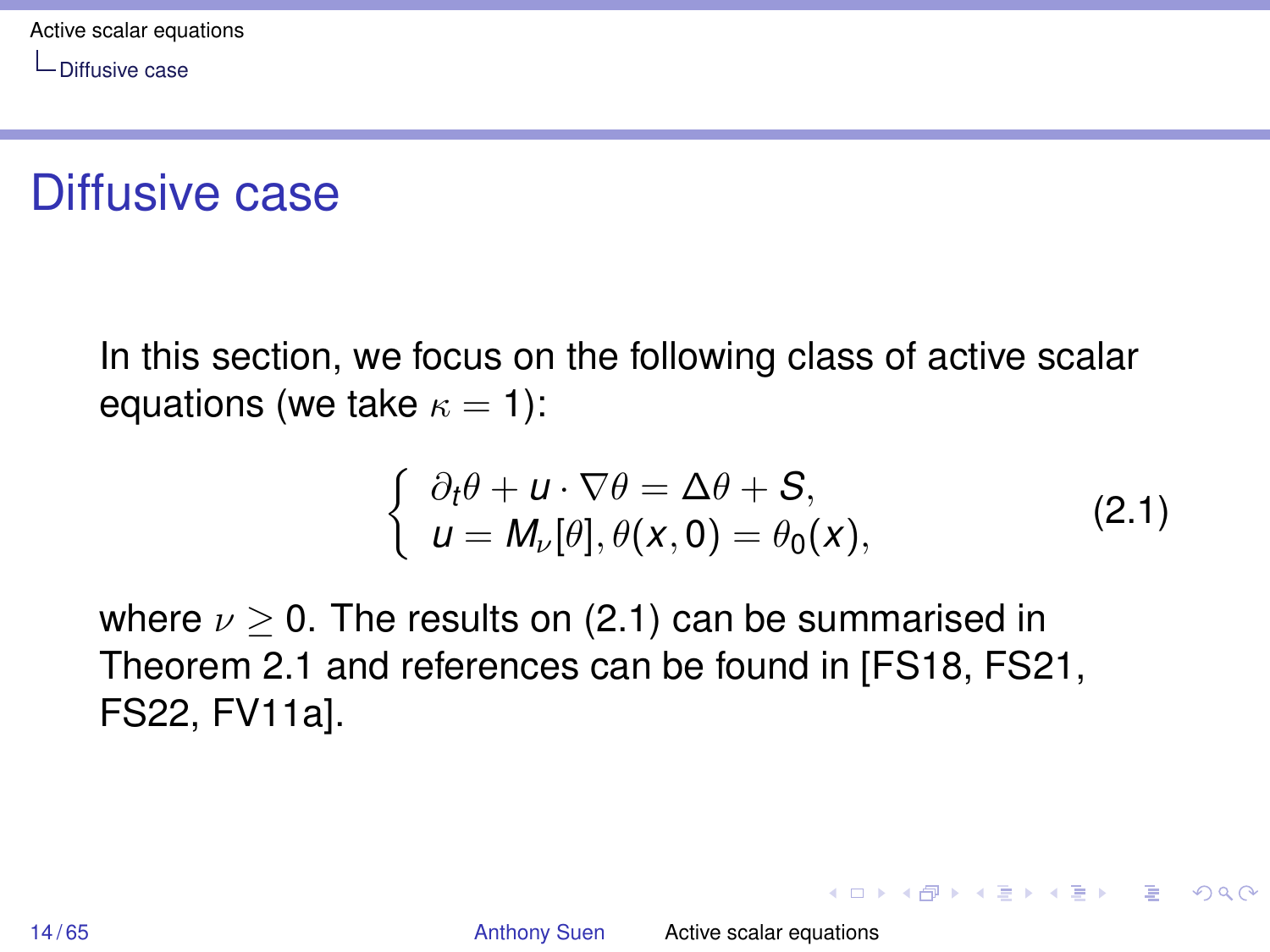#### Results on Diffusive case

#### Theorem 2.1

<span id="page-14-0"></span> $L$ et  $\theta_0$  *and S be given with*  $\theta_0 \in L^2$  *and*  $S \in L^2 \cap L^\infty$  *. Then for any*  $ν$   $≥$  0, a Leray-Hopf weak solution  $θ<sup>ν</sup>$  to [\(2.1\)](#page-13-1) evolving from  $\theta_0$  *is a classical solution.* 

15/65 **Anthony Suen [Active scalar equations](#page-0-0)** Anthony Suen Active scalar equations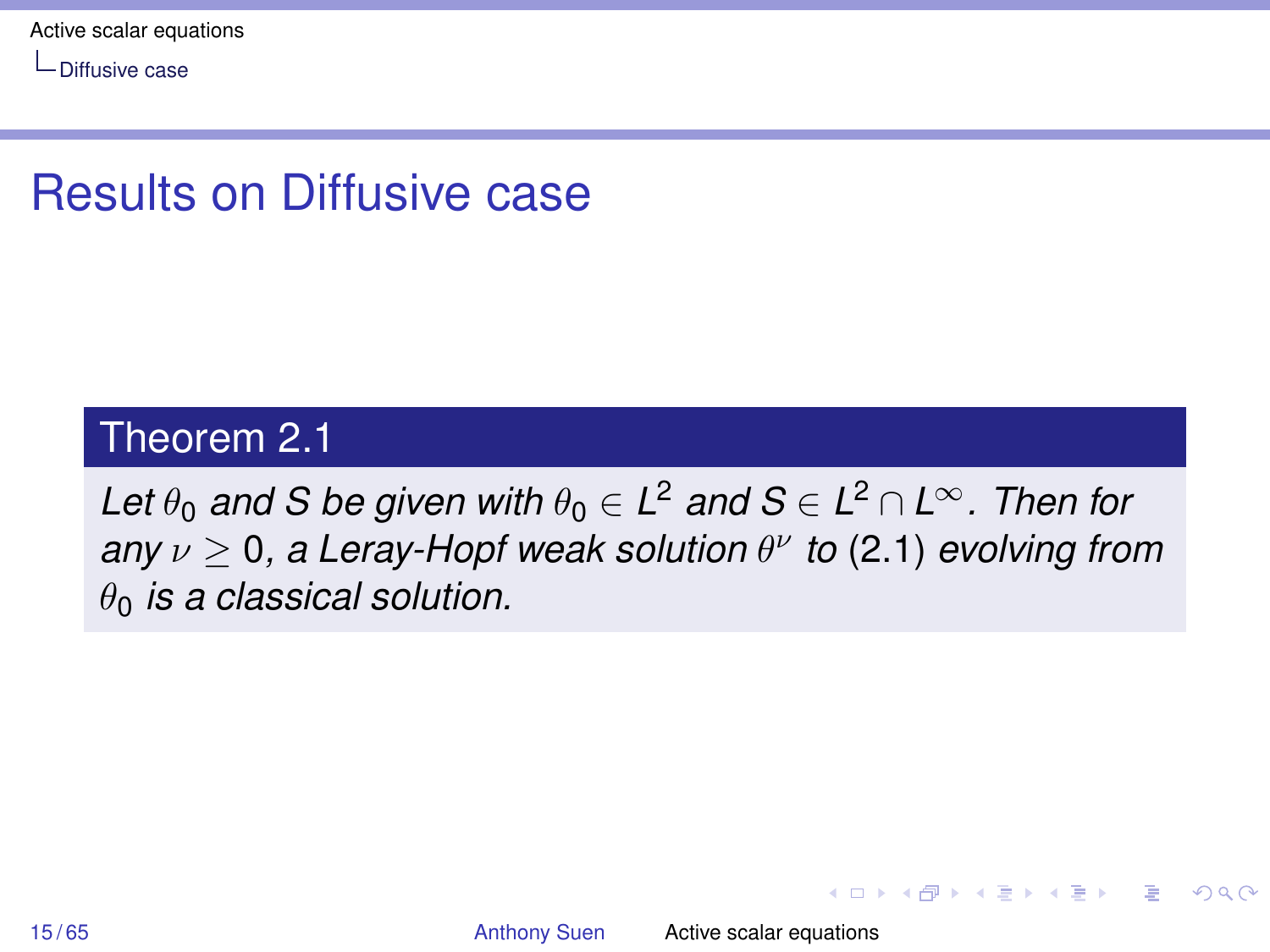#### Remarks on Theorem [2.1](#page-14-0)

For the case of MG equations, we can also address the convergence of  $\theta$  when  $\nu \rightarrow 0$ . In [FS18], the authors showed that given  $\tau > 0$ , for all  $s > 0$ , we have

$$
\lim_{\nu\to 0}\|(\theta^\nu-\theta)(t,\cdot)\|_{H^s}=0
$$

whenever  $t \geq \tau$ .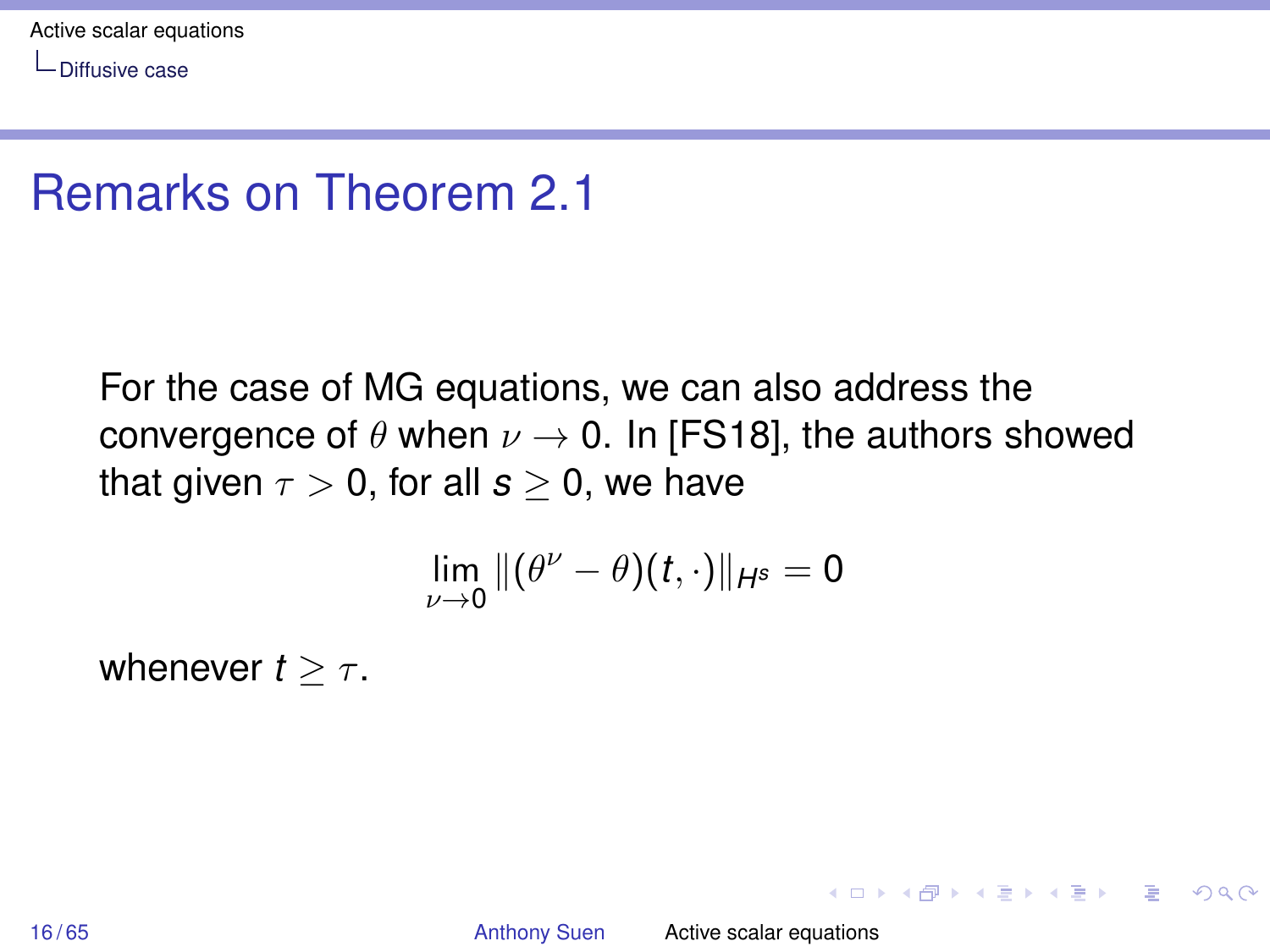#### Proof of Theorem [2.1](#page-14-0)

We focus on the singular case when  $\nu=0$  and write  $\theta=\theta^{\nu}.$ Theorem [2.1](#page-14-0) can be proved in the following steps:

- $\triangleright$  consider the linear problem when  $\mu$  is replaced by a given drift velocity *v*;
- $\triangleright$  show that a weak solutions of the linear drift-diffusion equation instantly become Hölder continuous in space-time;
- $\triangleright$  by "bootstraping", one can show higher regularity, i.e.  $\theta \in \mathcal{C}^{\infty}$ ;
- $\triangleright$  come back to the non-linear problem.

KOD KAP KED KED E YA G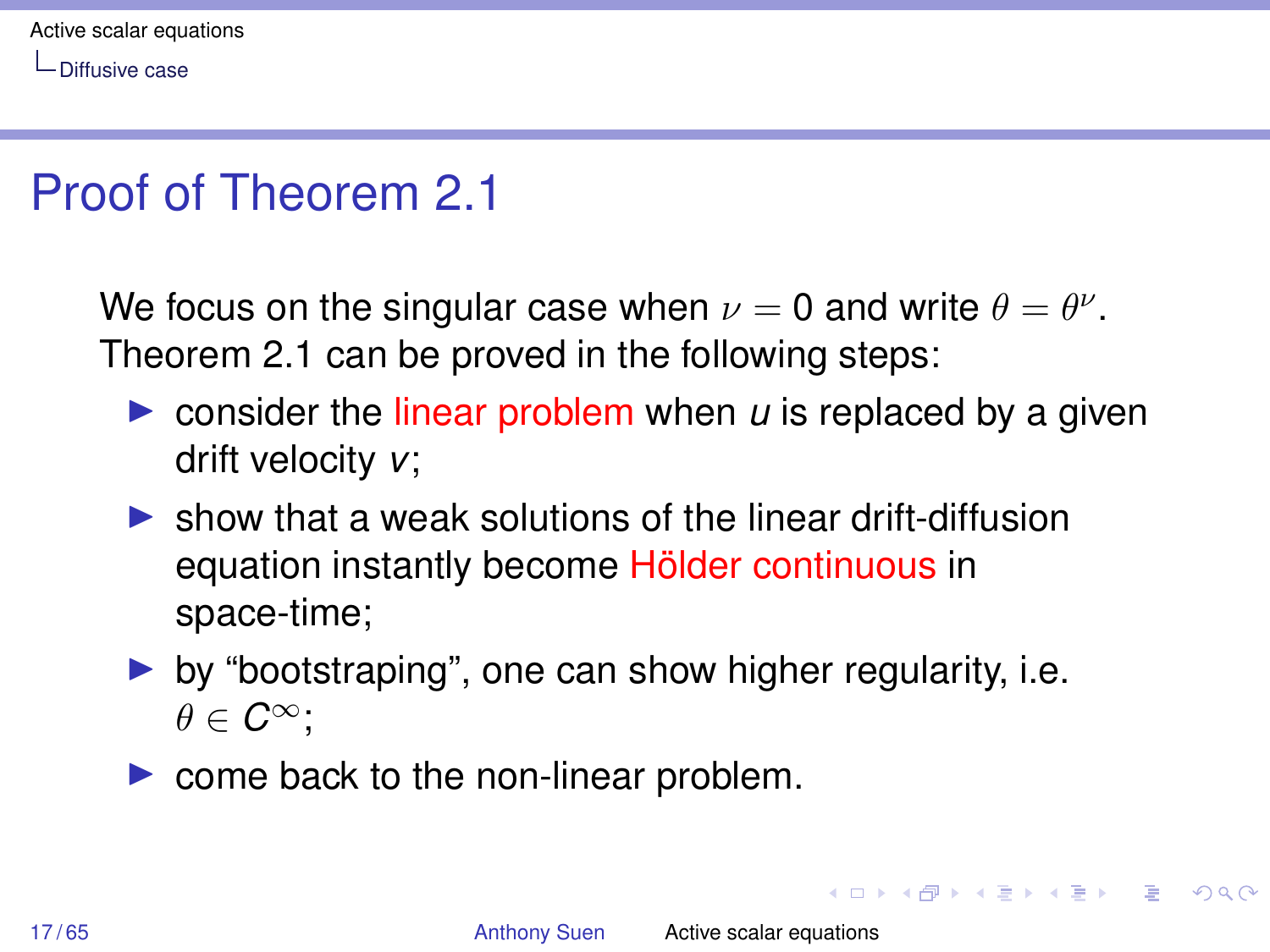#### Linear problem

Consider

<span id="page-17-0"></span>
$$
\begin{cases}\n\partial_t \theta + \mathbf{v} \cdot \nabla \theta = \Delta \theta + \mathbf{S}, \\
\theta(\mathbf{x}, \mathbf{0}) = \theta_0(\mathbf{x}),\n\end{cases}
$$
\n(2.2)

where *v* is a given divergence-free vector field with  $v_i = \partial_{x_i} V_{ii}$ and

$$
V_{ij} \in L^{\infty}(0,\infty; BMO) \cap L^{2}(0,\infty; H^{1}).
$$

KID KAR KE KE KE YA GA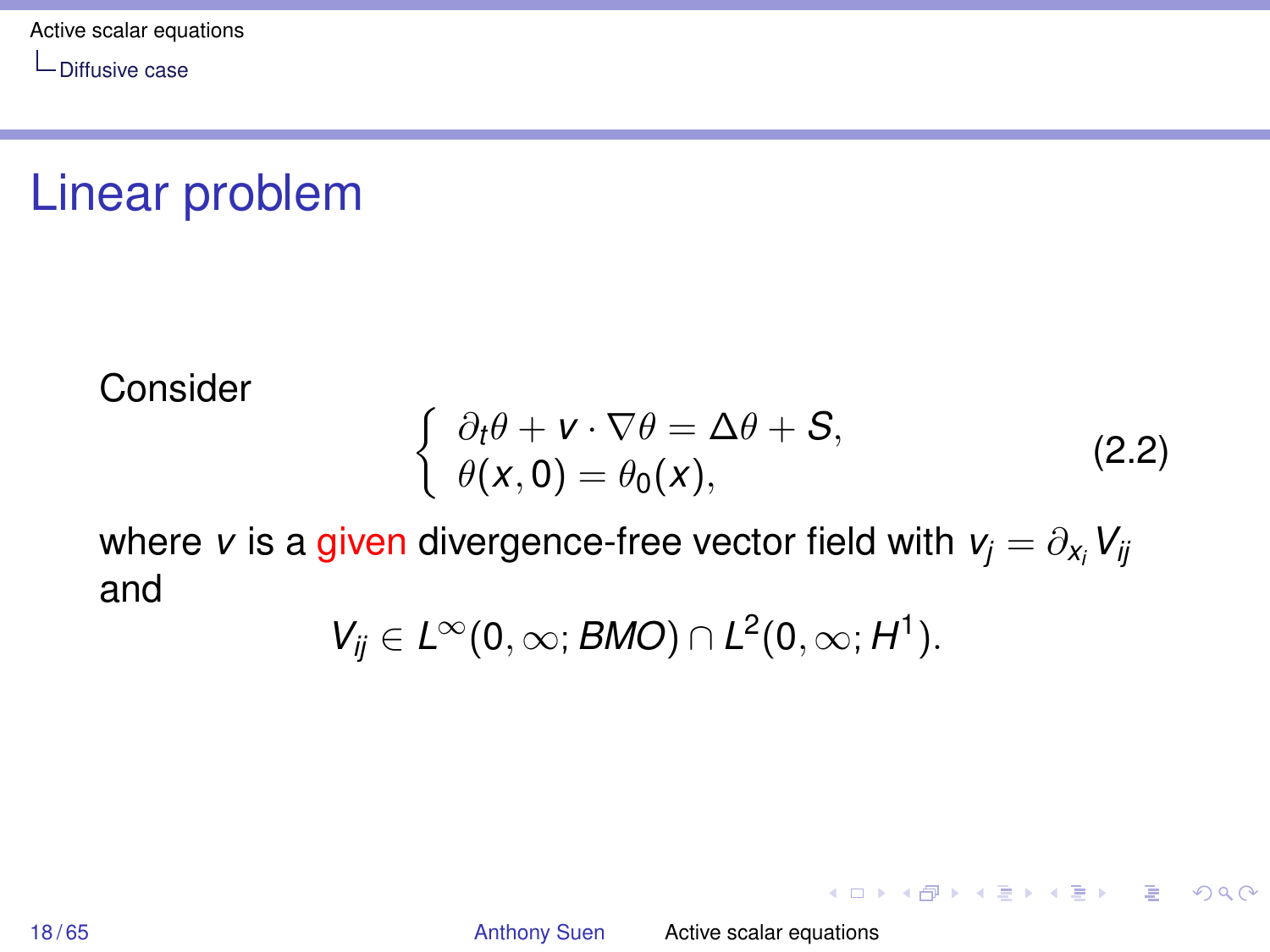Why we need  $V_{ii} \in BMO$ ?

Note that [\(2.2\)](#page-17-0) is invariant under the scaling transformation

$$
\theta(x,t) \to \theta^{(\lambda)}(x,t) = \theta(\lambda x, \lambda^2 t),
$$

hence *L*<sup>∞</sup> is the critical Lebesgue space with respect to the natural scaling of the equation.

KO KA KE KE KE KE YA G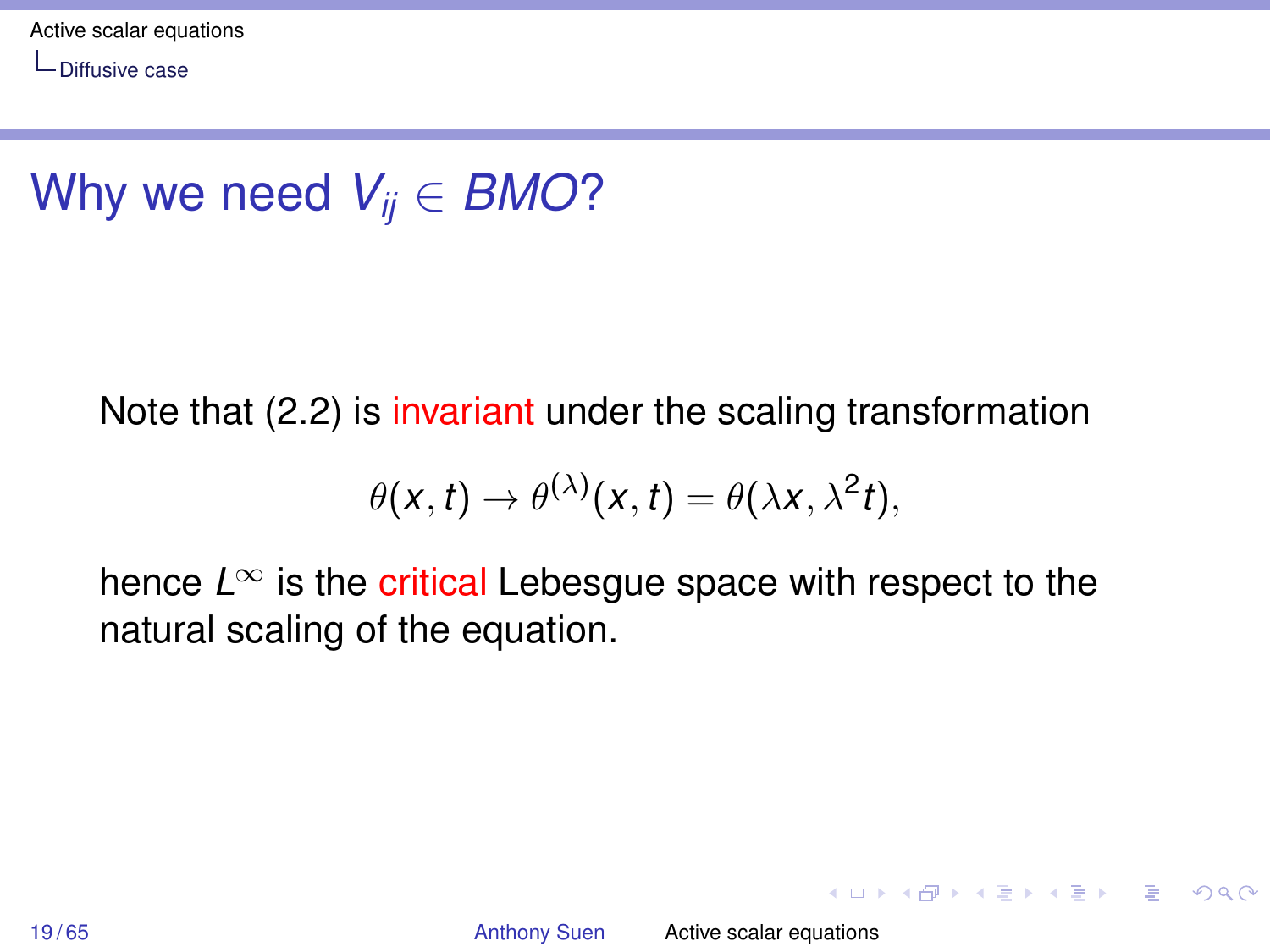## Why we need *Vij* ∈ *BMO*? (cont'd)

- **►** In the original non-linear problem, if we write  $u_i = \partial_{x_i} V_{ii}[\theta]$ , then we can see that *Vij* becomes Calderón-Zygmund zero-order operator, which maps *L*<sup>∞</sup> to BMO.
- <sup>I</sup> Hence for the linear problem, we assume *<sup>V</sup>ij* <sup>∈</sup> *BMO* as well.

KO KA KE KE KE KE YA G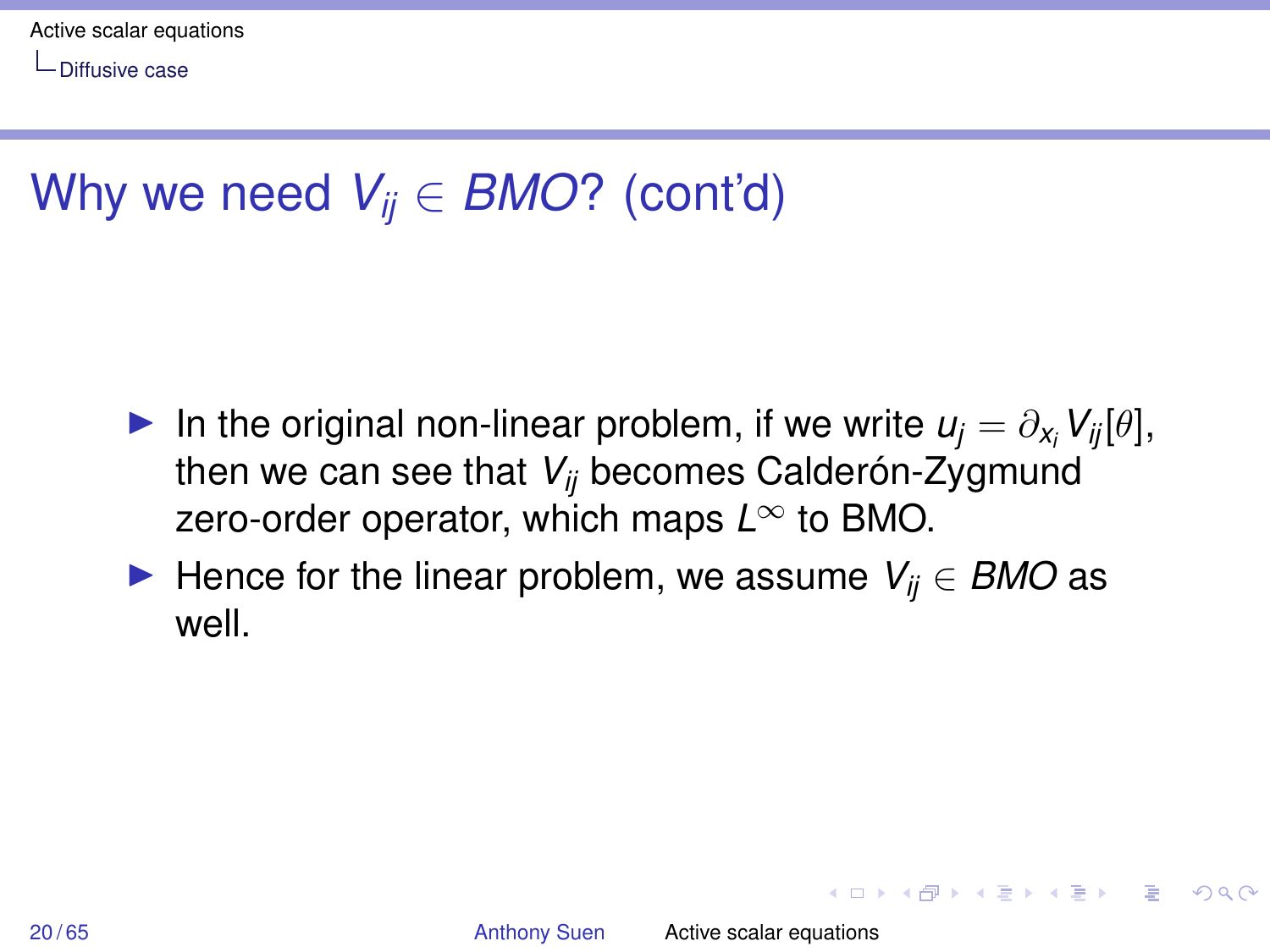#### Linear problem (cont'd)

What we need:

- (a) weak solutions  $\theta$  to [\(2.2\)](#page-17-0) are bounded above for positive time;
- (b) weak solutions  $\theta$  to [\(2.2\)](#page-17-0) are Hölder continuous in positive time.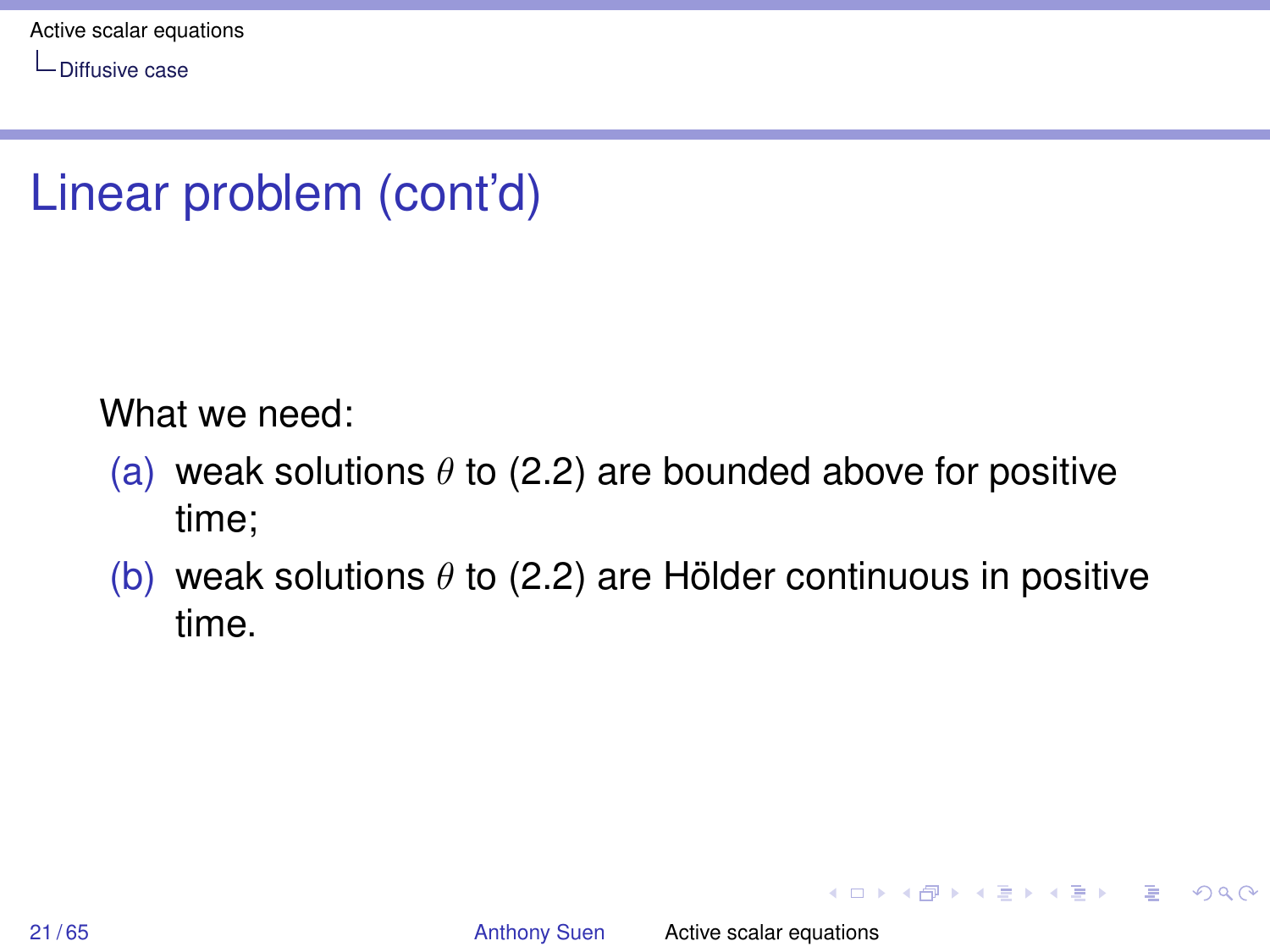From  $L^2$  to  $L^\infty$ 

To prove (a), by using the De Giorgi method,

- $\triangleright$  we make use of a recurrence nonlinear relation between consecutive truncations of  $\theta$  at an increasing sequence of levels;
- $\triangleright$  we also make use of the energy inequality (which holds for weak solutions) that controls  $|\nabla \theta|$  by  $\theta$ , and the opposite effect of the Sobolev inequality that controls  $\theta$  by  $|\nabla \theta|$ .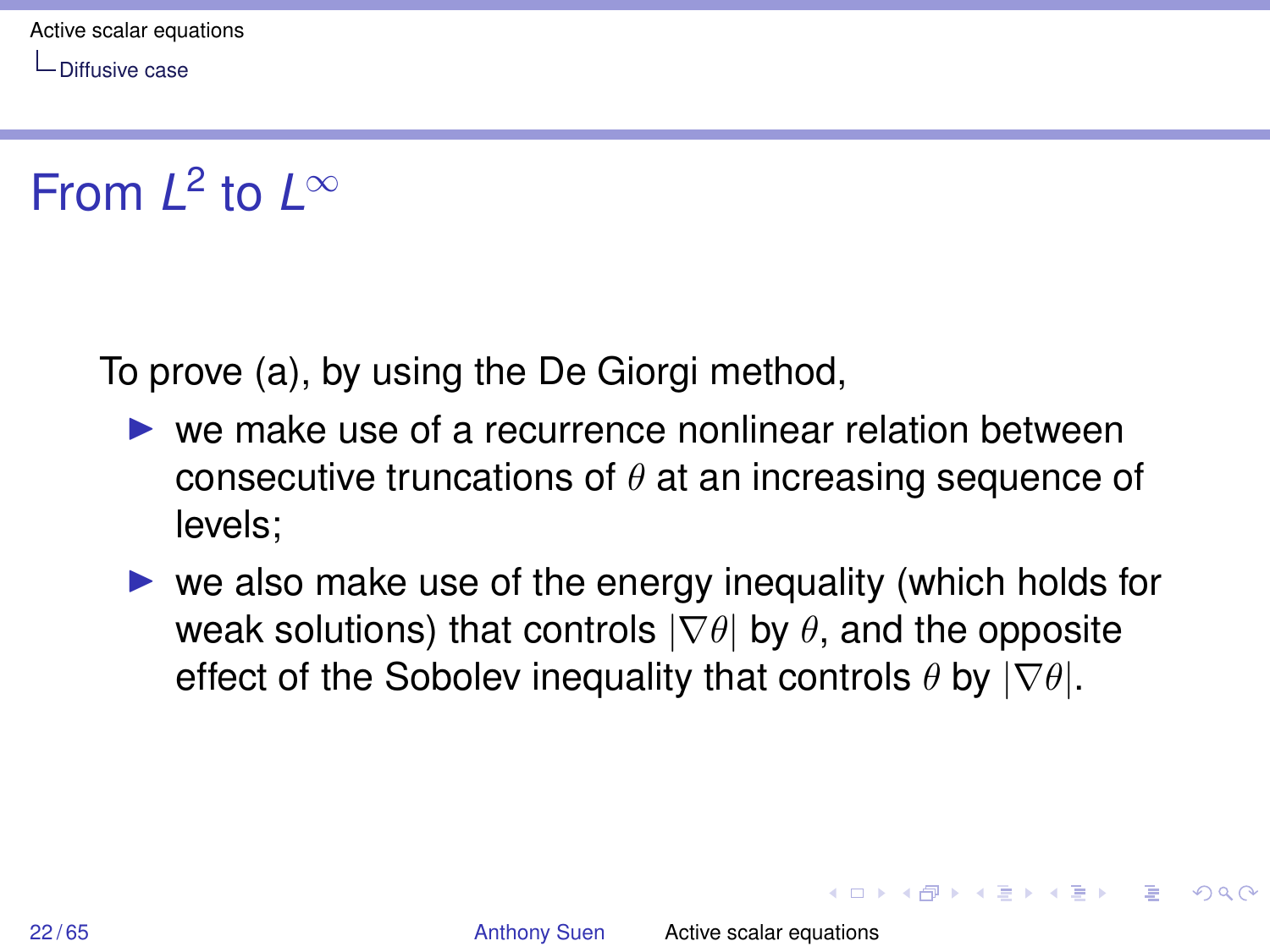## From  $L^2$  to  $L^\infty$  (cont'd)

More precisely, for  $h > 0$ , we have the following level set energy inequality for the truncated function  $(\theta - h)_+$ :

$$
\int |(\theta(t_2, x) - h)_+|^2 dx + 2 \int_{t_1}^{t_2} \int |\nabla(\theta - h)|^2
$$
  

$$
\leq \int |(\theta(t_1, x) - h)_+|^2 dx + 2 \int_{t_1}^{t_2} \int |S(\theta - h)_+|
$$

for all  $0 < t_1 < t_2 < \infty$ .

KO KA KE KE KE KE YA G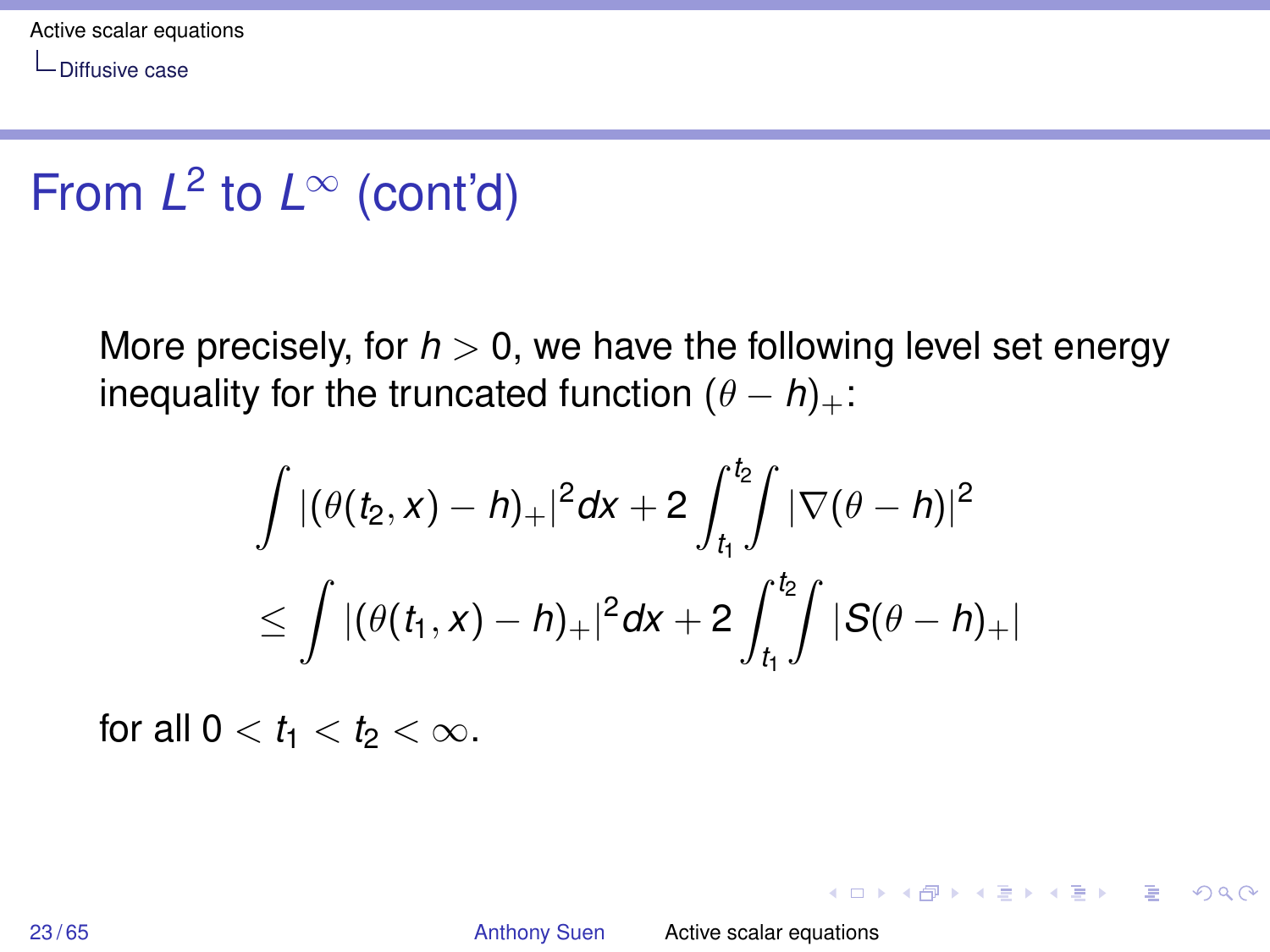## From  $L^2$  to  $L^\infty$  (cont'd)

Fix  $t_0 > 0$  and define

$$
c_n=\sup_{t_n\leq t\leq t_0}\int|\theta_n|^2+2\int_{t_n}^\infty\!\!\int|\nabla\theta_n|^2,
$$

where  $\theta_n = (\theta(t, \cdot) - h_n)_+, t_n = t_0 - \frac{t_0}{2^n}, h_n = H - \frac{H}{2^n}$ 2 *n*

24/65 **Anthony Suen [Active scalar equations](#page-0-0)** 

KOX KOX KEX KEX LE 1990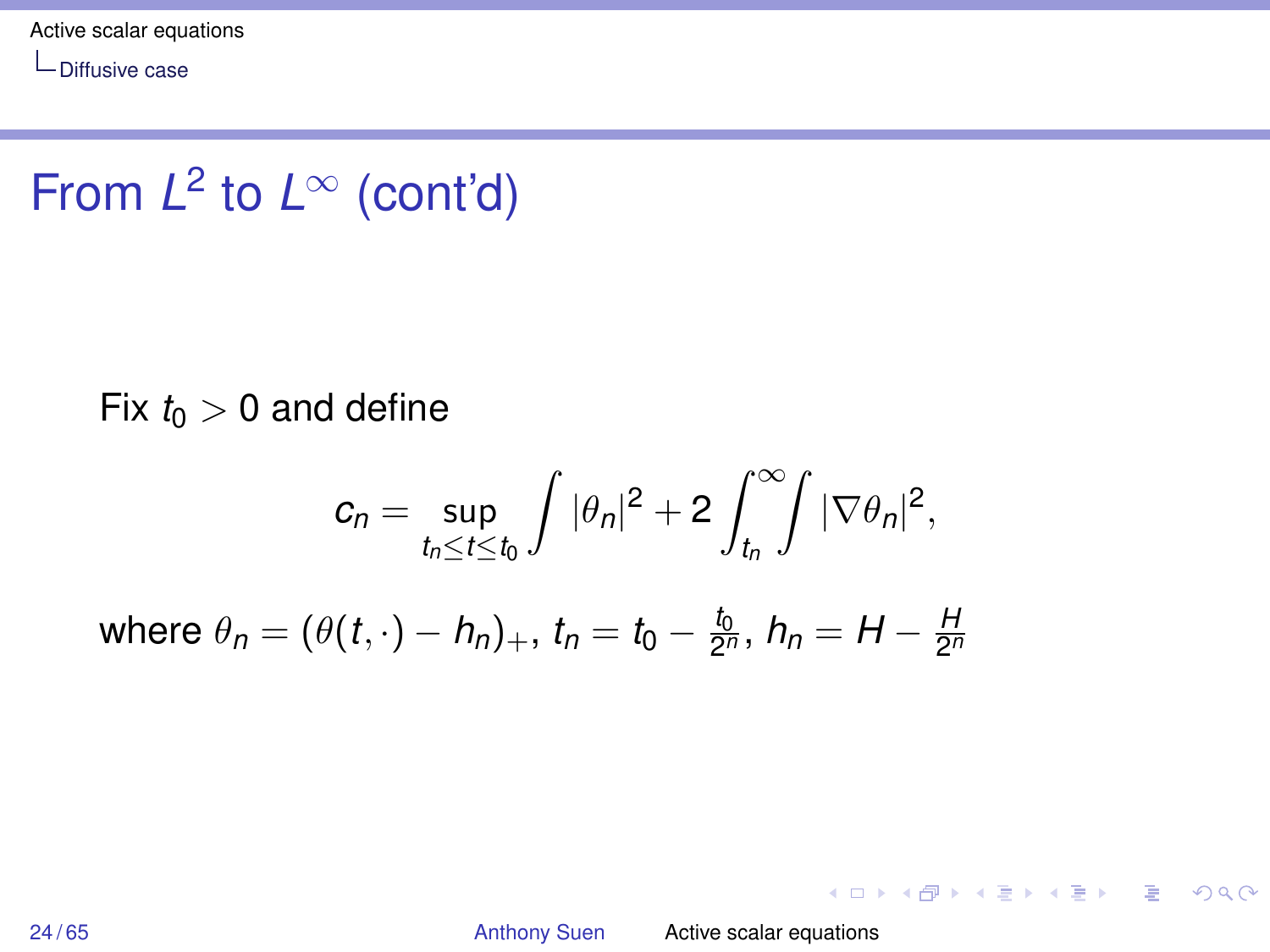From  $L^2$  to  $L^\infty$  (cont'd)

With the help of Sobolev inequality, we can show that

$$
c_n \leq C_d \Big(\frac{1}{t} + 1\Big) \Big(\frac{2^{n(\frac{d+3}{d-1})}}{H^{\frac{4}{d-1}}}\Big)c_{n-1}^{\frac{d+1}{d-1}}.
$$

for some constant  $C_d > 0$  which depends only on *d*.

**KOX KAX KEX KEX E YORA**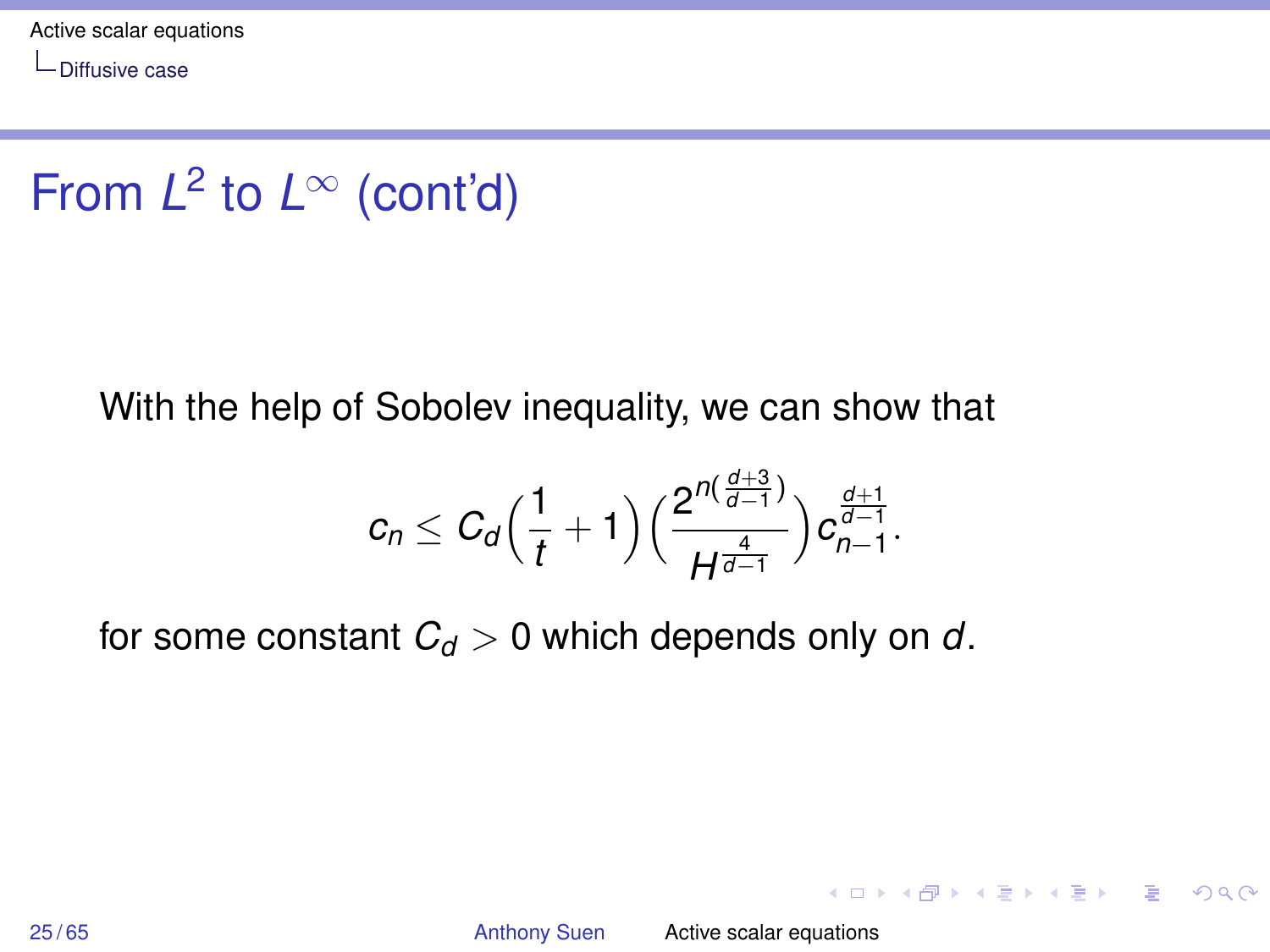## From  $L^2$  to  $L^\infty$  (cont'd)

By choosing  $H > 0$  large enough, we have  $c_n \to 0$  and  $\theta$  is bounded above by *H*. The outcome is that for all  $t \in (0, 1]$ , we have

$$
\|\theta(\cdot,t)\|_{L^\infty} \leq C_d \Big[\Big(1+\frac{1}{t}\Big)^{\frac{d-1}{4}}\Big(\|\theta_0\|_{L^2}+\|S\|_{L^2}\Big)+\|S\|_{L^\infty}\Big].
$$

KO KA KE KE KE KE YA G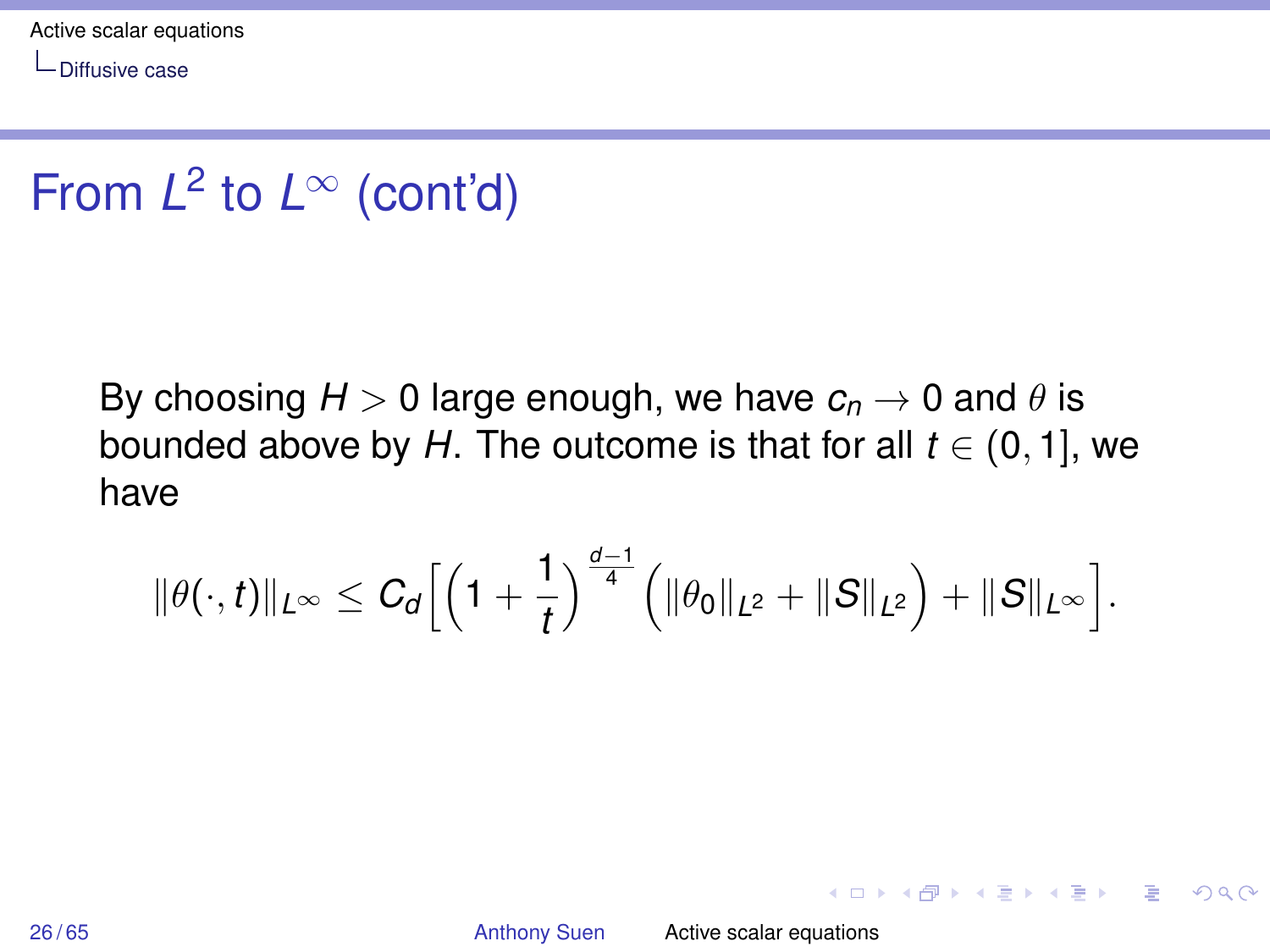## Proving Hölder regularity

Next to prove (b), let  $Q_{\rho}$  be the parabolic cylinder

$$
Q_{\rho}=B_{\rho}(x_0)\times [t_0,t_0+\delta\rho^2]
$$

for  $\delta \in (0,1),\, \rho >0$  and  $(x_0,t_0) \in \mathbb{T}^d \times (0,\infty).$  We want to show that the oscillation of  $\theta$  in  $Q_\rho$  decays at some fixed rate as  $\rho$ decreases.

**KORKARK (EXIST)** DI VOCA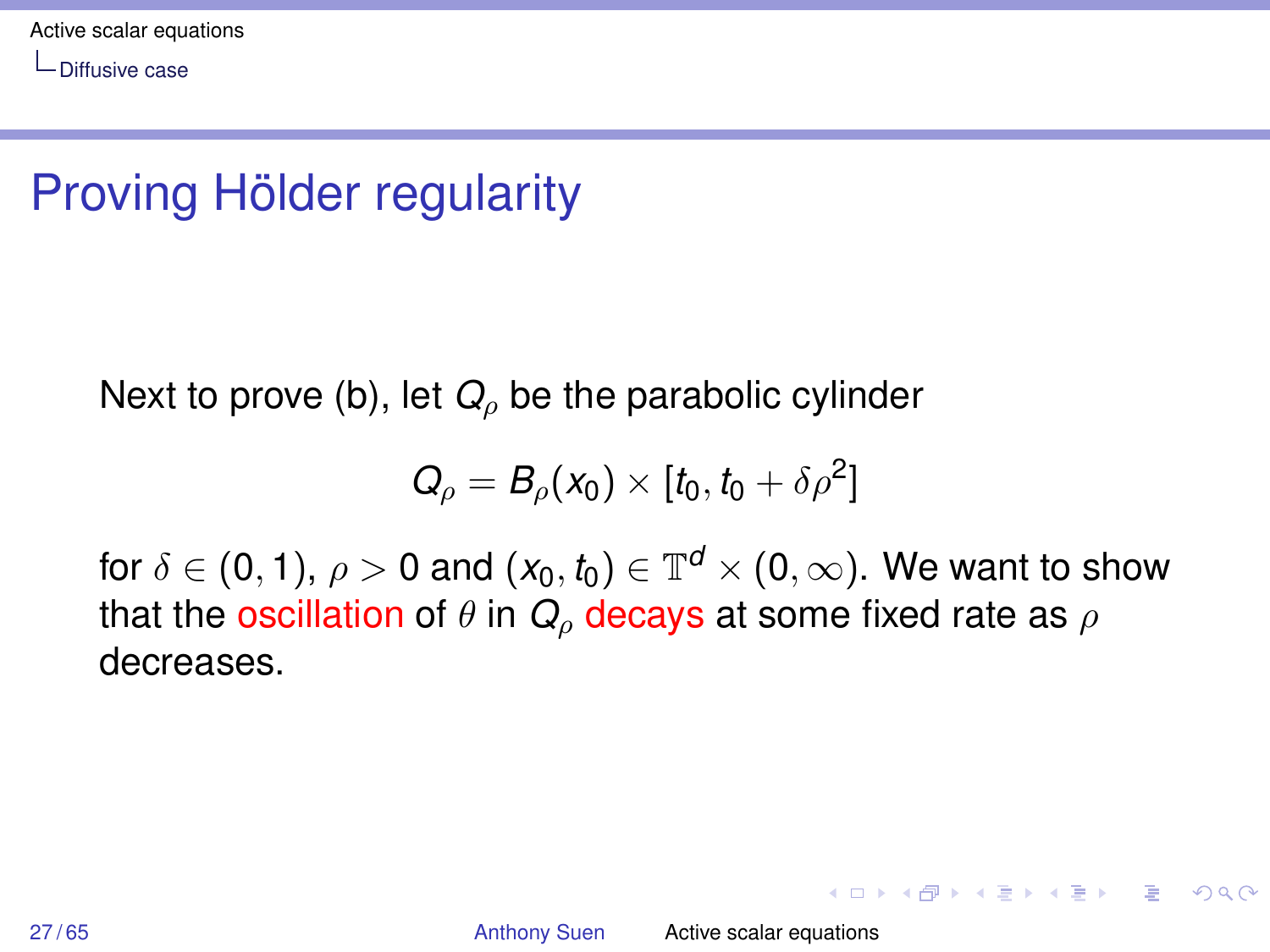#### Proving Hölder regularity (cont'd)

More precisely, we claim that

$$
\Big(\sup_{Q_1}\theta-\inf_{Q_1}\theta\Big)\leq \alpha \Big(\sup_{Q_2}\theta-\inf_{Q_2}\theta\Big),
$$

for some  $\alpha \in (0,1)$  independent of *R*, where  $Q_1 = B_r \times [t_1, t_1 + \delta_0 r^2]$  and  $Q_2 = B_R \times [t_1, t_1 + \delta_0 R^2]$  with  $R > r$ .

KO KA KE KE KE KE YA G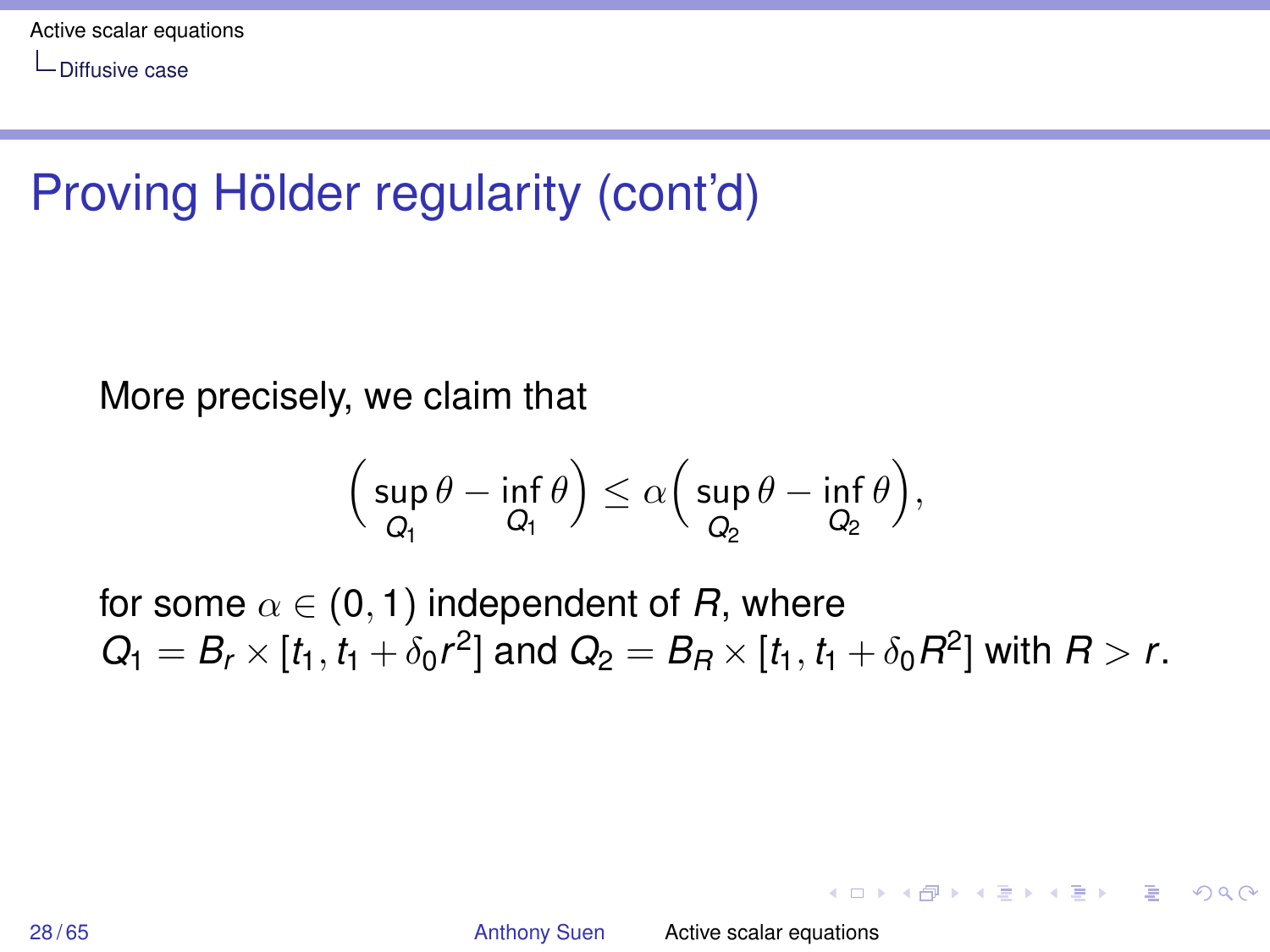#### Proving Hölder regularity (cont'd)

Assume that  $h_0 \le \sup_{Q_{r_0}} \theta$  where  $r_0 > 0$  is arbitrary. Using the de Giorgi type estimates, one can show that

<span id="page-28-0"></span>
$$
\sup_{G_{r_0/2}} \theta - h_0 \leq C \Big( \frac{|\{\theta > h_0\} \cap Q_{r_0}|^{\frac{1}{d+2}}}{r_0} \Big)^{\frac{1}{2}} \Big( \sup_{G_{r_0}} \theta - h_0 \Big), \quad (2.3)
$$

KO KA KE KE KE KE YA G

where  $\mathit{C} = \mathit{C}(\mathit{d},\|\mathit{V}_{ij}\|_{\mathit{L}^{\infty}_{t}\mathit{BMO}})$  is a positive constant.

29/65 **Anthony Suen [Active scalar equations](#page-0-0)**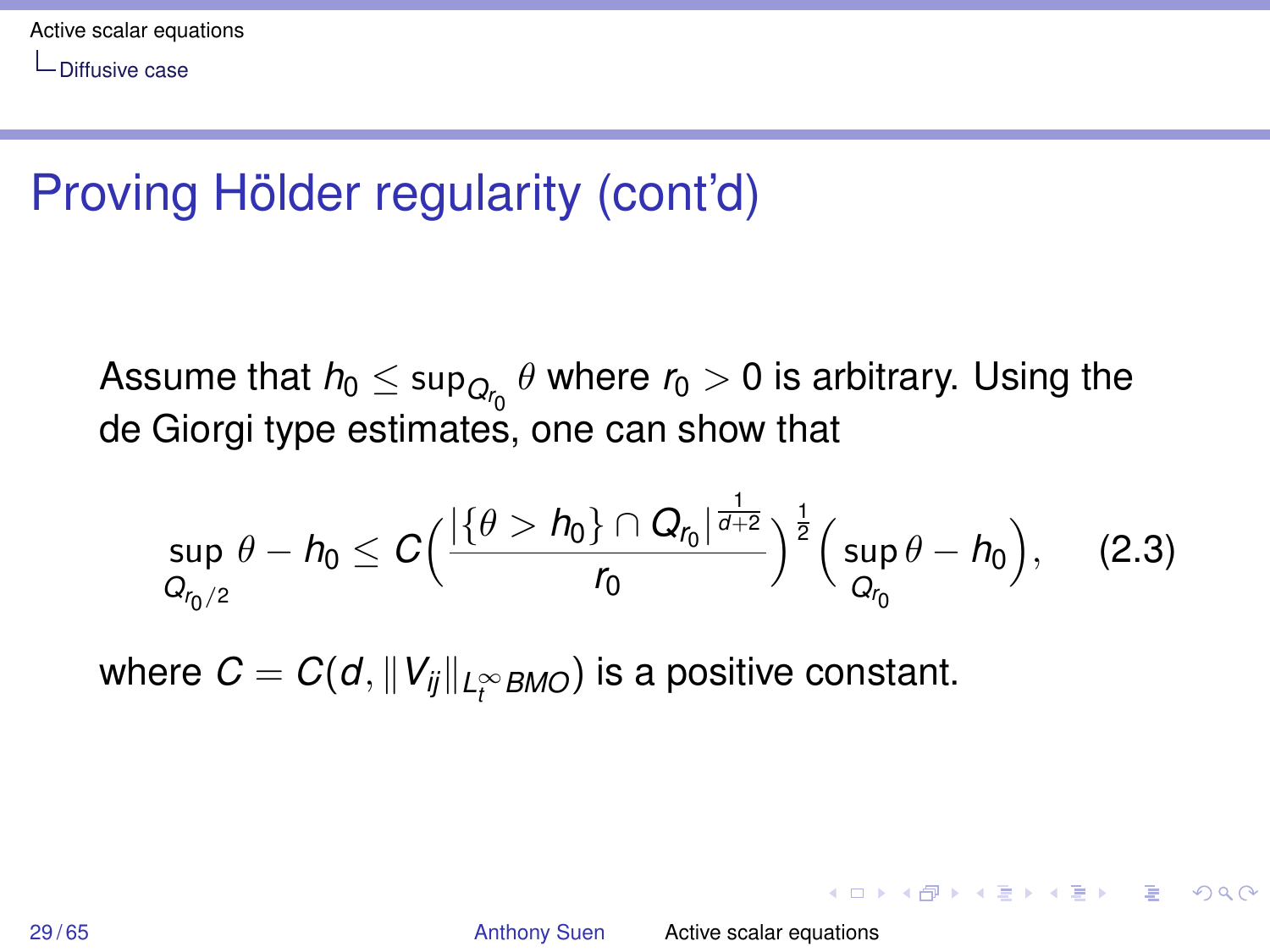#### Proving Hölder regularity (cont'd)

The key application of [\(2.3\)](#page-28-0) is to pick an increasing sequence *H<sup>n</sup>* such that

$$
H_n:=\sup_{Q_2}\theta-\frac{(\sup_{Q_2}\theta-\inf_{Q_2}\theta)}{2^n},
$$

then  $H_n \to \sup \theta$  and for sufficiently large  $n_1$  (needed to be *Q*<sup>2</sup> independent of R), we have

$$
C\Big(\frac{|\{\theta>H_{n_1}\}\cap Q_2|^{\frac{1}{d+2}}}{B}\Big)^{\frac{1}{2}}<\frac{1}{2}.
$$

30 / 65 Anthony Suen [Active scalar equations](#page-0-0)

KO KA KE KE KE KE YA G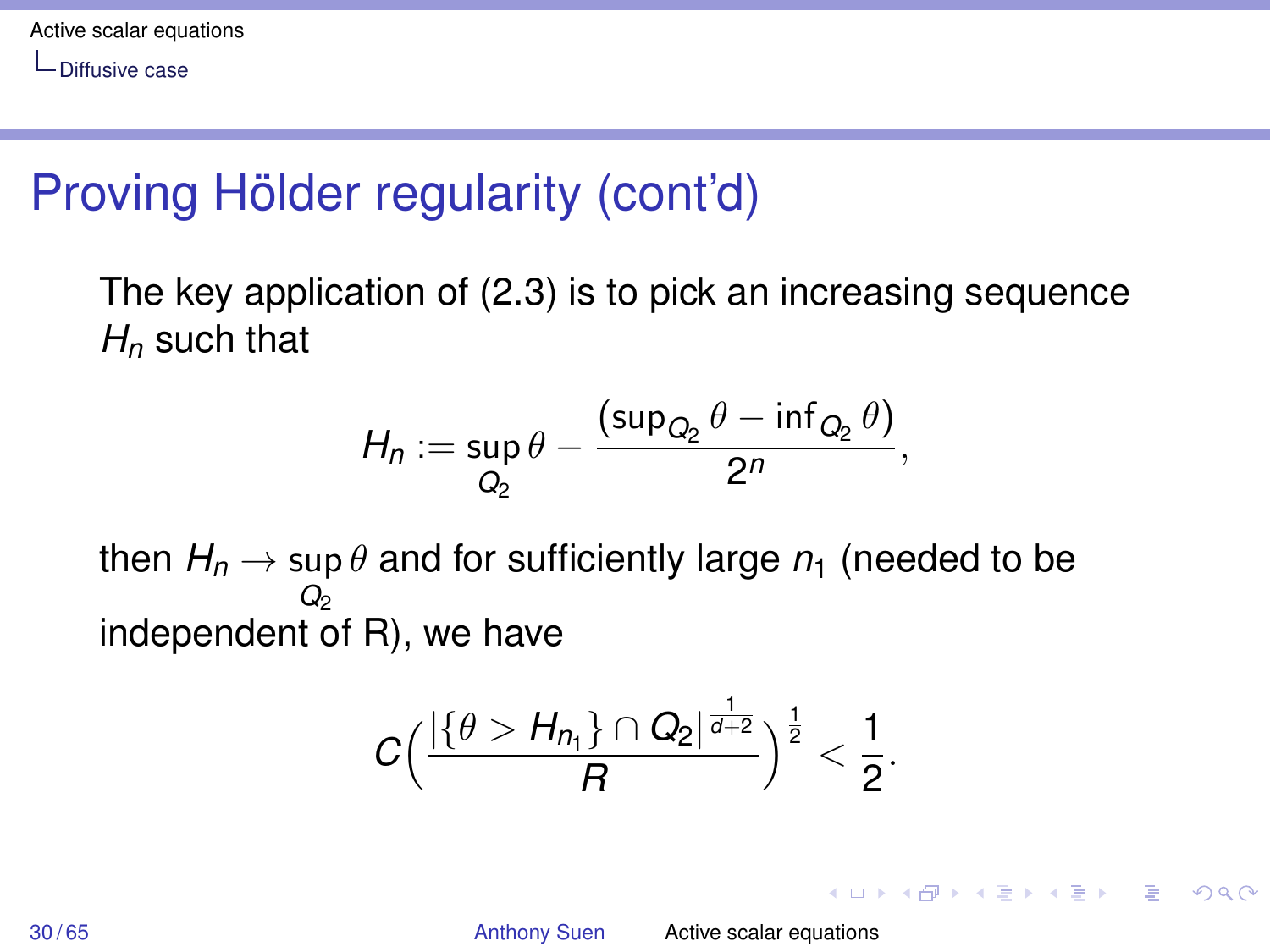## Proving Hölder regularity (cont'd)

Then we have

$$
\sup_{Q_1} \theta \leq H_{n_1} + \frac{1}{2} (\sup_{Q_2} \theta - H_{n_1}),
$$

and hence

$$
\Big(\sup_{Q_1}\theta-\inf_{Q_1}\theta\Big)\leq \Big(1-\frac{1}{2^{n_1+2}}\Big)\Big(\sup_{Q_2}\theta-\inf_{Q_2}\theta\Big).
$$

This means that the oscillation of  $\theta$  decays at a fixed rate with respect to distance, which implies Hölder continuity of  $\theta$  at the arbitrary point  $(x_0, t_1)$ .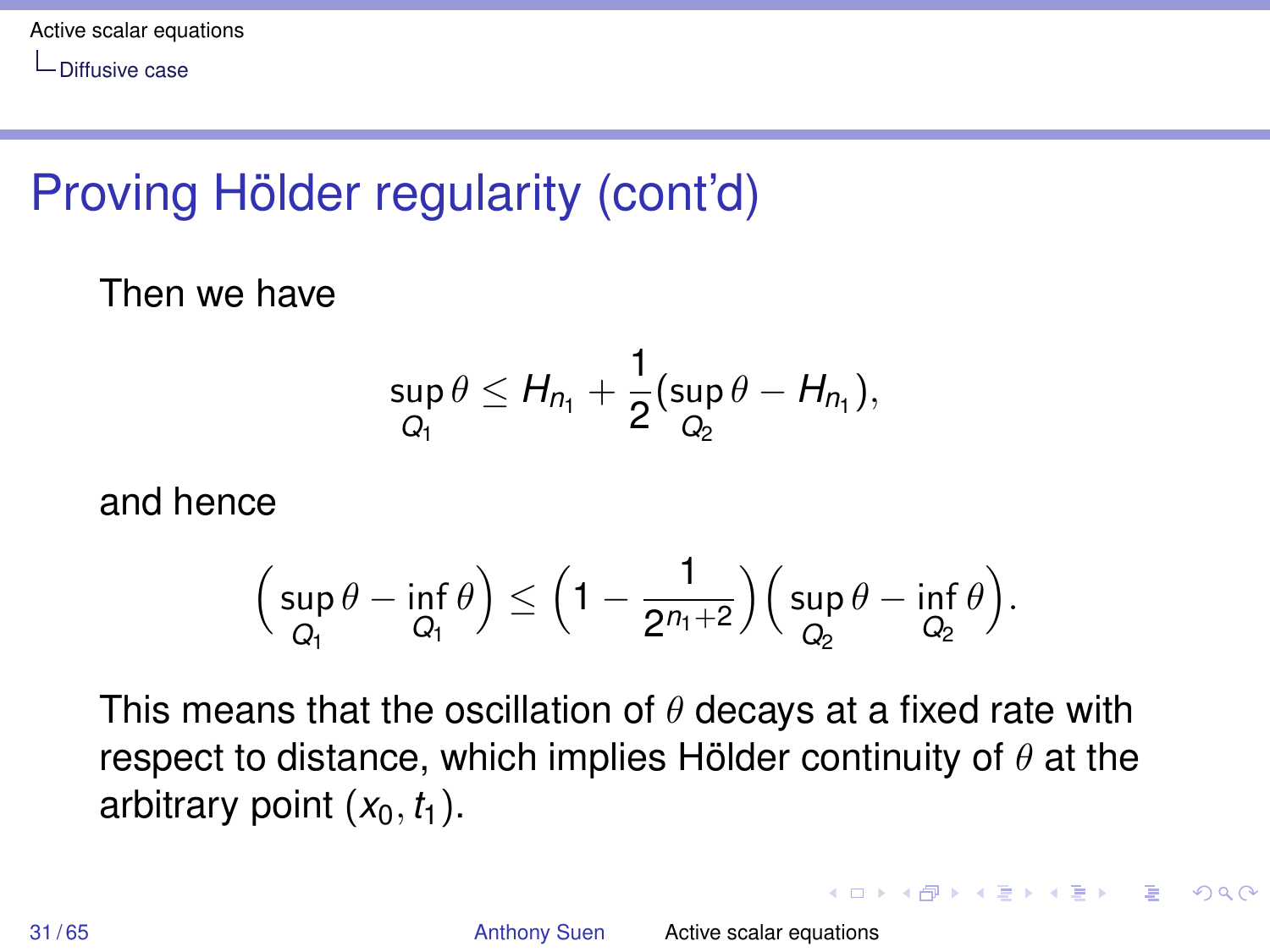#### **Non-diffusive case**

32/65 Anthony Suen [Active scalar equations](#page-0-0)

KOX KOX KEX KEX LE LONG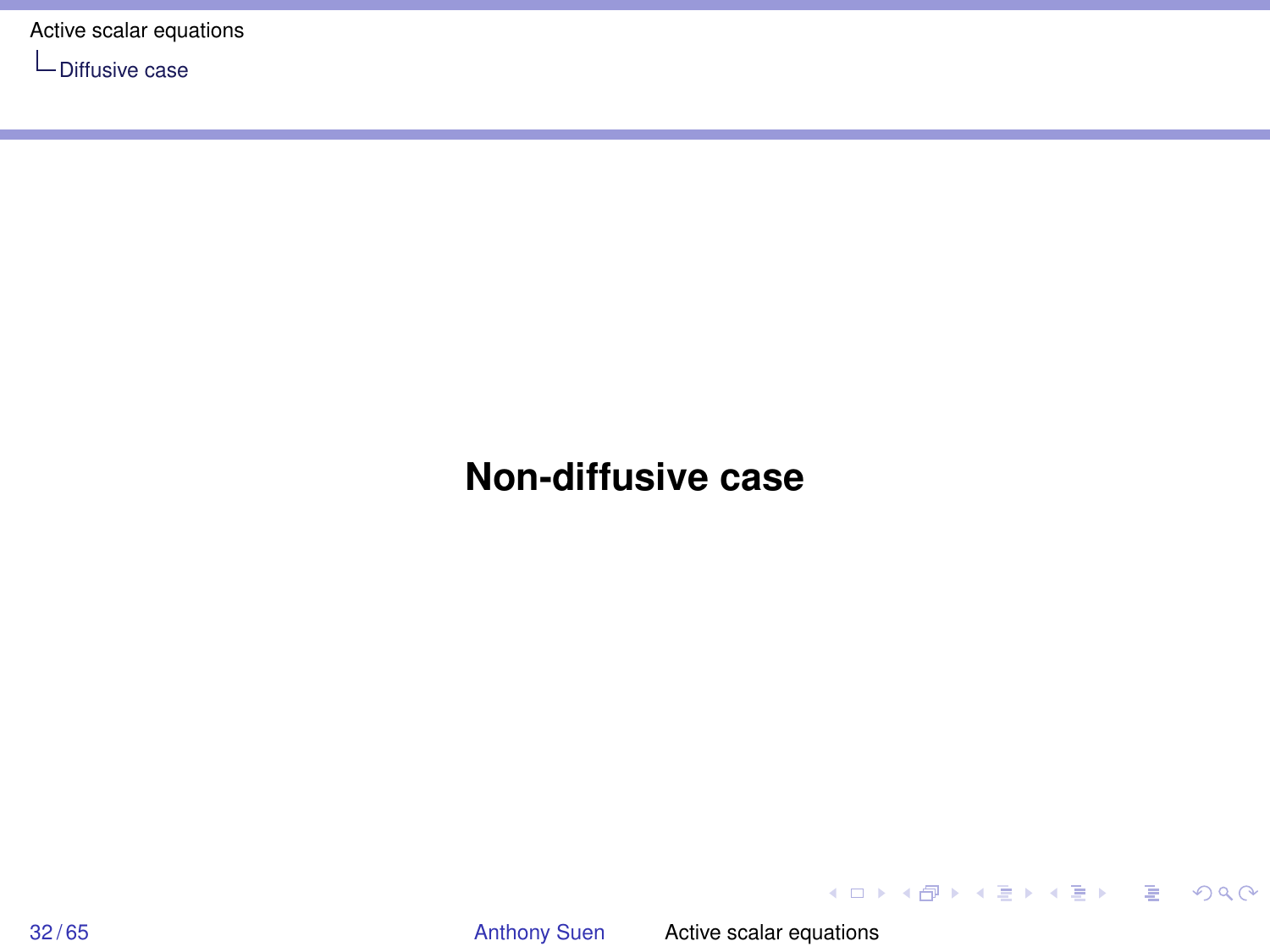#### <span id="page-32-0"></span>Non-diffusive case

In this section, we focus on the following class of active scalar equations:

<span id="page-32-1"></span>
$$
\begin{cases}\n\partial_t \theta + u \cdot \nabla \theta = S, \\
u = M_{\nu}[\theta], \theta(x, 0) = \theta_0(x),\n\end{cases}
$$
\n(3.1)

where  $\nu > 0$ . We subdivide the cases by

```
(i) when \nu = 0:
```
(ii) when  $\nu > 0$ .

For simplicity, we fix  $d = 3$  (which is consistent with the MG equations).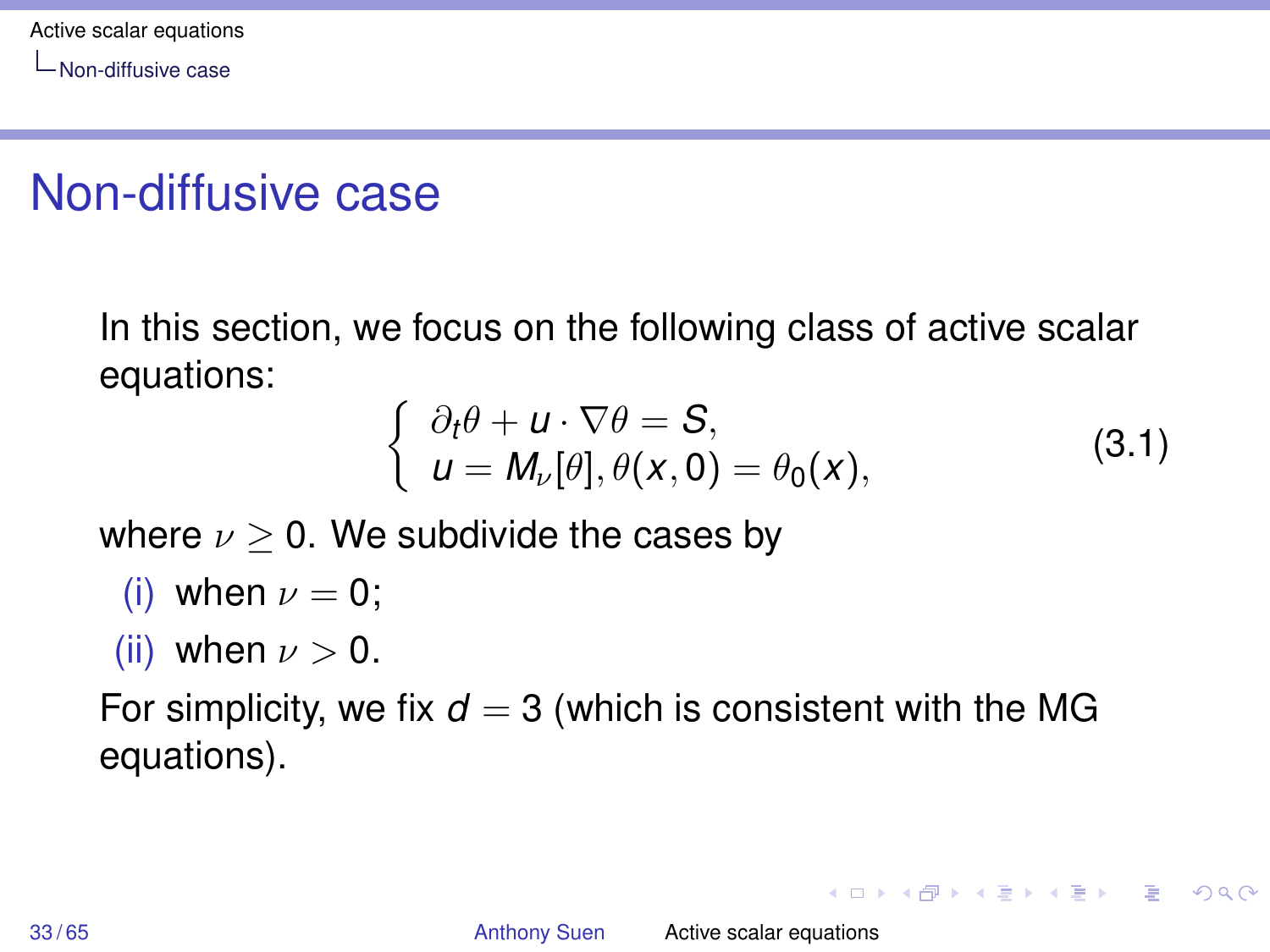Case (i) when  $\nu = 0$ 

- When  $\nu = 0$ , the equation [\(3.1\)](#page-32-1) is locally wellposed in analytic class of functions; see [FV11b].
- **IDED** The idea is that when  $\nu = 0$ , there is at most one derivative loss in *x*.

KO KA KE KE KE KE YA G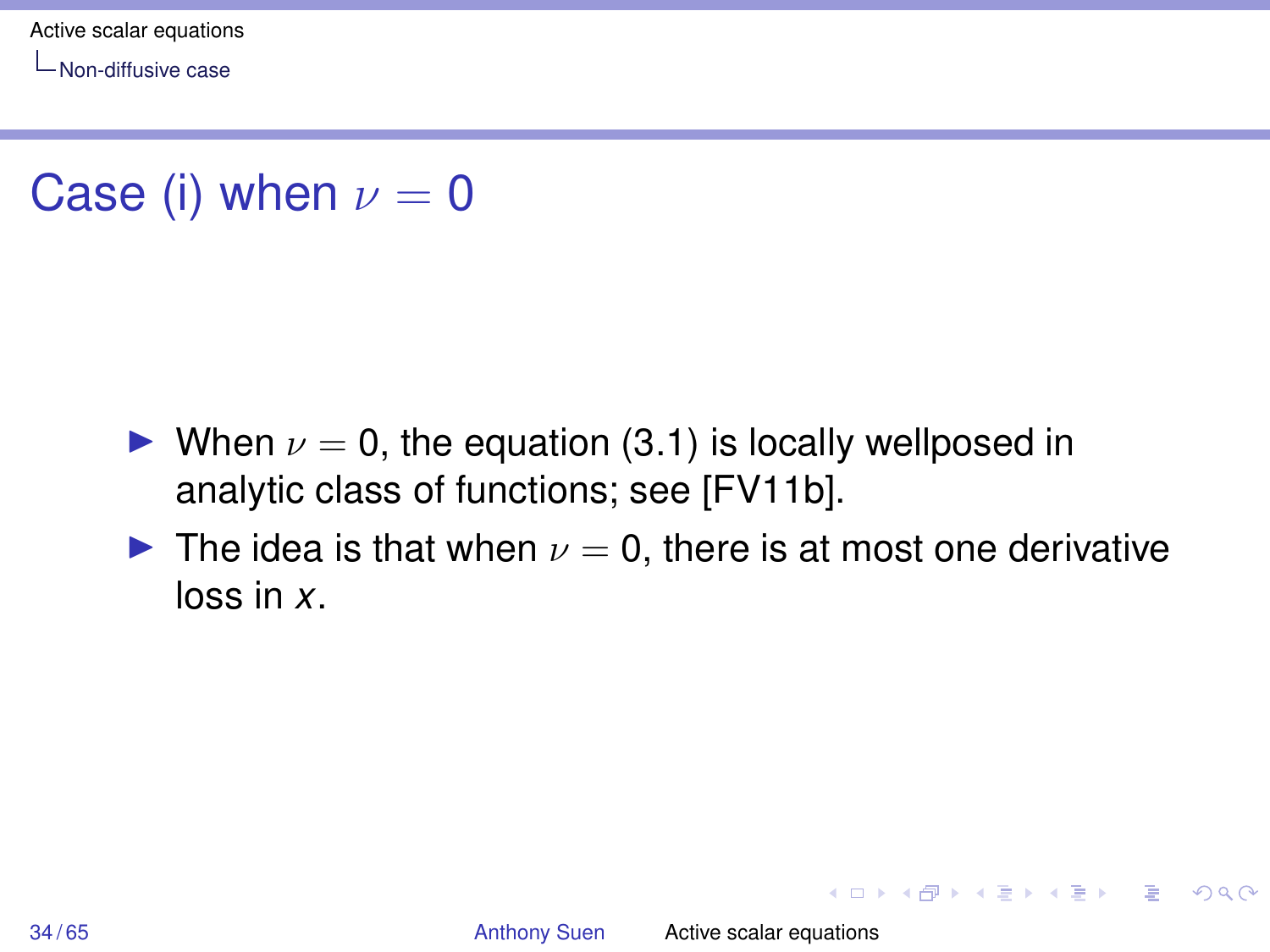#### Gevrey-space

Fix  $r > 3$ . A function  $\theta \in C^\infty(\mathbb{R}^3)$  belongs to the Gevrey class *G*<sup>*s*</sup> where *s*  $> 1$ , if there exists  $\tau > 0$ , known as the Gevrey-class radius, such that the  $G_{\tau}^s$ -norm is finite, i.e.

$$
\|\theta\|_{G_{\tau}^s}^2 = \|\Lambda^r e^{\tau \Lambda^{\frac{1}{s}}}\theta\|_{L^2}^2 = \sum_{k \in \mathbb{Z}_{\ast}^3} |k|^{2r} e^{2\tau |k|^{\frac{1}{s}}}|{\widehat{\theta}}(k)|^2.
$$

35 / 65 Anthony Suen [Active scalar equations](#page-0-0)

KO KA KE KE KE KE YA G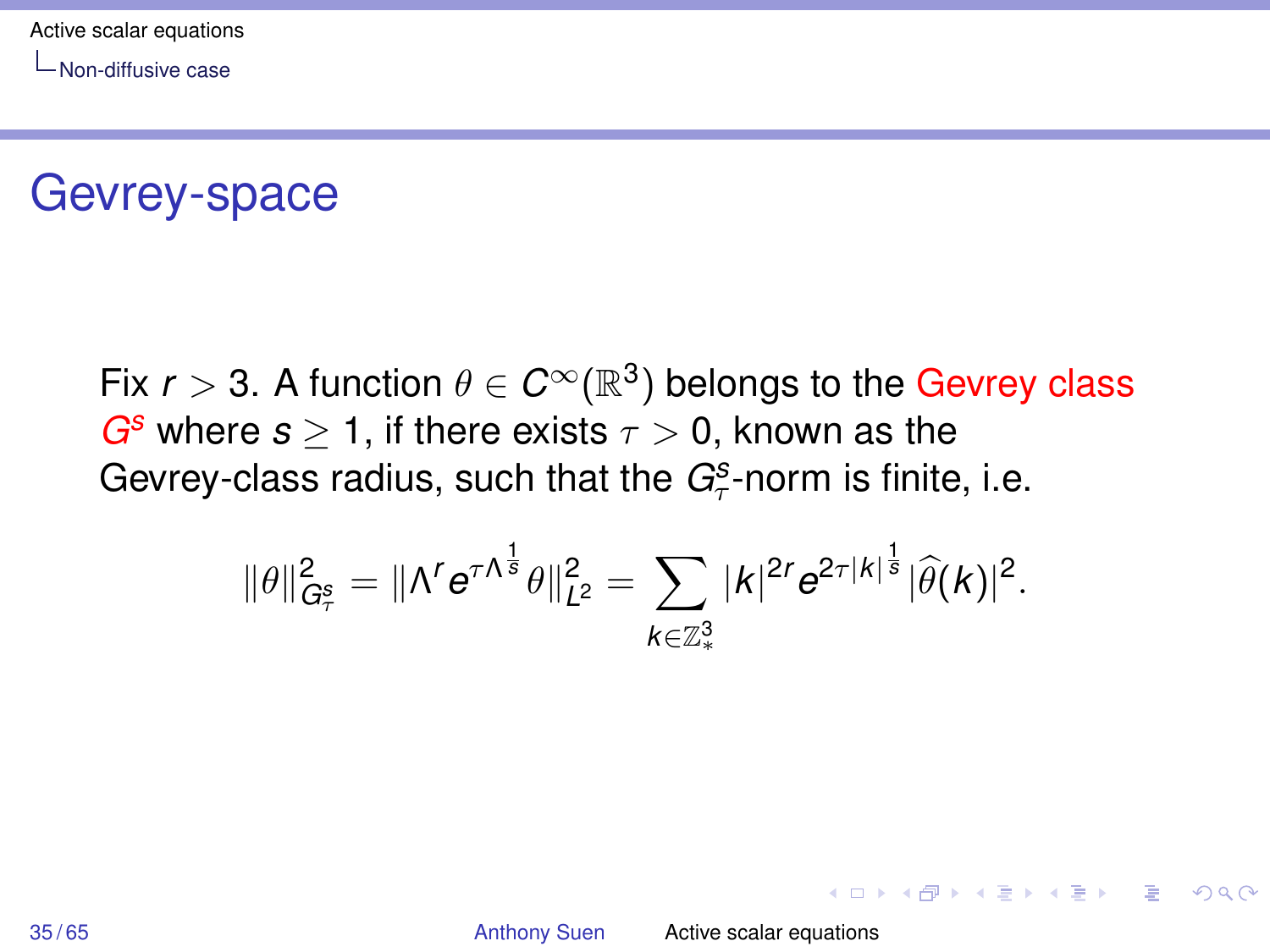## Gevrey-space (cont'd)

- If the exponent  $r > 3$  gives us some "freedom" in the analysis.
- $\triangleright$  Since we are working in the mean-free setting, we take  $\mathbb{Z}^3_*=\{k\in\mathbb{Z}^3:|k|\neq0\}$  and we define  $G^s:=\cup_{\tau>0}G^s_\tau.$
- $\triangleright$  We point out that for the case when  $s = 1$ ,  $G<sup>s</sup>$  gives the space of analytic functions.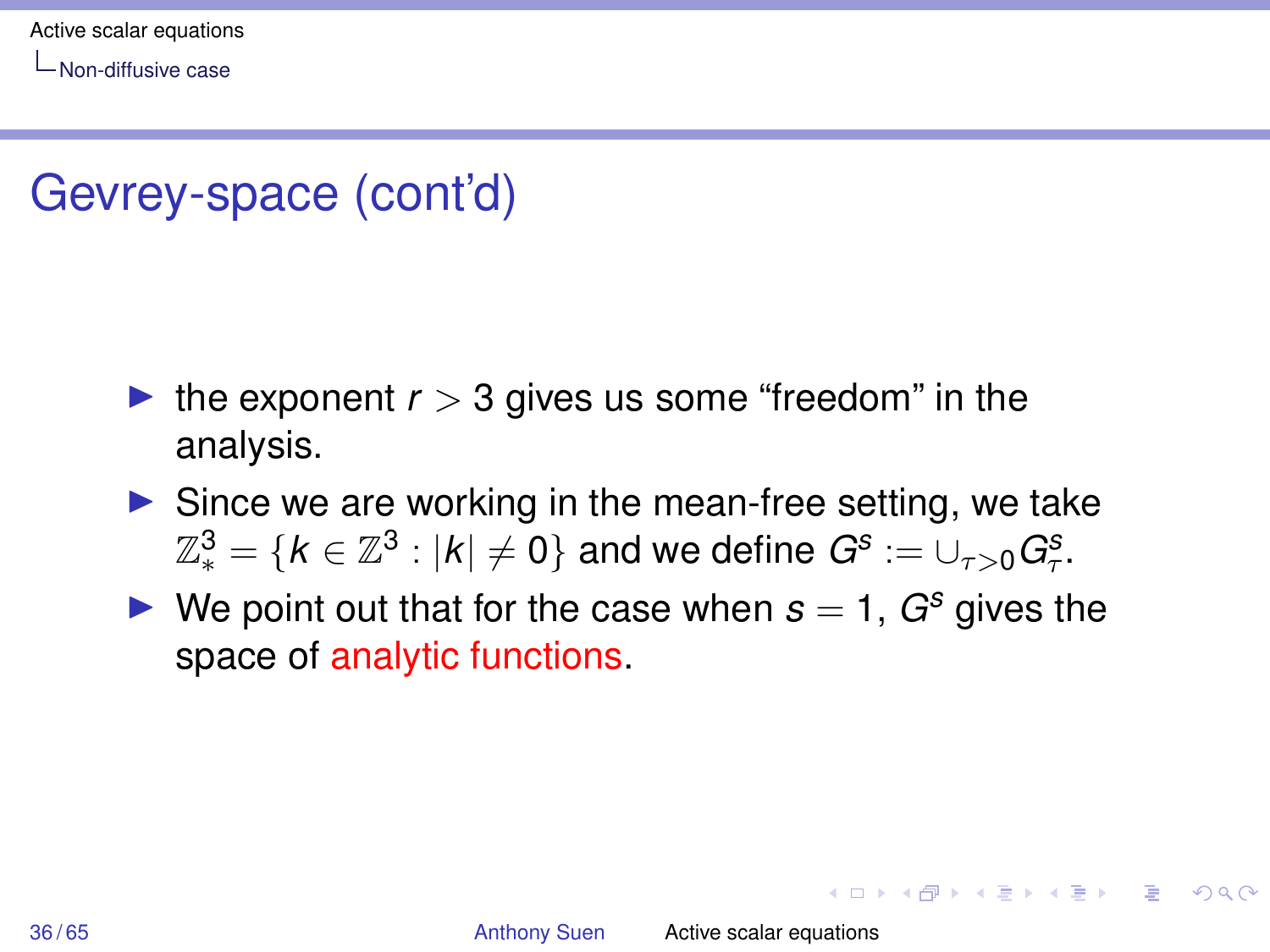#### Local-in-time existence in analytic space

We take L<sup>2</sup>-inner product of [\(3.1\)](#page-32-1) with Λ<sup>2r</sup> e<sup>2τΛ</sup>θ and obtain

<span id="page-36-0"></span>
$$
\frac{1}{2}\frac{d}{dt}\|\theta\|_{G_{\tau}}^2 - \dot{\tau}\|\Lambda^{\frac{1}{2}}\theta\|_{G_{\tau}}^2
$$
\n
$$
= \langle u \cdot \nabla \theta, \Lambda^{2r} e^{2\tau \Lambda} \theta \rangle + \langle S, e^{2\tau \Lambda^{\frac{1}{3}}} \theta \rangle \tag{3.2}
$$

**KOX KAX KEX KEX E YORA** 

where  $\Lambda=(-\Delta)^{\frac{1}{2}}$  and  $\tau=\tau(t)>0$  is the radius of convergence.

37 / 65 Anthony Suen [Active scalar equations](#page-0-0)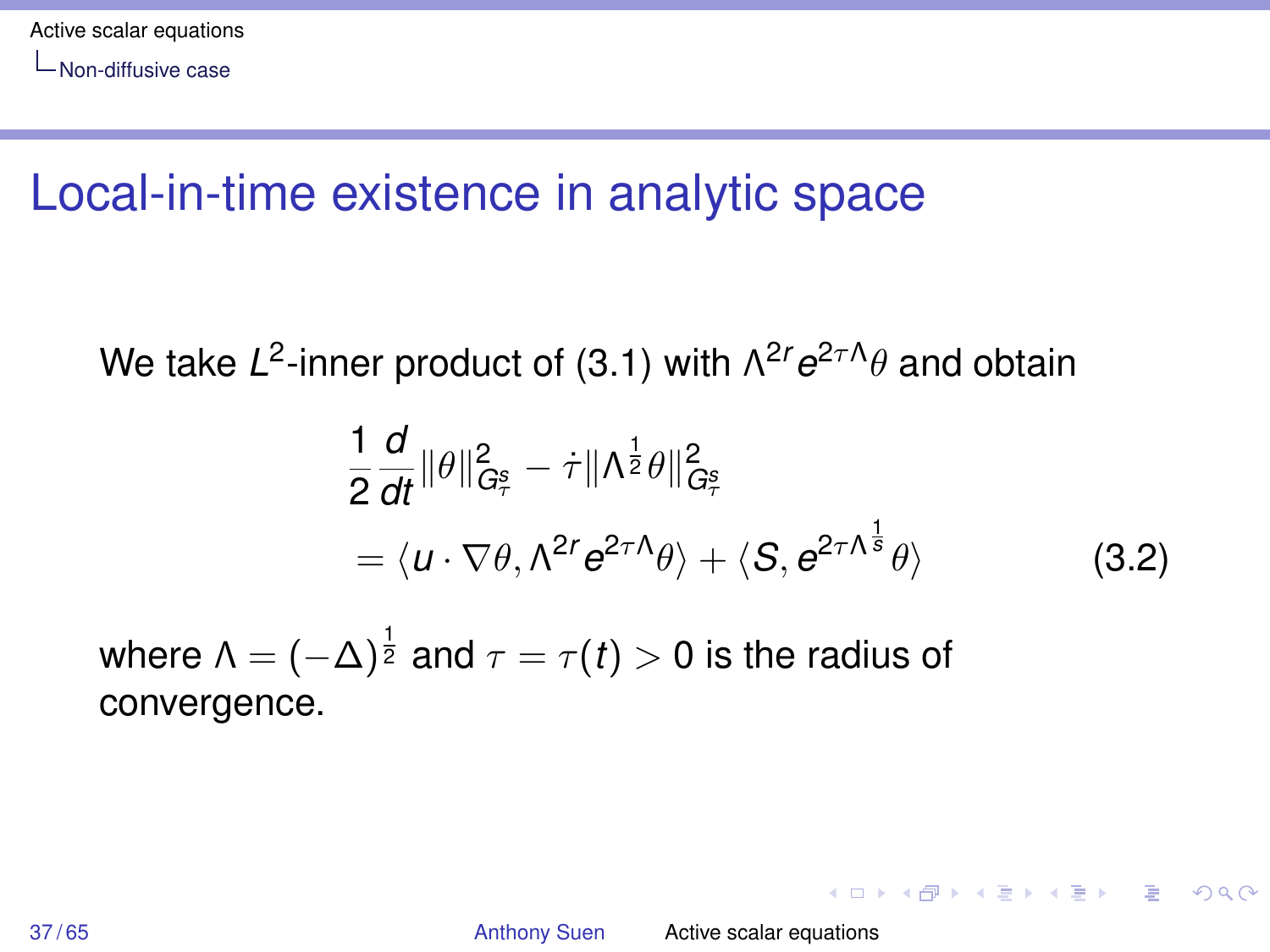#### Local-in-time existence in analytic space (cont'd)

Treating *u* as  $\nabla \theta$ , we can show that

$$
|\langle u\cdot\nabla\theta,\Lambda^{2r}e^{2\tau\Lambda}\theta\rangle|\leq C\|\Lambda^{\frac{1}{2}}\theta\|_{G_{\tau}^{\alpha}}^2\|\theta\|_{G_{\tau}^{\beta}},
$$

hence if  $\tau$  is chosen to be decreasing sufficiently fast, one can obtain from [\(3.2\)](#page-36-0) that  $\frac{d}{dt}\|\theta\|_{G_{\tau}^s}^2 < 0$  in short time, which gives local existence of  $\theta$  in analytic space.

4 0 X 4 @ X 4 B X 4 B X 1 B X 9 Q Q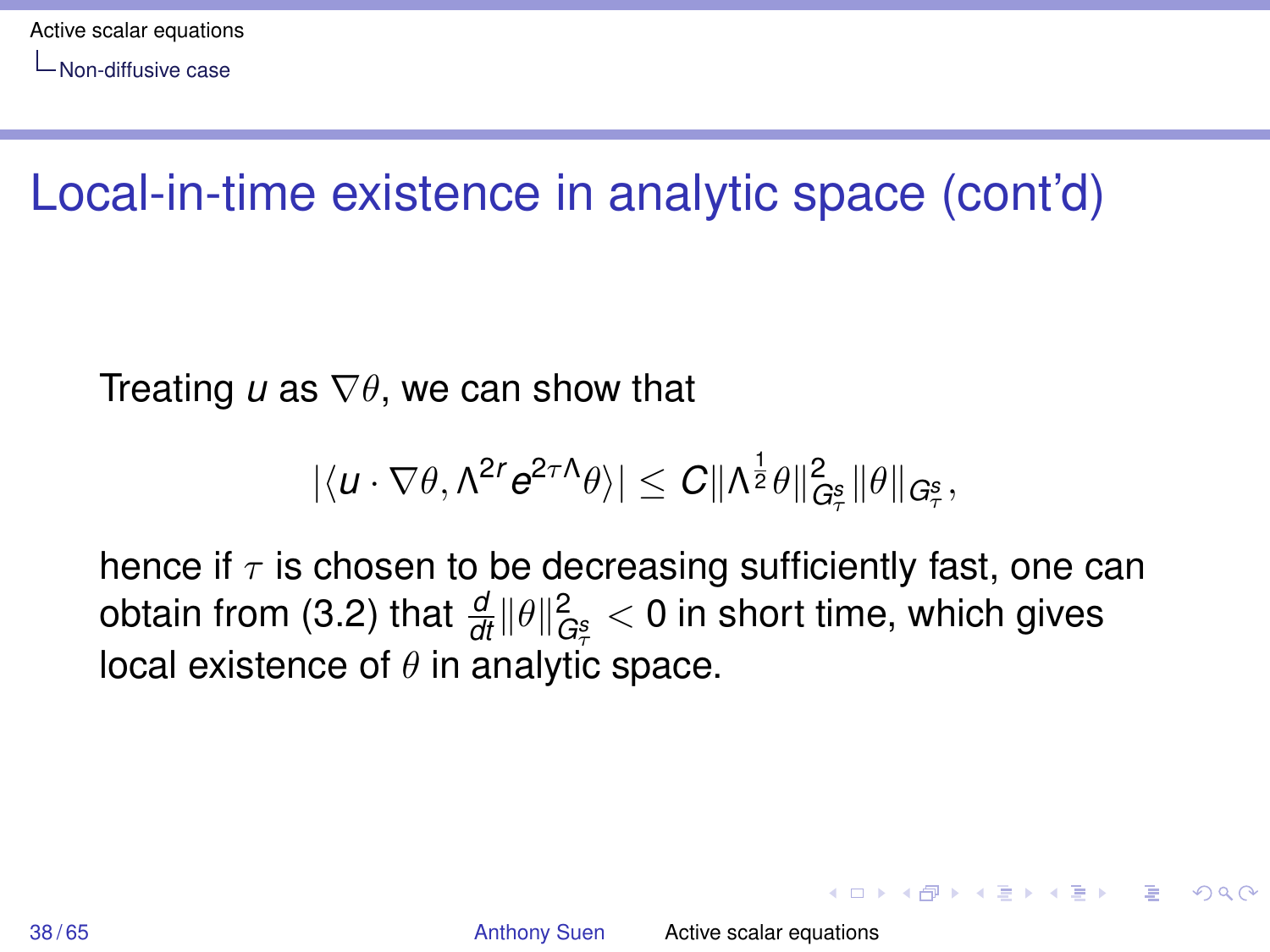#### Illposedness for MG equations

- In general, the equation  $(3.1)$  may not be wellposed in Sobolev space.
- In the case of MG equation, the equation is in fact illposed in Sobolev spaces; see [FV11b].
- **If** This is due to the "evenness" of the operator  $M_{\nu=0}$  (for the Fourier multiplier) which prevents a commutator-type cancellation.
- $\triangleright$  More precisely, we lost control on the term (when taking  $u \approx \nabla \theta$

$$
\int [(-\Delta)^{\frac{s}{2}}(u\cdot \nabla \theta)][(-\Delta)^{\frac{s}{2}}\theta].
$$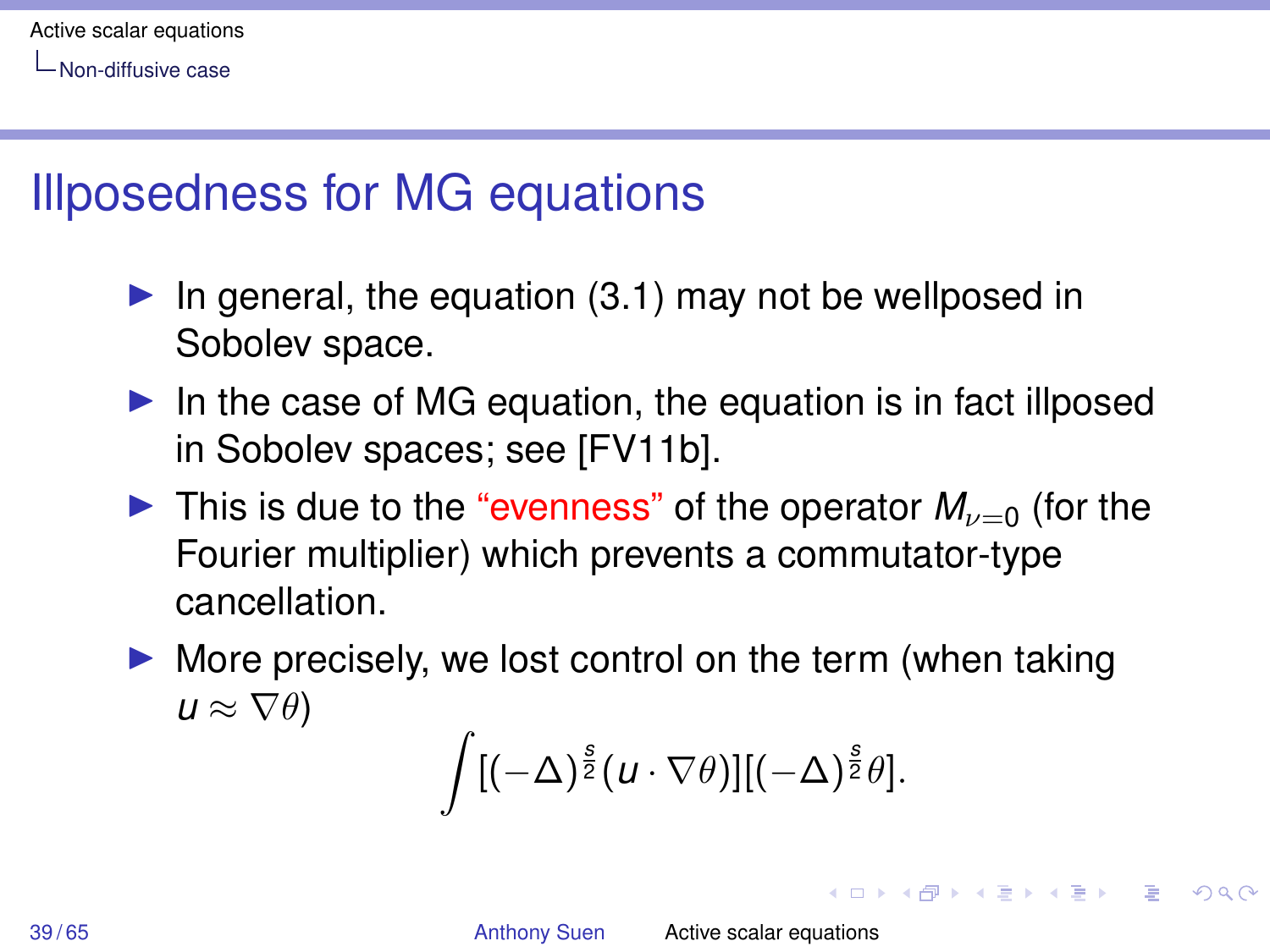#### Hadamard Illposedness

A Cauchy problem for a certain partial differential equation is called wellposed in *X* in the sense of Hadamard, if

- $\triangleright$  for any initial data in X, the problem has a unique solution in  $L^{\infty}(0, T; X)$ , with T depending only on the initial data in the *X* -norm, and
- **►** the solution map  $Y \rightarrow L^{\infty}(0, T; X)$  satisfies some continuity properties, for a suitable space  $Y \subset X$ .

40 / 65 Anthony Suen [Active scalar equations](#page-0-0)

KO KARA KE KAEK E YA GA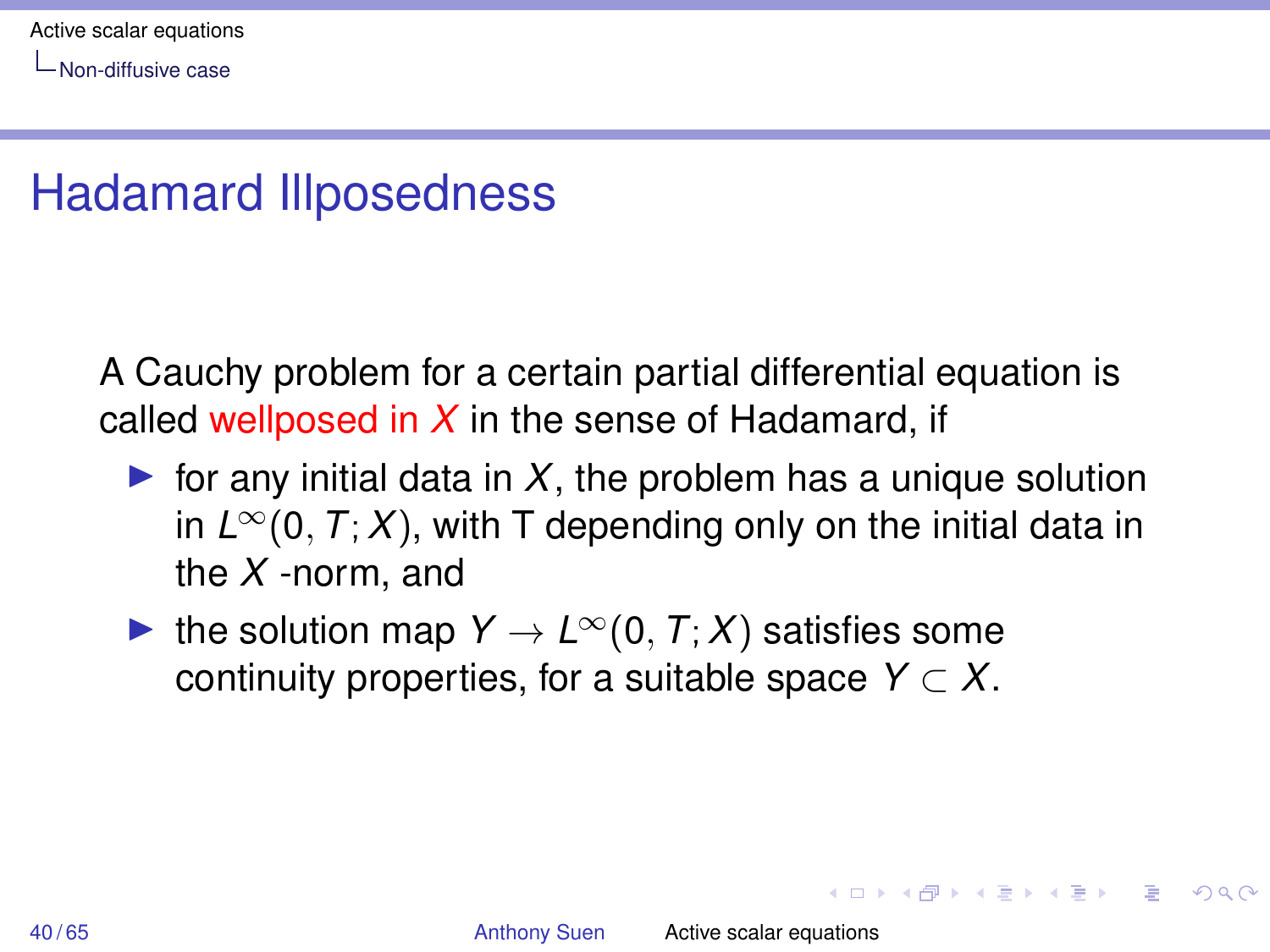#### Illposedness for MG equations (cont'd)

To show illposedness,

- $\triangleright$  we construct a steady state and a sequence of eigen-functions, with arbitrarily large eigenvalues, for the linearized MG equation around this steady state.
- $\triangleright$  by a perturbative argument, one can further show that linear Illposedness implies the Lipschitz Illposedness for the nonlinear problem.
- $\triangleright$  the results are summarised in Theorem [3.1](#page-41-0) which was proved in [FV11b].

KOD KAP KED KED E YA G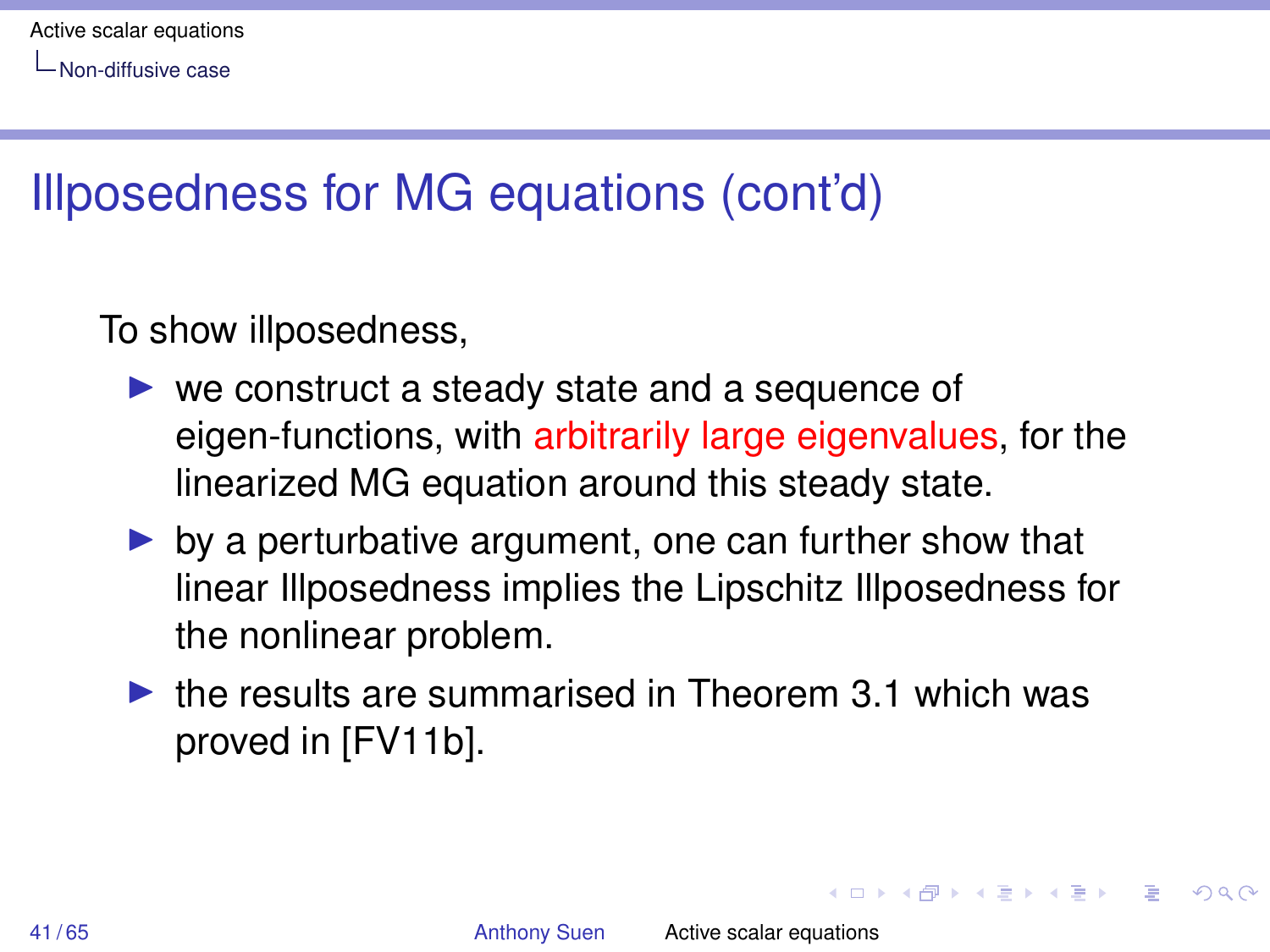#### Illposedness for MG equations (cont'd)

#### Theorem 3.1

<span id="page-41-0"></span>*The non-diffusive MG equations are locally Lipschitz* (*X*, *Y*) ill-posed in Sobolev spaces  $Y \subset X$  embedded in  $W^{1,4}(\mathbb{T}^{3}).$ 

42 / 65 Anthony Suen [Active scalar equations](#page-0-0)

KO KA KE KE KE KE YA G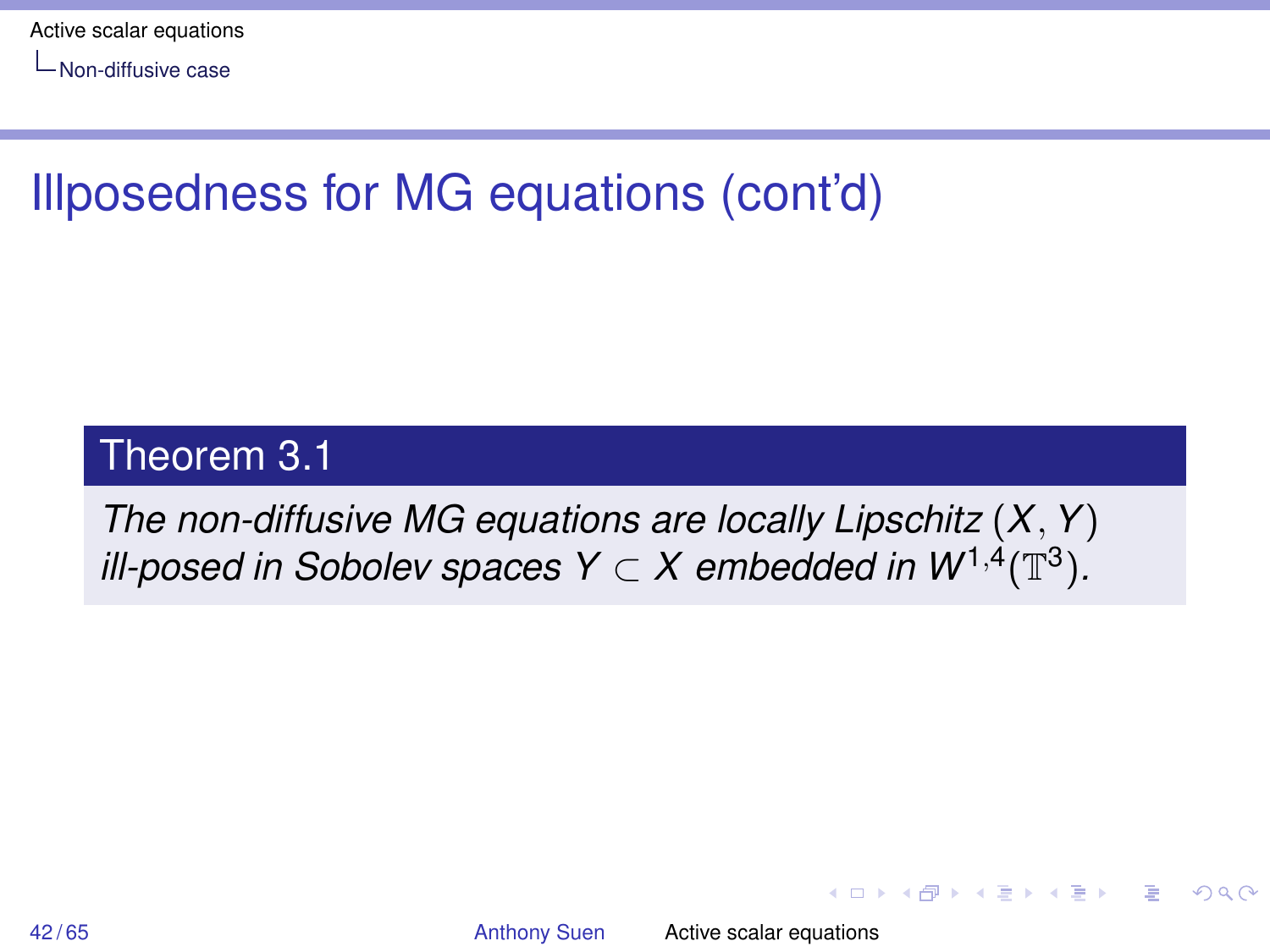## Case (ii) when  $\nu > 0$

- **►** Given  $\nu > 0$  and initial datum  $\theta_0 \in W^{s,3}$  with  $s > 0$ , we can prove that [\(3.1\)](#page-32-1) has a unique global-in-time solution  $\theta \in \mathsf{W}^{\mathsf{s},3};$  see [FS19].
- $\blacktriangleright$  The main reason for the global-in-time existence is that, the 2-order smoothing effect from  $M_{\nu}$  provides us better control on  $\|u\|_{L^2_tL^\infty_x}.$
- $\blacktriangleright$  The results are summarised in Theorem [3.2.](#page-43-0)

**KORKARK KERKEL DRA**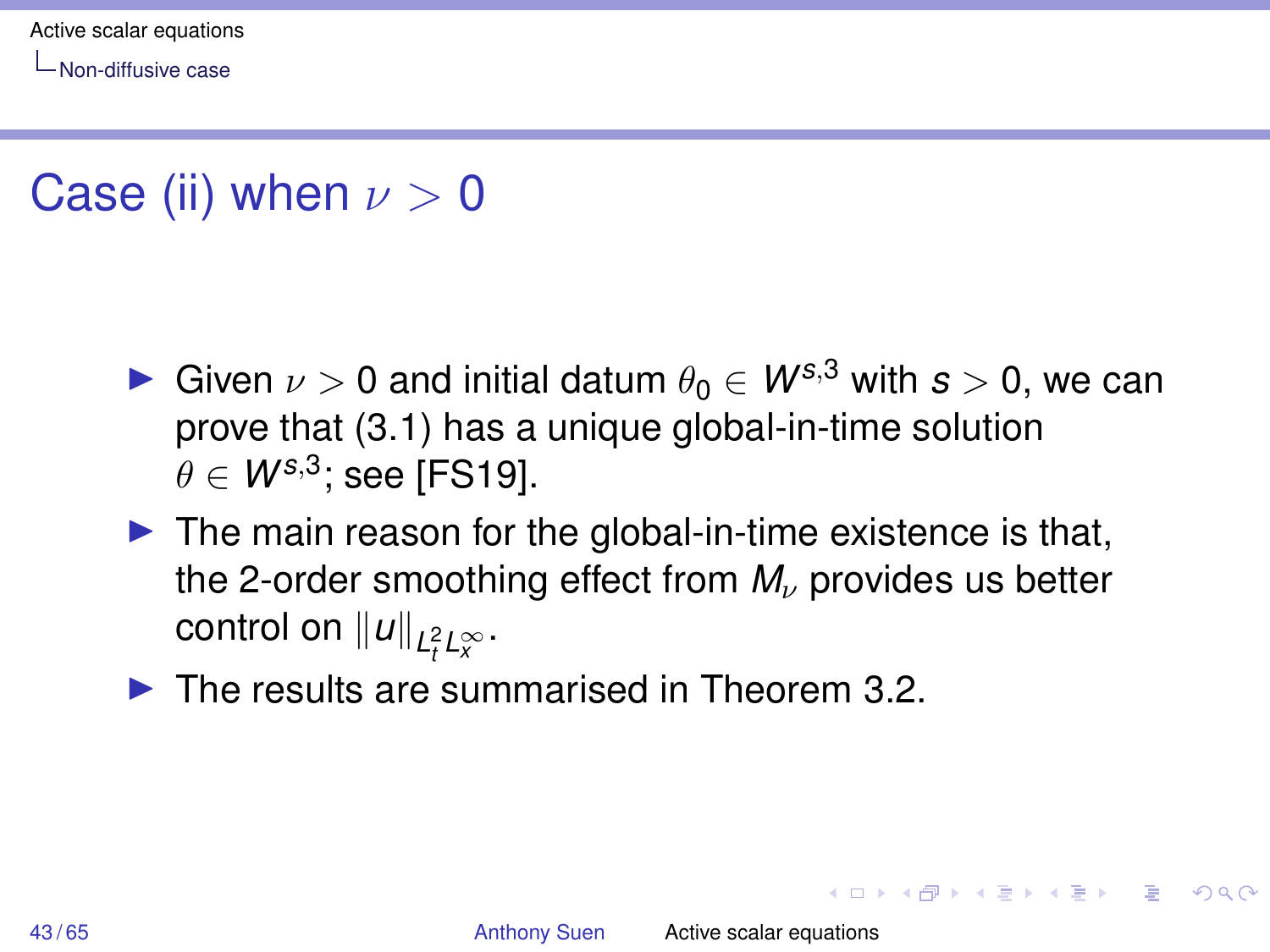## Global-in-time existence of *W<sup>s</sup>*,<sup>3</sup> solutions

#### Theorem 3.2

<span id="page-43-0"></span> $\mathcal{L}$ et  $\nu > 0$  and  $\theta_0 \in \mathcal{W}^{\mathbf{s},3}$  for  $\mathbf{s} > 0$ , and let  $\mathcal{S} = \mathcal{S}(x)$  be a *C*∞*-smooth source term. Then we have*

$$
\begin{aligned} &\|\theta(\cdot,t)\|_{W^{s,3}}\\&\leq C\|\theta_0\|_{W^{s,3}}\exp\left(\,C\int_0^t\|\nabla u(\cdot,\tilde t)\|_{L^\infty}d\tilde t+Ct\|S\|_{W^{s,3}}\right).\end{aligned}
$$

*Here C* > 0 *is a dimensional constant.*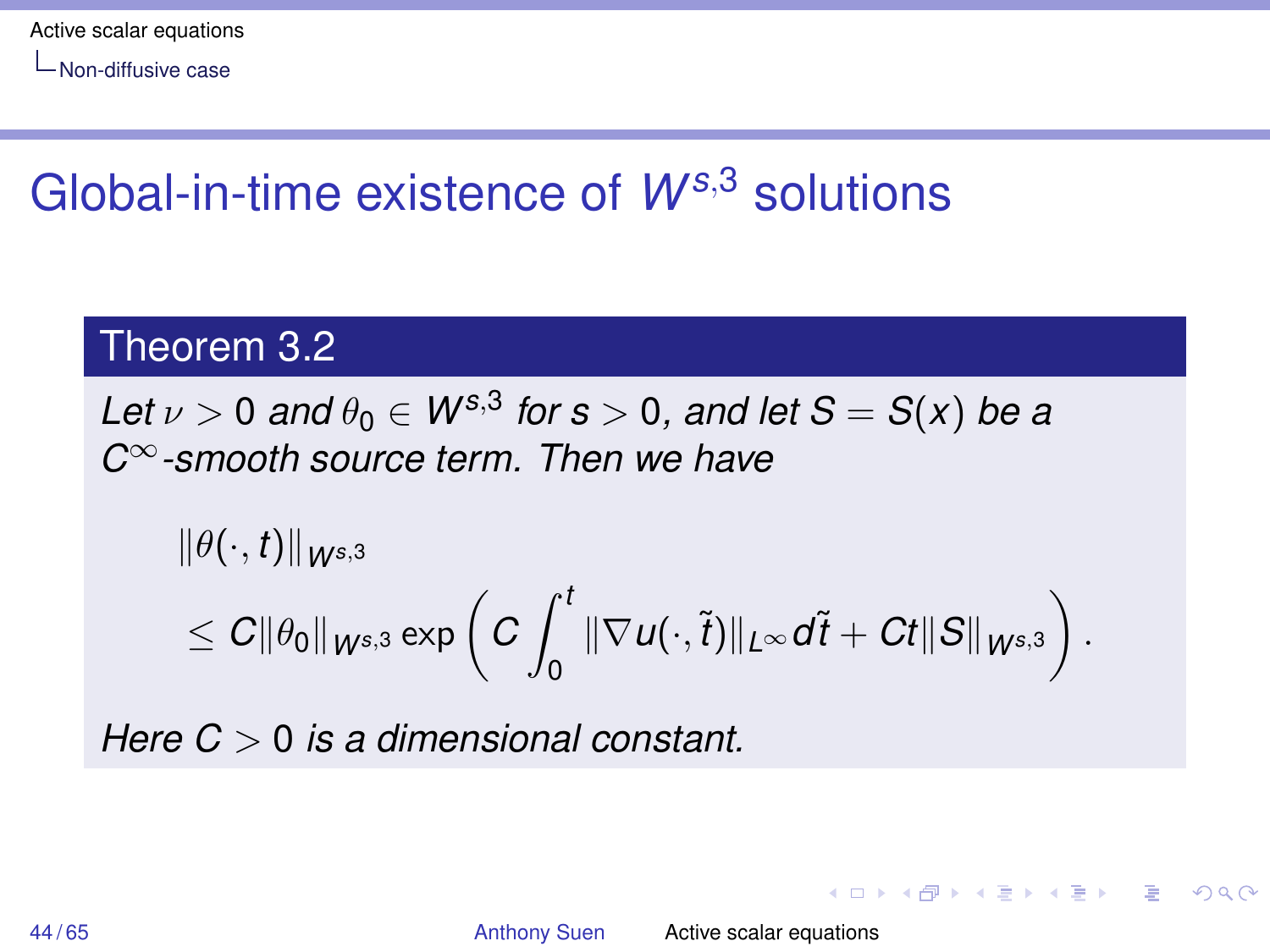#### Global-in-time existence in Gevrey space

- $\blacktriangleright$  When the initial datum  $\theta_0$  and forcing term *S* are in some Gevrey-class  $G^s$  for  $s \geq 1$ , we can prove that there exists global-in-time Gevrey-class *G<sup>s</sup>* solution to [\(3.1\)](#page-32-1).
- $\triangleright$  The results are summarised in Theorem [3.3](#page-45-0) which was proved in [FS19].

KOD KAP KED KED E YA G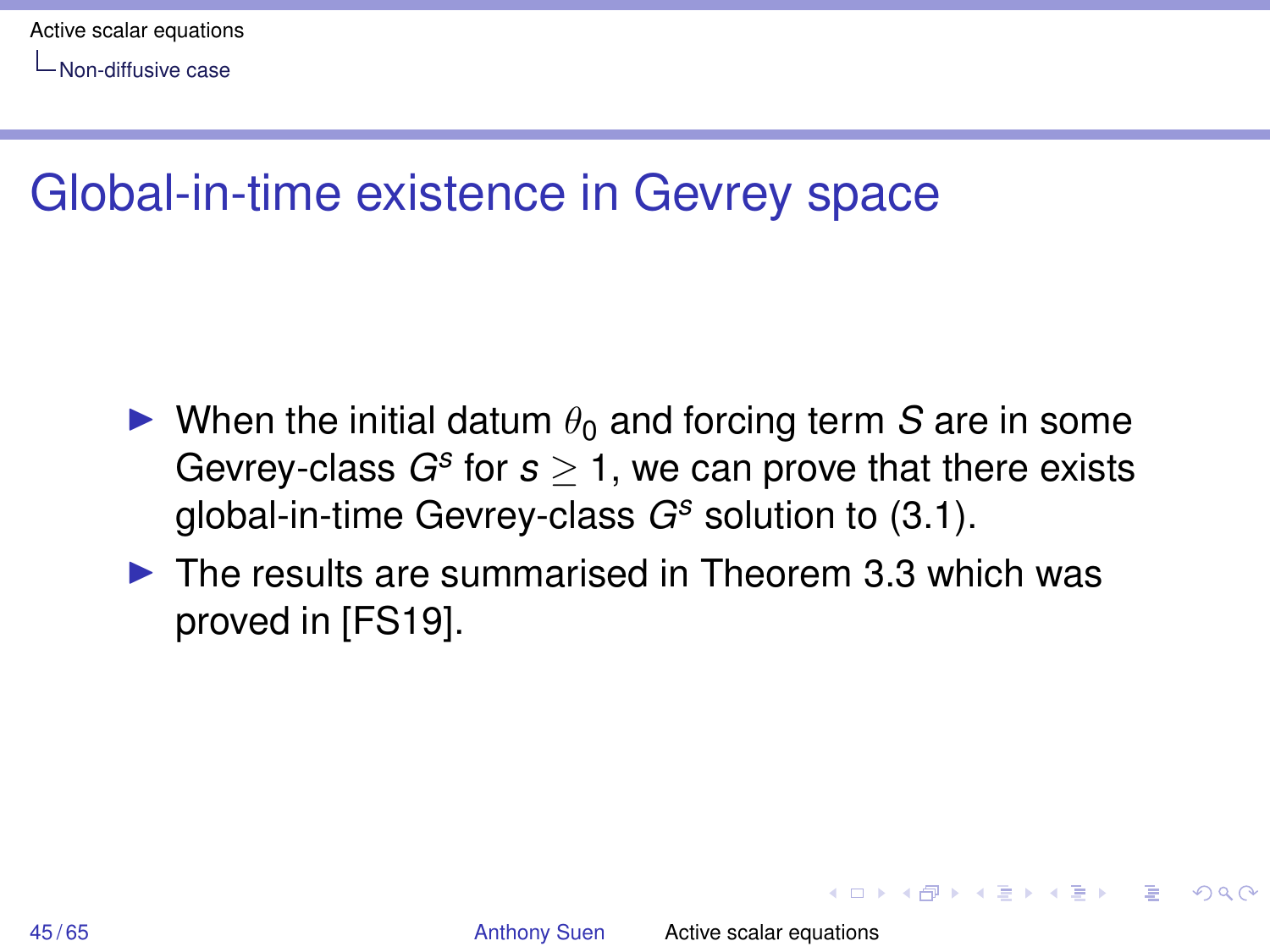## Global-in-time existence in Gevrey space (cont'd)

#### Theorem 3.3

<span id="page-45-0"></span>*Fix*  $\nu > 0$  *and s*  $\geq 1$ *. Let*  $\theta_0$  *and S be of Gevrey-class s with radius of convergence*  $\tau_0 > 0$ . There exists a unique *Gevrey-class s solution*  $\theta$  *to* [\(3.1\)](#page-32-1) *on*  $\mathbb{T}^3 \times [0, \infty)$  *with radius of convergence at least*  $\tau = \tau(t)$  *for all*  $t \in [0, \infty)$ *, where*  $\tau$  *is a decreasing function satisfying*

<span id="page-45-1"></span>
$$
\tau(t) \geq \tau_0 e^{-C\left(\left\|\theta^{\tau_0\Lambda^{\frac{1}{3}}}\theta_0\right\|_{L^2} + 2\left\|\theta^{\tau_0\Lambda^{\frac{1}{3}}}S\right\|_{L^2}\right)t}.
$$
 (3.3)

KO KARA KE KAEK E YA GA

*Here C* > 0 *is a constant which depends on* ν *but independent of t.*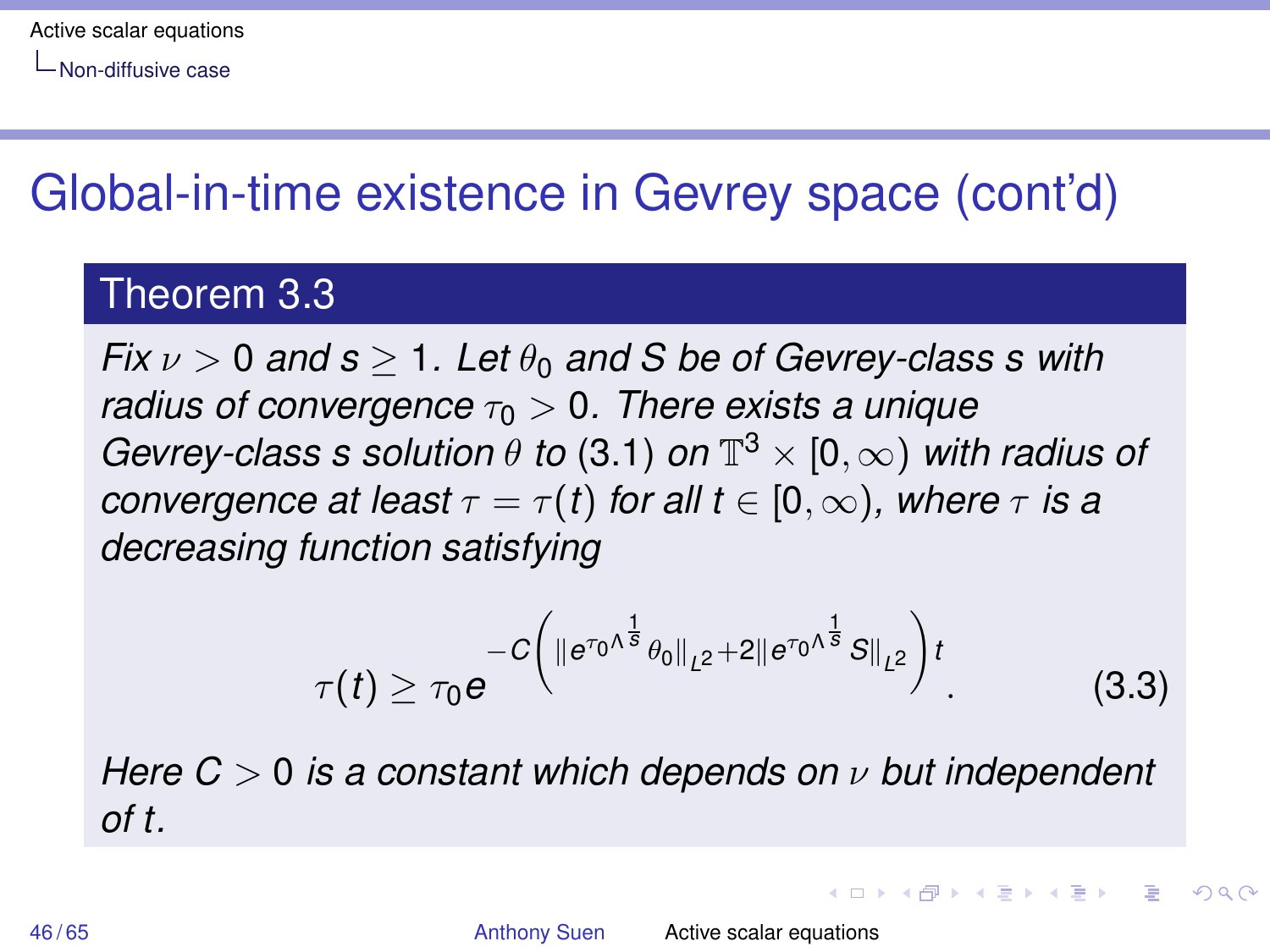#### Proof of Theorem [3.3](#page-45-0)

We take *L* 2 -inner product of [\(3.1\)](#page-32-1) with *e* 2τΛ 1 *s* θ and obtain

<span id="page-46-0"></span>
$$
\frac{1}{2}\frac{d}{dt}\|\mathbf{e}^{\tau\Lambda_{\mathbf{S}}^{\frac{1}{2}}}\theta\|_{\mathbf{L}^{2}}^{2}-\dot{\tau}\|\Lambda_{\mathbf{S}}^{\frac{1}{2}}\mathbf{e}^{\tau\Lambda_{\mathbf{S}}^{\frac{1}{2}}}\theta\|_{\mathbf{L}^{2}}^{2}\n\\ \leq \left| -\langle u\cdot\nabla\theta, \mathbf{e}^{2\tau\Lambda_{\mathbf{S}}^{\frac{1}{2}}}\theta\rangle \right| + \|\mathbf{e}^{\tau\Lambda_{\mathbf{S}}^{\frac{1}{2}}}\mathbf{S}\|_{\mathbf{L}^{2}}\|\mathbf{e}^{\tau\Lambda_{\mathbf{S}}^{\frac{1}{2}}}\theta\|_{\mathbf{L}^{2}}.
$$
\n(3.4)

KID KAR KE KE KE YA GA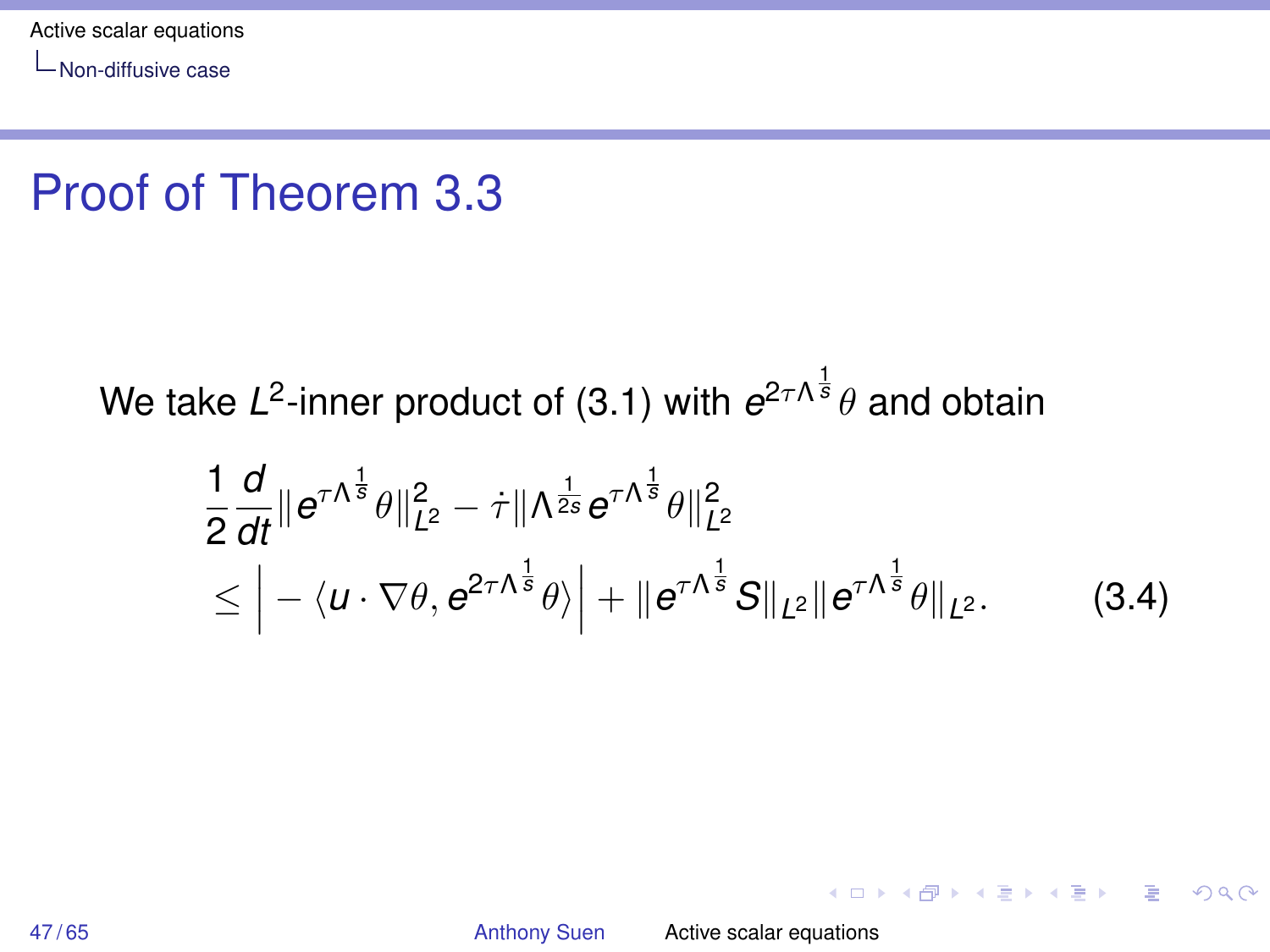#### Proof of Theorem [3.3](#page-45-0) (cont'd)

The key is to show that

<span id="page-47-0"></span>
$$
\left|-\langle e^{\tau\Lambda^{\frac{1}{3}}}(u\cdot\nabla\theta),e^{\tau\Lambda^{\frac{1}{3}}}\theta\rangle\right|\leq C\tau\|e^{\tau\Lambda^{\frac{1}{3}}}\theta\|_{L^{2}}\|\Lambda^{\frac{1}{2s}}e^{\tau\Lambda^{\frac{1}{3}}}\theta\|_{L^{2}}^{2},
$$
 (3.5)

but how can we get that "extra"  $\tau$ ? We make use of the divergence-free property of *u*, which gives

$$
\langle u\cdot\nabla\Lambda^r e^{\tau\Lambda^{\frac{1}{s}}}\theta,\Lambda^r e^{\tau\Lambda^{\frac{1}{s}}}\theta\rangle=0.
$$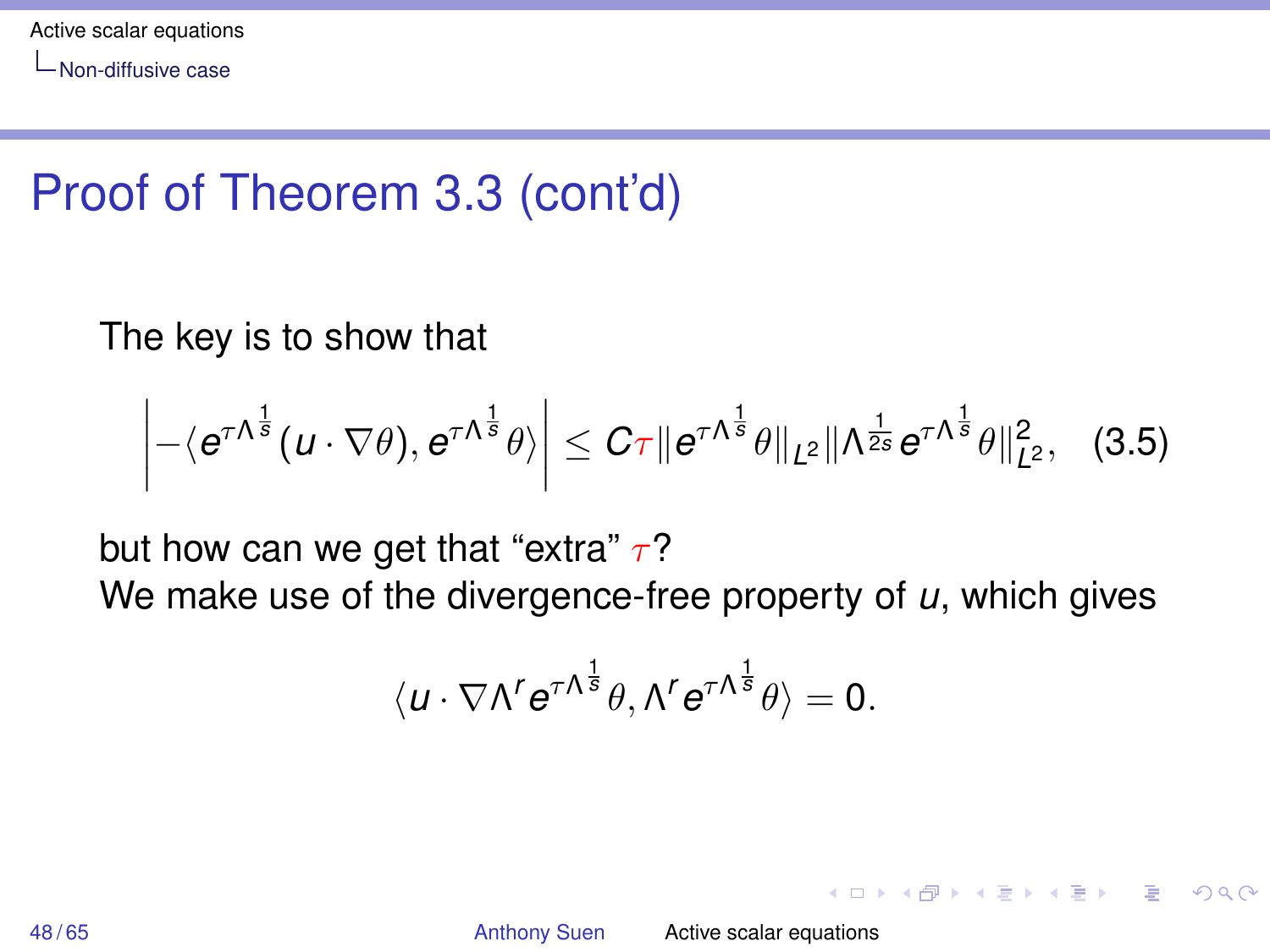### Proof of Theorem [3.3](#page-45-0) (cont'd)

We then insert the above term to the non-linear term in question and get

$$
\langle u \cdot \nabla \theta, e^{2\tau \Lambda^{\frac{1}{3}}} \theta \rangle \Big|
$$
  
=\langle u \cdot \nabla \theta, e^{2\tau \Lambda^{\frac{1}{3}}} \theta \rangle - \langle u \cdot \nabla e^{\tau \Lambda^{\frac{1}{3}}} \theta, e^{\tau \Lambda^{\frac{1}{3}}} \theta \rangle \Big|  
=\Big| i(2\pi)^3 \sum\_{j+k=1} (\hat{u}(j) \cdot k)(\hat{\theta}(k) \cdot \overline{\hat{\theta}}(l)) e^{\tau |l|^{\frac{1}{3}}} (e^{\tau |l|^{\frac{1}{3}}} - e^{\tau |k|^{\frac{1}{3}}} ) \Big|,

where  $j, k, l \in \mathbb{Z}_*^3$  are the Fourier frequencies.

KOX KOX KEX KEX LE YORO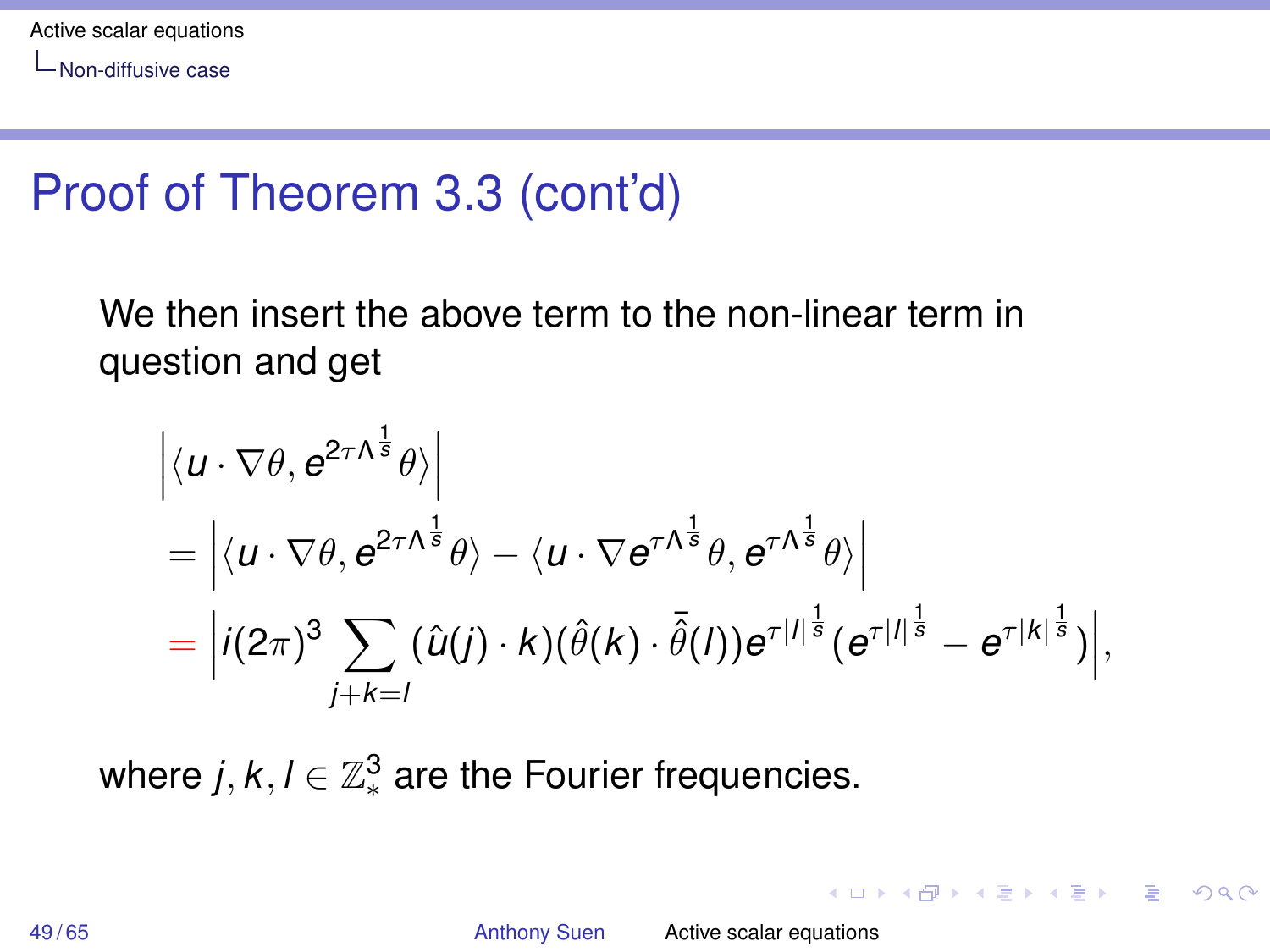#### Proof of Theorem [3.3](#page-45-0) (cont'd)

We make use of the inequality  $e^{\chi}-1\leq xe^{\chi}$  for  $x\geq0$  and the triangle inequality  $|k+j|^{\frac{1}{s}} \leq |k|^{\frac{1}{s}} + |j|^{\frac{1}{s}}$  to obtain

$$
\left|e^{\tau |l|^{\frac{1}{s}}}-e^{\tau |k|^{\frac{1}{s}}}\right|\leq C\tau \frac{|j|}{|k|^{1-\frac{1}{s}}+|l|^{1-\frac{1}{s}} }e^{\tau |l|^{\frac{1}{s}} }e^{\tau |k|^{\frac{1}{s}}}
$$

This will give us the  $\tau$  we need!

50 / 65 Anthony Suen [Active scalar equations](#page-0-0)

.

KO KA KE KE KE KE YA G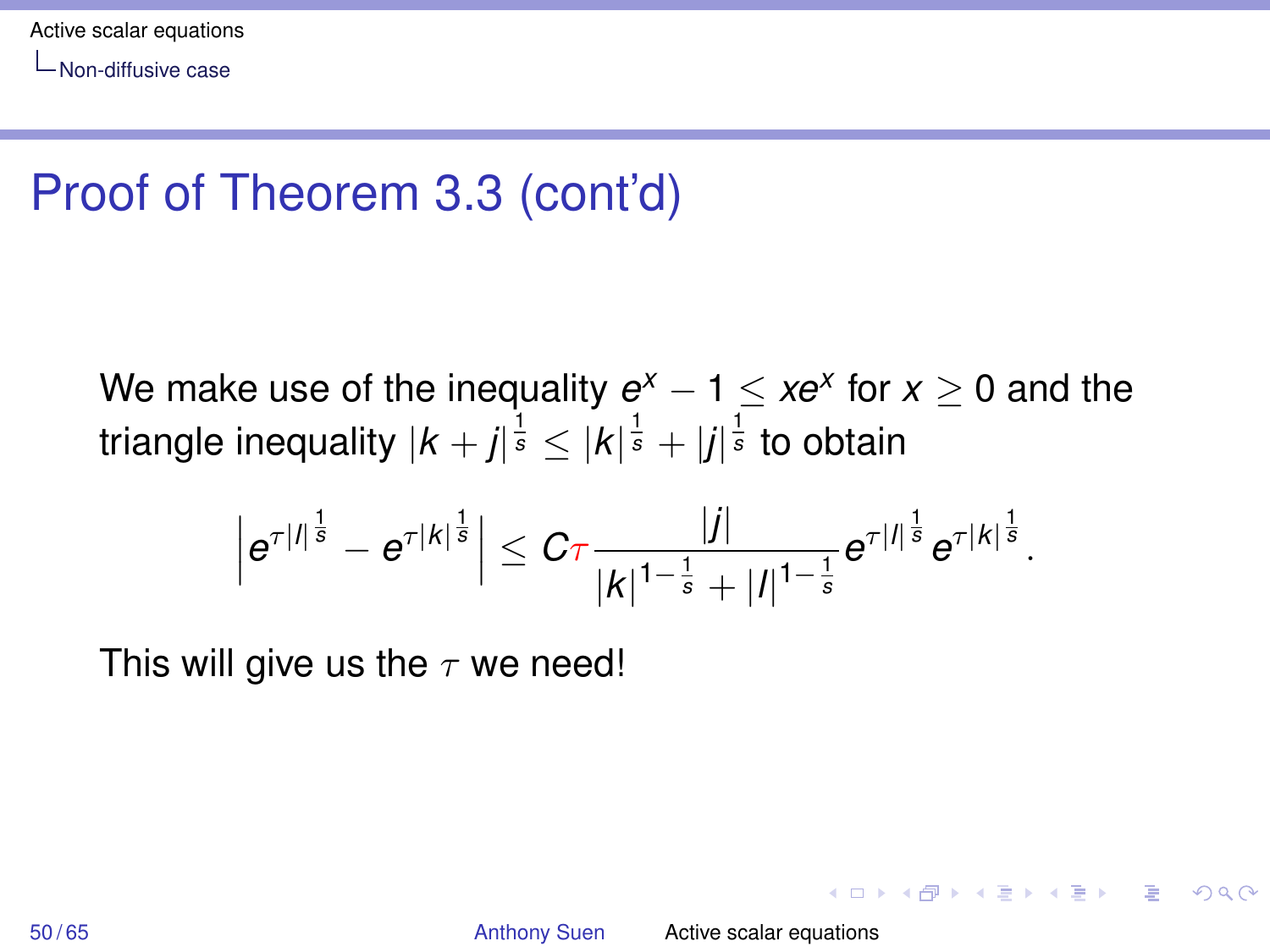#### Proof of Theorem [3.3](#page-45-0) (cont'd)

We also need the 2-order smoothing assumption on  $M_{\nu}$  to get

$$
\|\Lambda^{2+\frac{1}{2s}}e^{\tau\Lambda^{\frac{1}{s}}}u\|_{L^2}\leq C_\nu\|\Lambda^{\frac{1}{2s}}e^{\tau\Lambda^{\frac{1}{s}}}\theta\|_{L^2}
$$

and

$$
\|\Lambda^2 e^{\tau\Lambda^{\frac{1}{8}}}u\|_{L^2}\leq C_\nu \|e^{\tau\Lambda^{\frac{1}{8}}}\theta\|_{L^2},
$$

which will be important for showing [\(3.5\)](#page-47-0).

**KORKARK (EXIST)** DI VOCA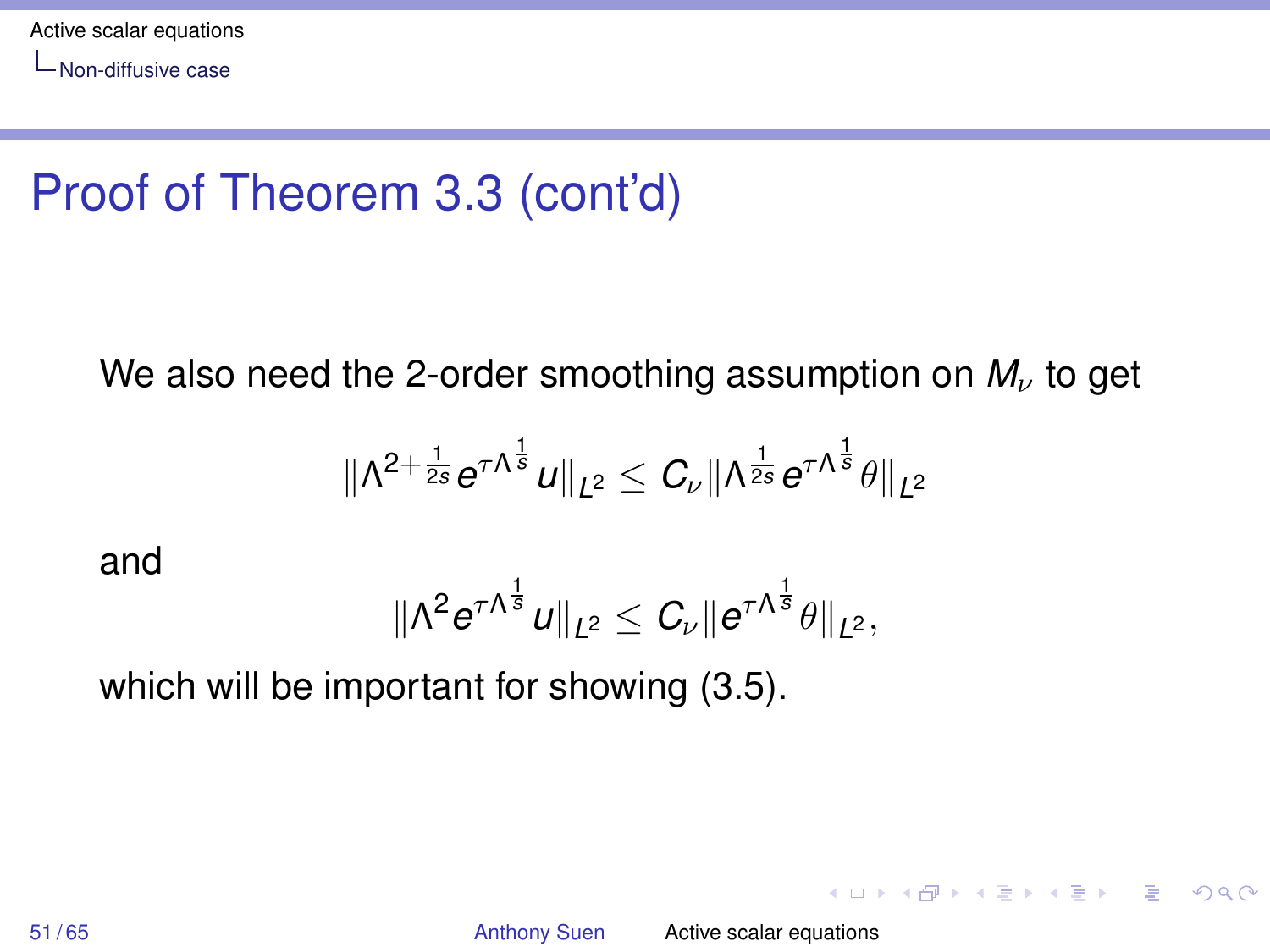#### Proof of Theorem [3.3](#page-45-0) (cont'd)

Hence we obtain from [\(3.4\)](#page-46-0) that

$$
\frac{1}{2}\frac{d}{dt}\|\mathbf{e}^{\tau\Lambda^{\frac{1}{3}}}\theta\|_{L^2}^2-\dot{\tau}\|\Lambda^{\frac{1}{2s}}\mathbf{e}^{\tau\Lambda^{\frac{1}{3}}}\theta\|_{L^2}^2 \leq C\tau\|\mathbf{e}^{\tau\Lambda^{\frac{1}{3}}}\theta\|_{L^2}\|\Lambda^{\frac{1}{2s}}\mathbf{e}^{\tau\Lambda^{\frac{1}{5}}}\theta\|_{L^2}^2+\|\mathbf{e}^{\tau\Lambda^{\frac{1}{5}}}\mathbf{S}\|_{L^2}\|\mathbf{e}^{\tau\Lambda^{\frac{1}{3}}}\theta\|_{L^2}.
$$

KID KAR KE KE KE YA GA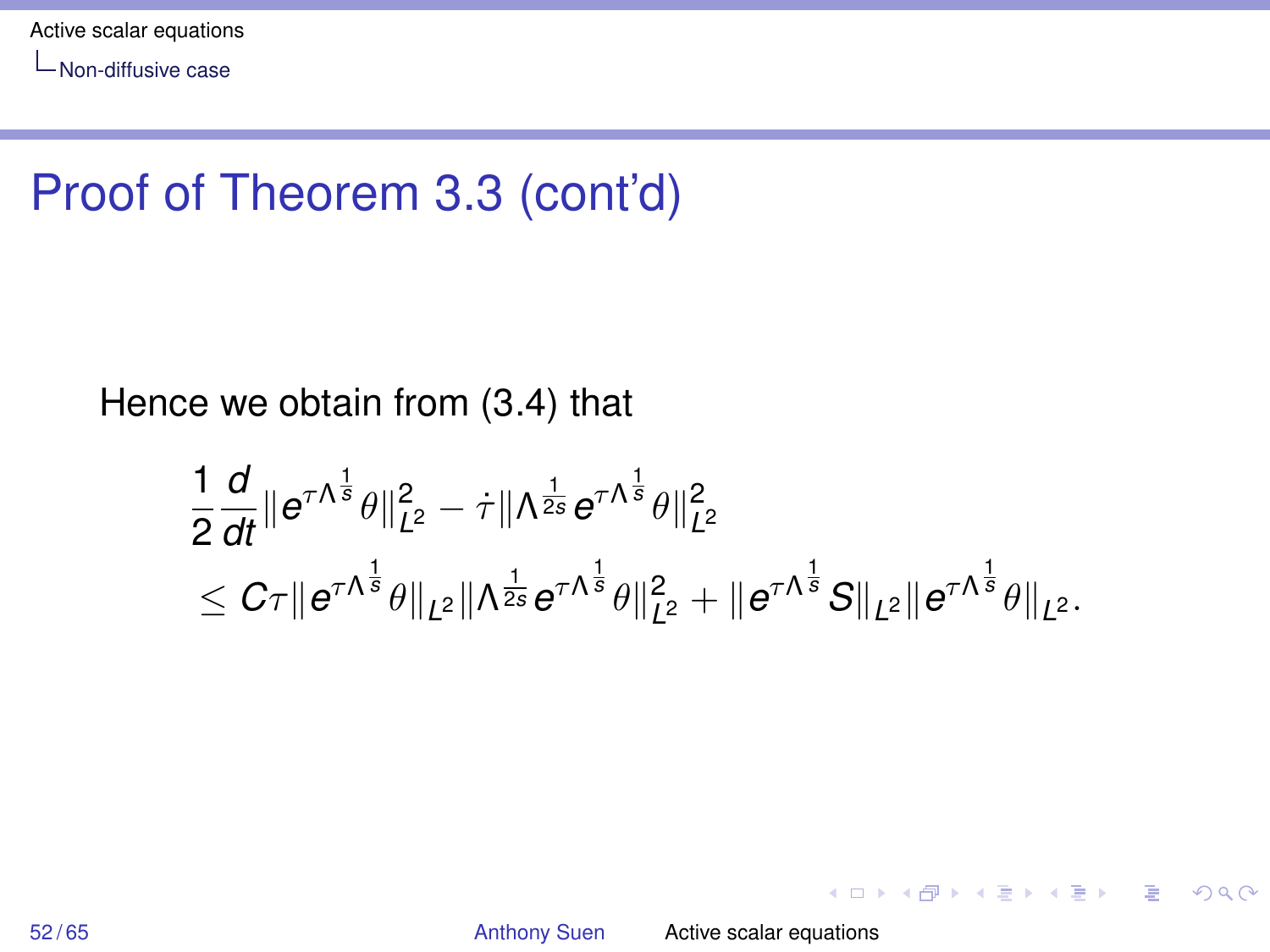#### Proof of Theorem [3.3](#page-45-0) (cont'd)

Choose  $\tau > 0$  such that

$$
\dot{\tau}+C\tau\|e^{\tau\Lambda^{\frac{1}{8}}}\theta\|_{L^2}=0,
$$

then we have

$$
\frac{1}{2}\frac{d}{dt}\|e^{\tau\Lambda^{\frac{1}{5}}}\theta\|_{L^2}^2\leq\|e^{\tau\Lambda^{\frac{1}{5}}}S\|_{L^2}\|e^{\tau\Lambda^{\frac{1}{5}}}\theta\|_{L^2},
$$

which gives

$$
\|e^{\tau(t)\Lambda^{\frac{1}{s}}}\theta(t)\|_{L^2}\leq\|e^{\tau_0\Lambda^{\frac{1}{s}}}\theta_0\|_{L^2}+2\|e^{\tau_0\Lambda^{\frac{1}{s}}}S\|_{L^2}
$$

and  $\tau$  satisfies the lower bound [\(3.3\)](#page-45-1).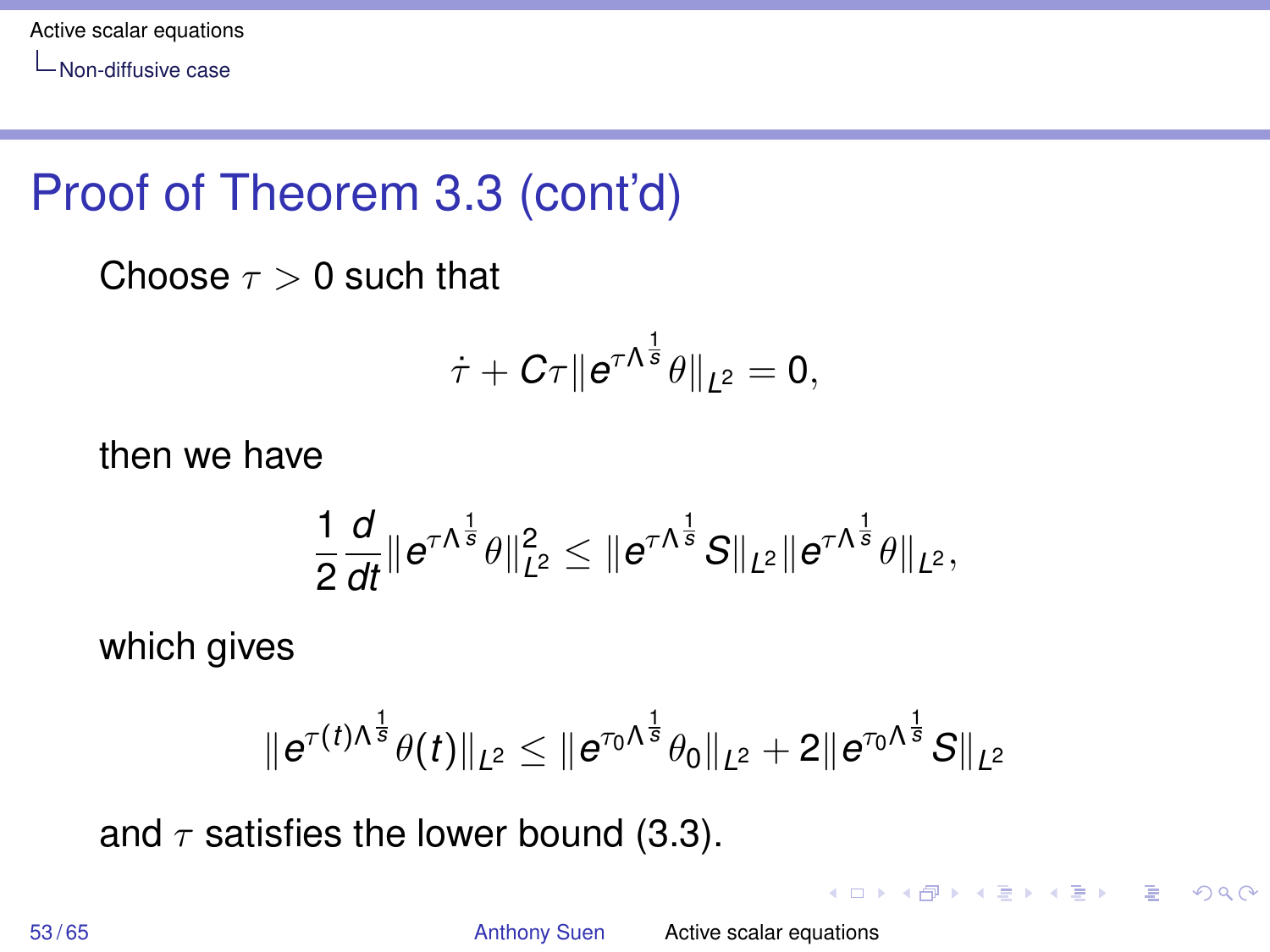#### <span id="page-53-0"></span>**Other directions**

54/65 Anthony Suen [Active scalar equations](#page-0-0)

KOX KOX KEX KEX LE LONG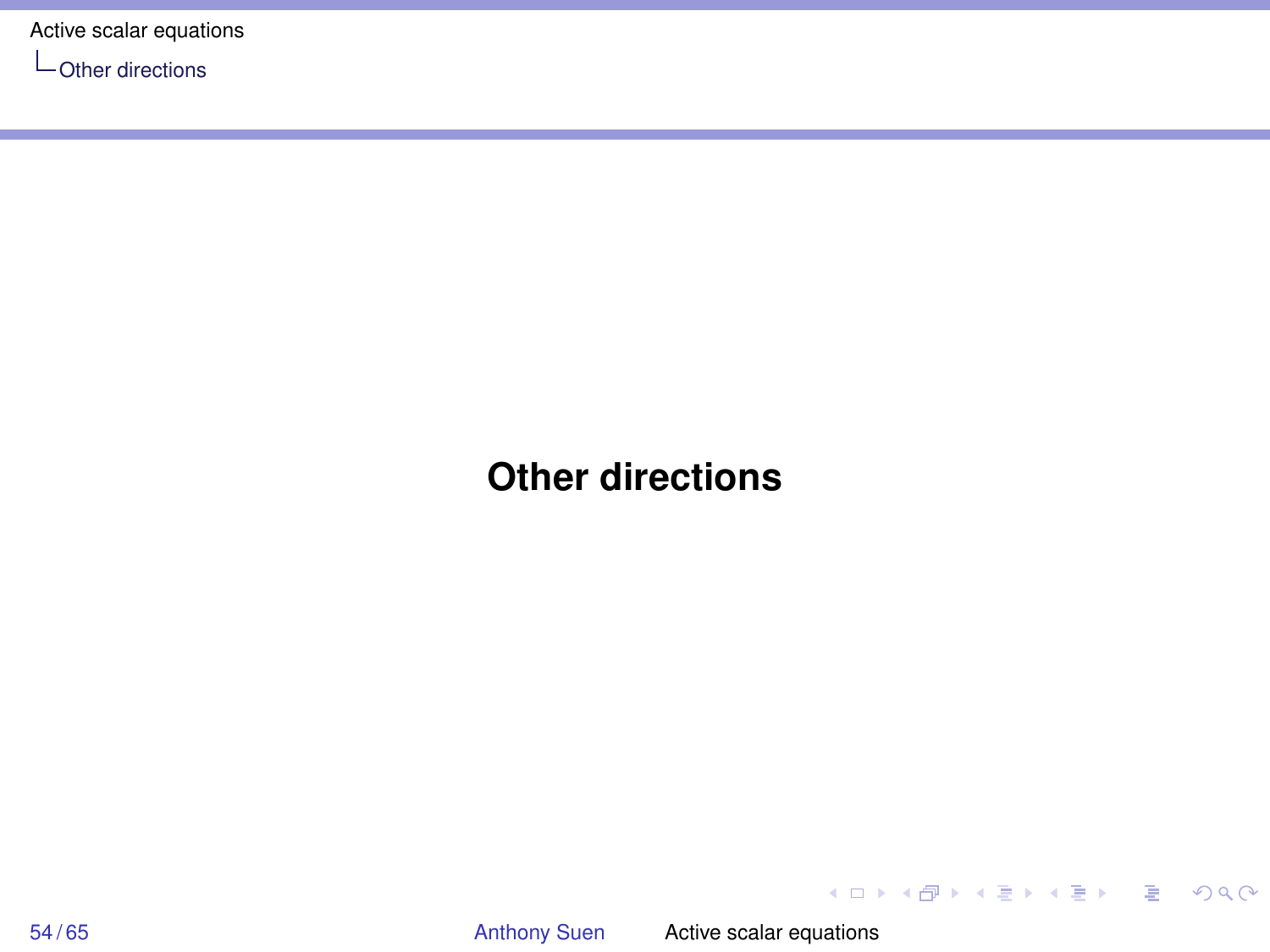#### Other directions

Due to limited time, there are still some other directions of study which haven't been discussed, for example:

- $\triangleright$  we can study the fractionally diffusive case for the equation [\(1.1\)](#page-3-0) when  $\kappa > 0$ ,  $\nu \geq 0$  and  $\gamma \in (0,1)$ .
- In the cases for  $\nu = 0$  and  $\nu > 0$  are very different.

KO KA KE KE KE KE YA G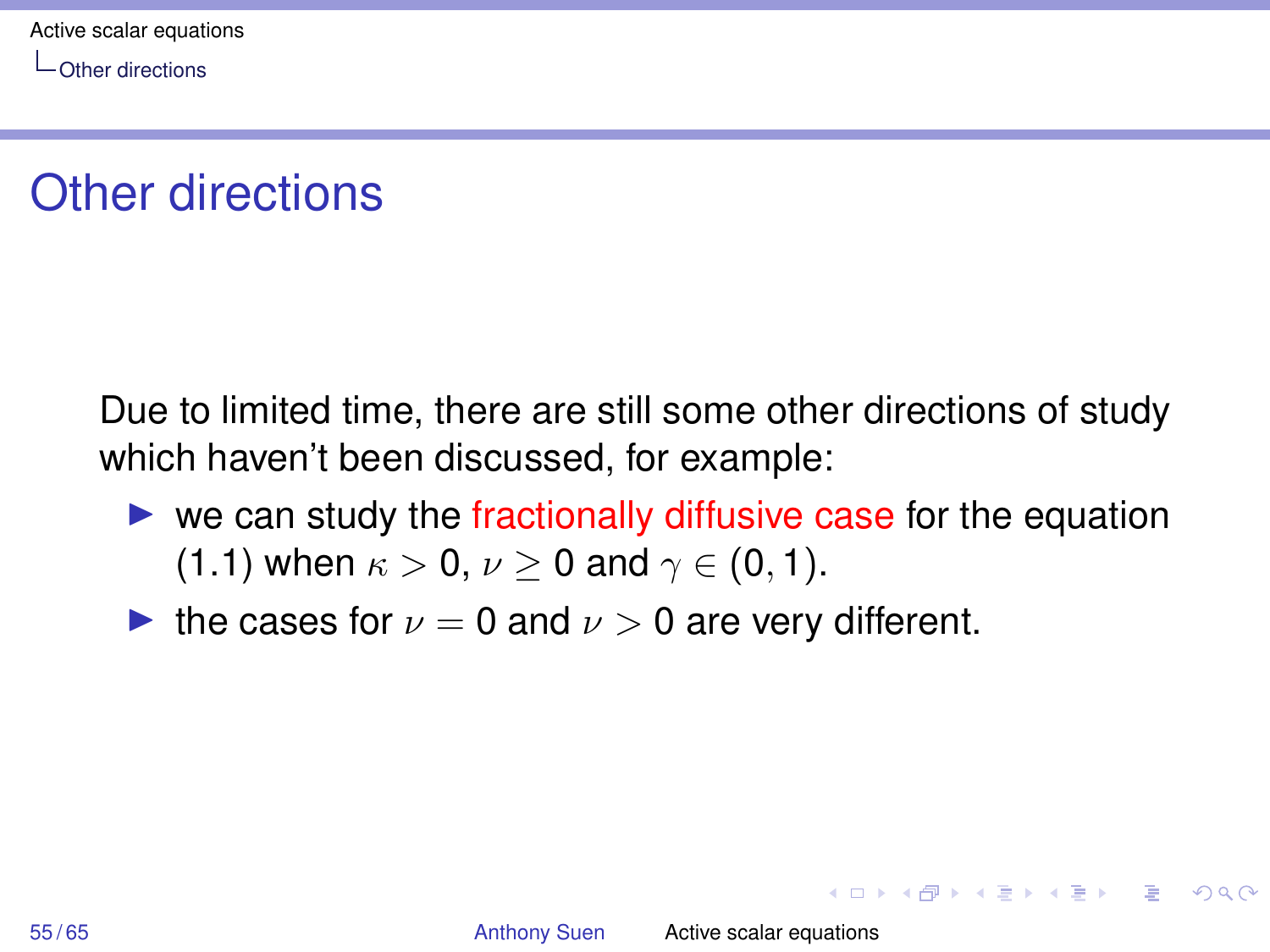#### Case when  $\nu = 0$

In [FRV12], the authors showed that the nonlocal operator  $(-\Delta)^\gamma$  produces a sharp dichotomy across the value  $\gamma=\frac{1}{2}$  $\frac{1}{2}$ :

- when  $\gamma \in (\frac{1}{2})$  $\frac{1}{2}$ , 1), the equation [\(1.1\)](#page-3-0) is locally wellposed in Sobolev spaces;
- I when  $\gamma \in (0, \frac{1}{2})$  $\frac{1}{2}$ ), the equation [\(1.1\)](#page-3-0) becomes Lipschitz ill-posed;
- l when  $\gamma = \frac{1}{2}$  $\frac{1}{2}$ , the problem is globally well-posed for  $\kappa \gg 1$ , respectively ill-posed for  $\kappa \ll 1$ .

**KORKARK KERKEL DRA**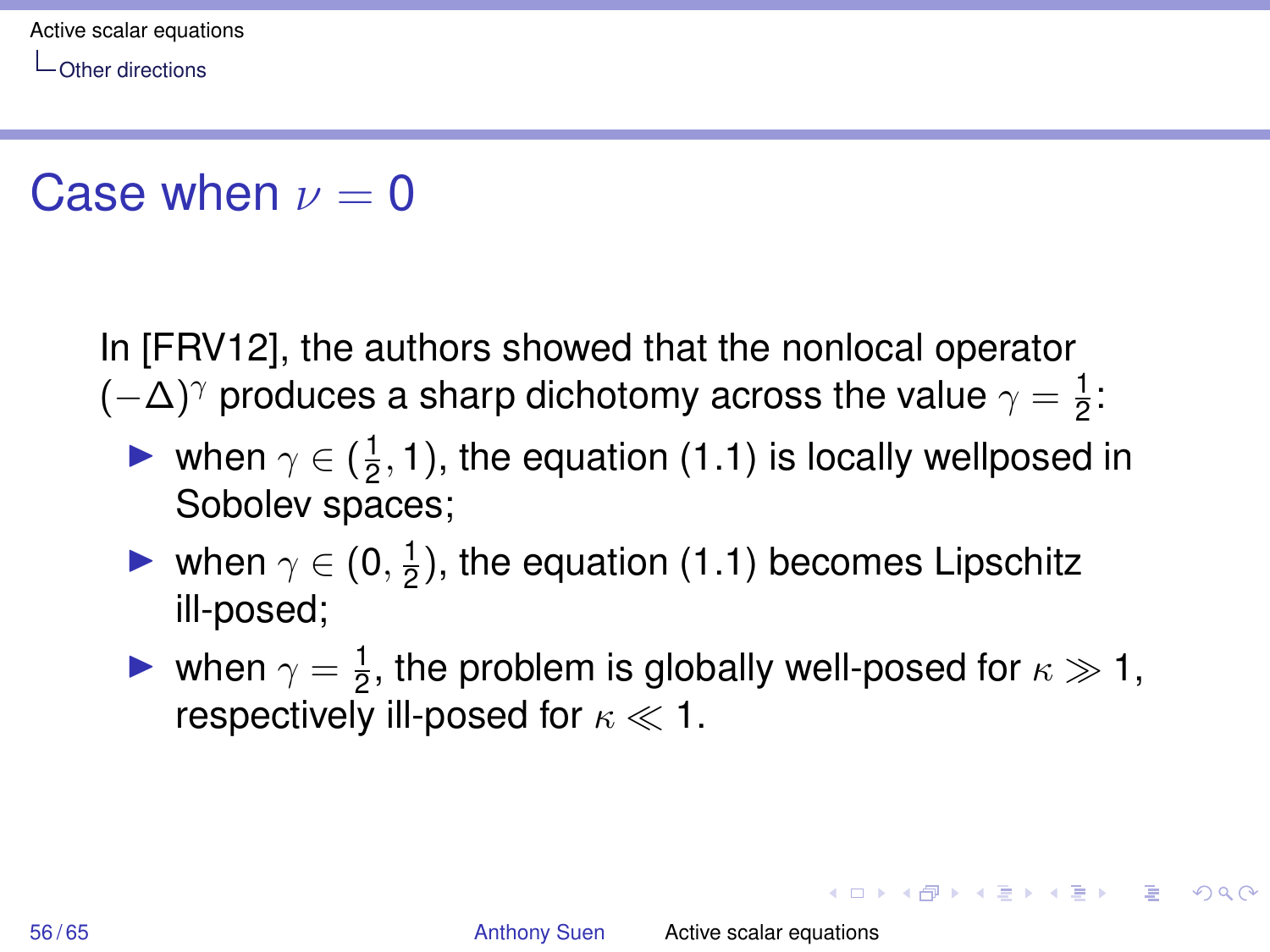#### Case when  $\nu > 0$

In [FS21,FS22], if  $S, \theta_0 \in H^1$ , the authors proved that the equation [\(1.1\)](#page-3-0) has a global-in-time solution  $\theta \in H^1.$ Furthermore, one has the following theorem about global attractor:

#### Theorem 4.1

Let  $S \in L^{\infty} \cap H^{1}$  . For  $\nu$ ,  $\kappa > 0$  and  $\gamma \in (0,1]$ , the solution map  $\pi^\nu(t) : H^1 → H^1$  associated to [\(1.1\)](#page-3-0) *possesses a unique global* attractor  $\mathcal{G}^{\nu} \subset H^{1}$  .

**KORKARK (EXIST)** DI VOCA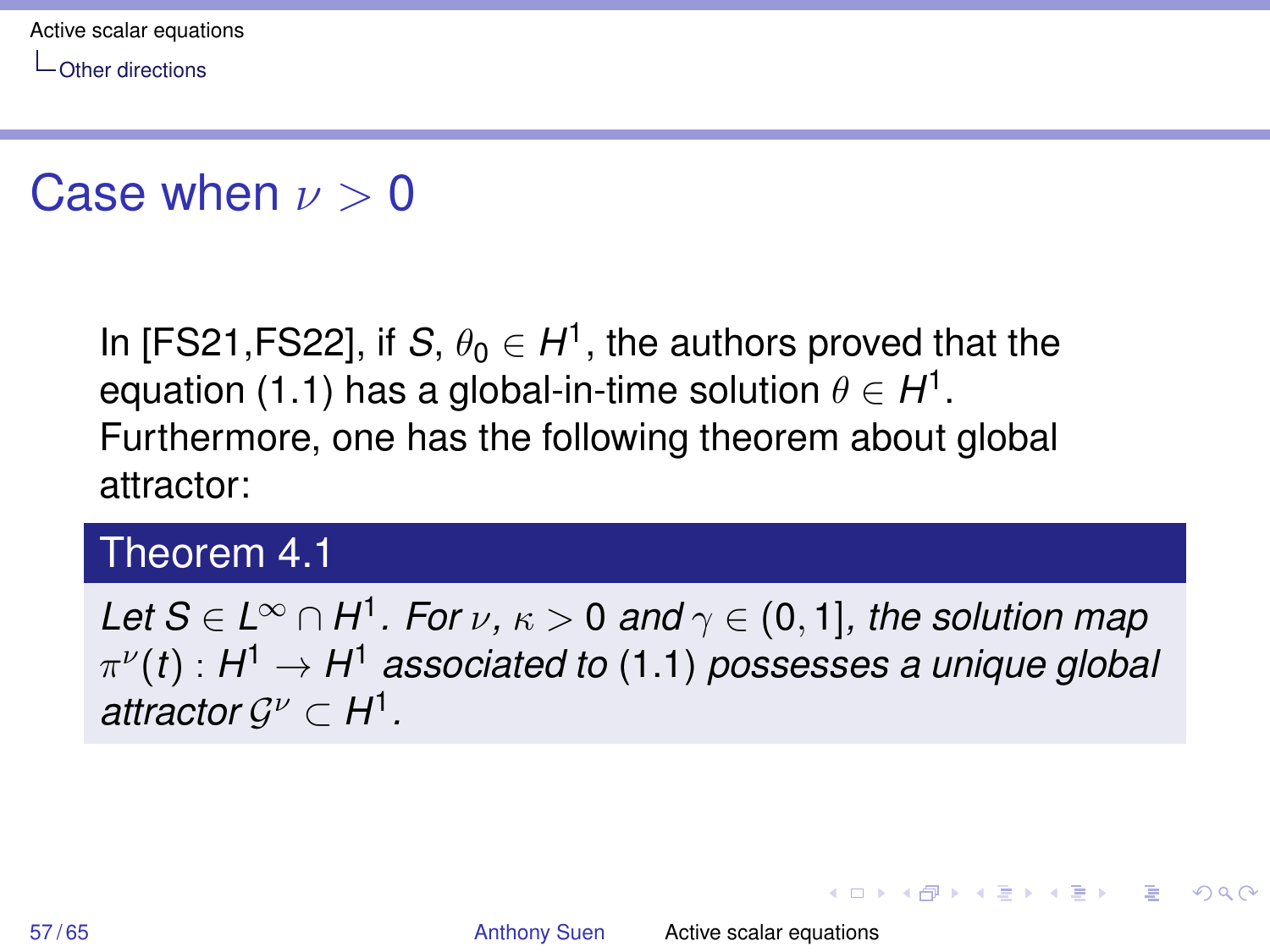#### Global attractor

A compact set  $\mathcal{G}^{\nu}\subset H^{1}$  is a global attractor for  $\pi^{\nu}(\cdot)$  if

 $\blacktriangleright \pi^{\nu}(t) \mathcal{G}^{\nu} = \mathcal{G}^{\nu}$  for all  $t \in \mathbb{R}$ ;

**If** for any bounded set *K*, *dist*( $\pi^{\nu}(t)K, \mathcal{G}^{\nu}$ )  $\rightarrow$  0 as  $t \rightarrow \infty$ , where  $dist(A, B) = \sup_{a \in A} \inf_{b \in B} ||a - b||_{H^1}$ .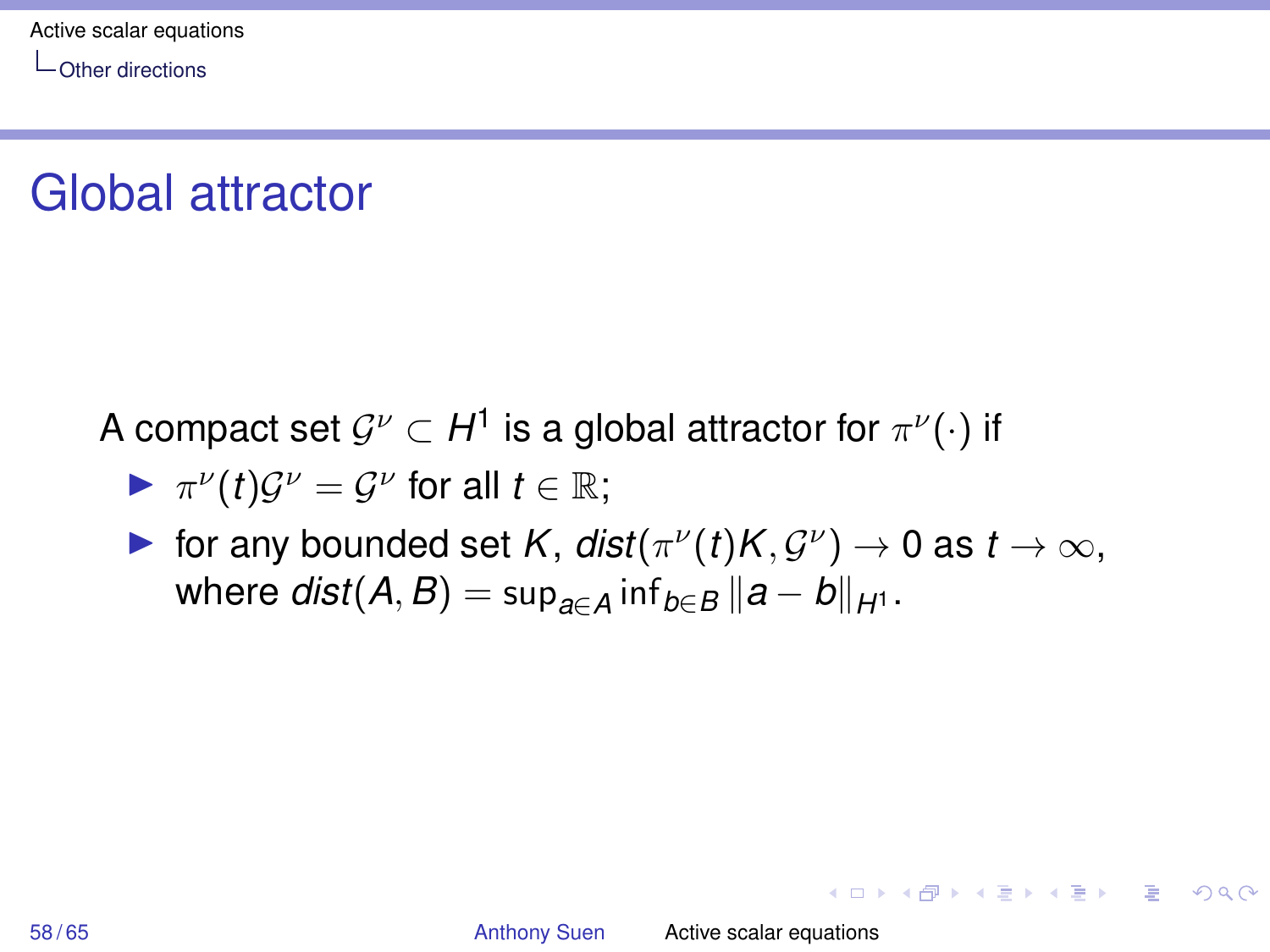#### Remarks on the global attractor

We can obtain some additional properties on the attractors  $\mathcal{G}^{\nu}$ under the assumption that  $\gamma \in [\frac{1}{2}]$  $\frac{1}{2}$ , 1], which gives

 $\blacktriangleright$   $\mathcal{G}^{\nu}$  is fully invariant, namely

$$
\pi^{\nu}(t) \mathcal{G}^{\nu} = \mathcal{G}^{\nu}, \qquad \forall t \geq 0.
$$

- $\triangleright$   $\mathcal{G}^{\nu}$  is maximal in the class of  $H^1$ -bounded invariant sets.
- $\blacktriangleright$   $\mathcal{G}^{\nu}$  has finite fractal dimension.

**KORKARK KERKEL DRA**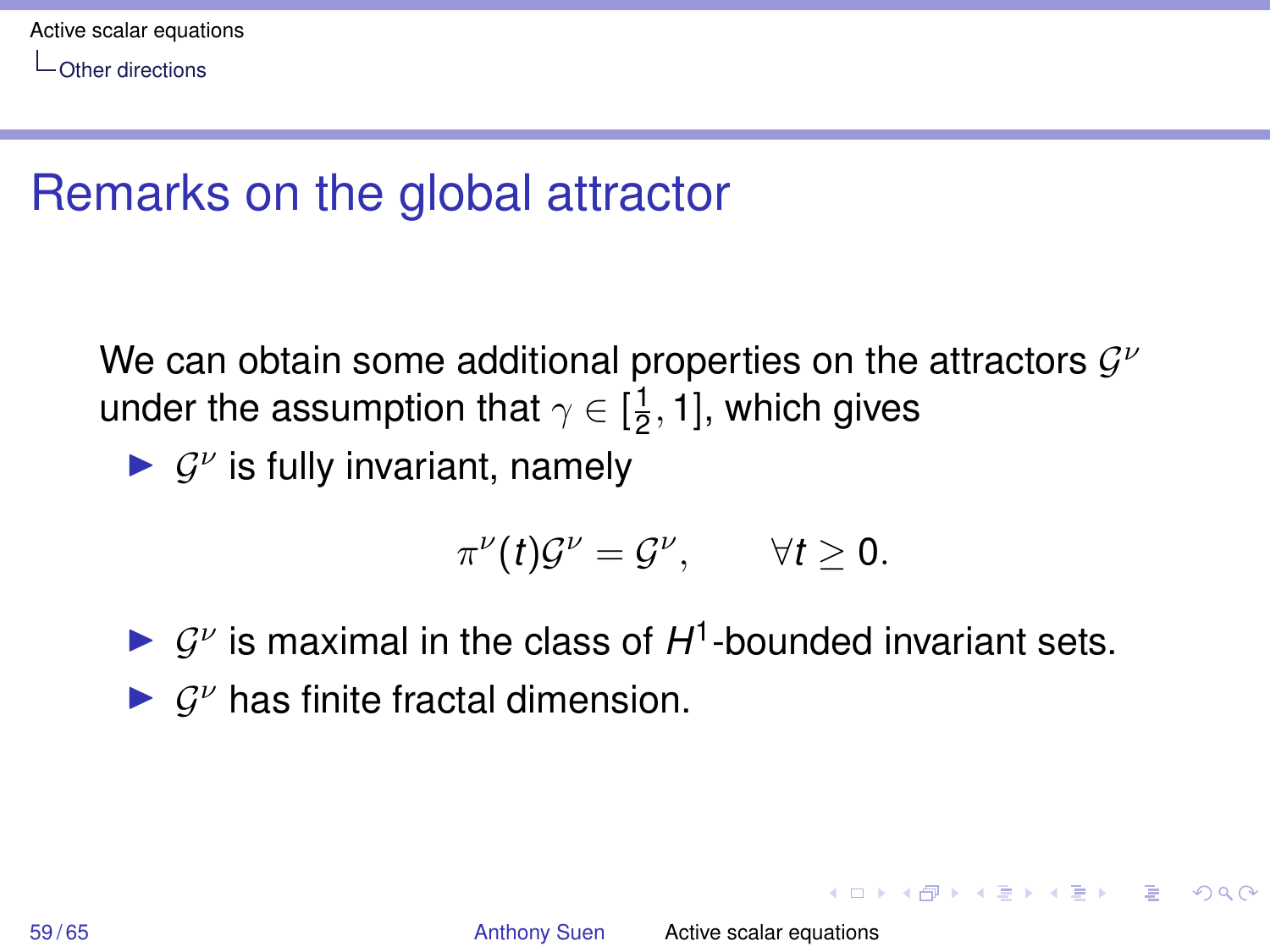#### Remarks on the global attractor (cont'd)

The reasons why we need to restrict to  $\gamma \in [\frac{1}{2}]$  $\frac{1}{2}$ , 1]:

- **►** one need a bound for  $\|\nabla u\|_{L^{\infty}}$  in terms of  $\|(-\Delta)^{\frac{1}{2} + \frac{\gamma}{4}}\theta\|_{L^2}$ ;
- ightharpoonly be true when  $\gamma > 1$  (and  $d < 3$ ).

KID KAP KE KE KE KE YAN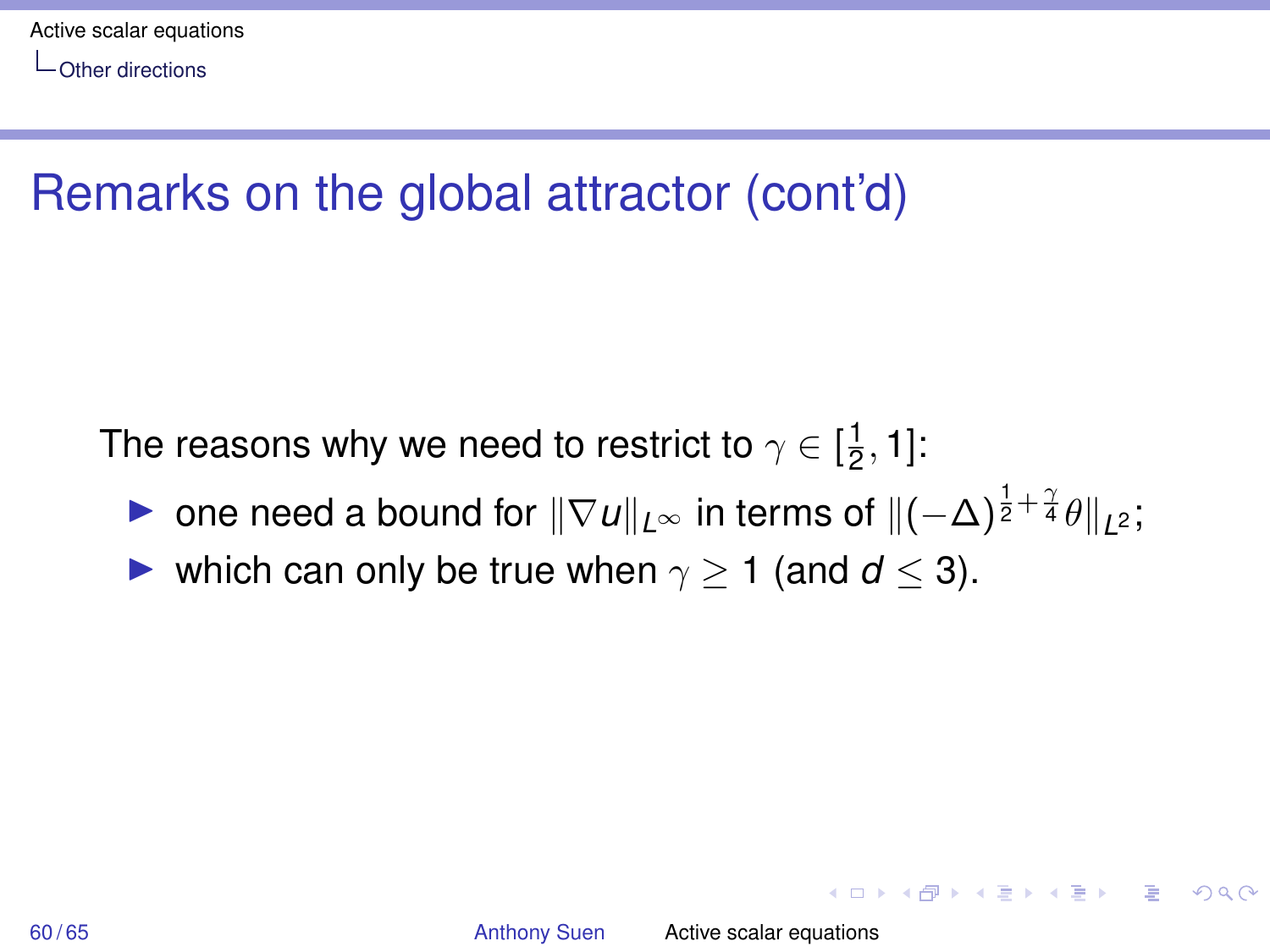#### Some more directions

There are some future directions of study, for example:

 $\triangleright$  Address the average behaviour of the energy dissipation rate by considering the limits of

$$
\kappa \langle |\nabla \theta^{\kappa,\nu}|^2 \rangle = \kappa \lim_{T \to \infty} \frac{1}{T} \int_0^T \int |\nabla \theta^{\kappa,\nu}|^2 dxds
$$

as  $\kappa$ ,  $\nu \rightarrow 0$ ;

**►** Study how "odd" or "evenness" for the constitutive laws  $M_{\nu}$ can affect the solutions of the abstract system [\(1.1\)](#page-3-0).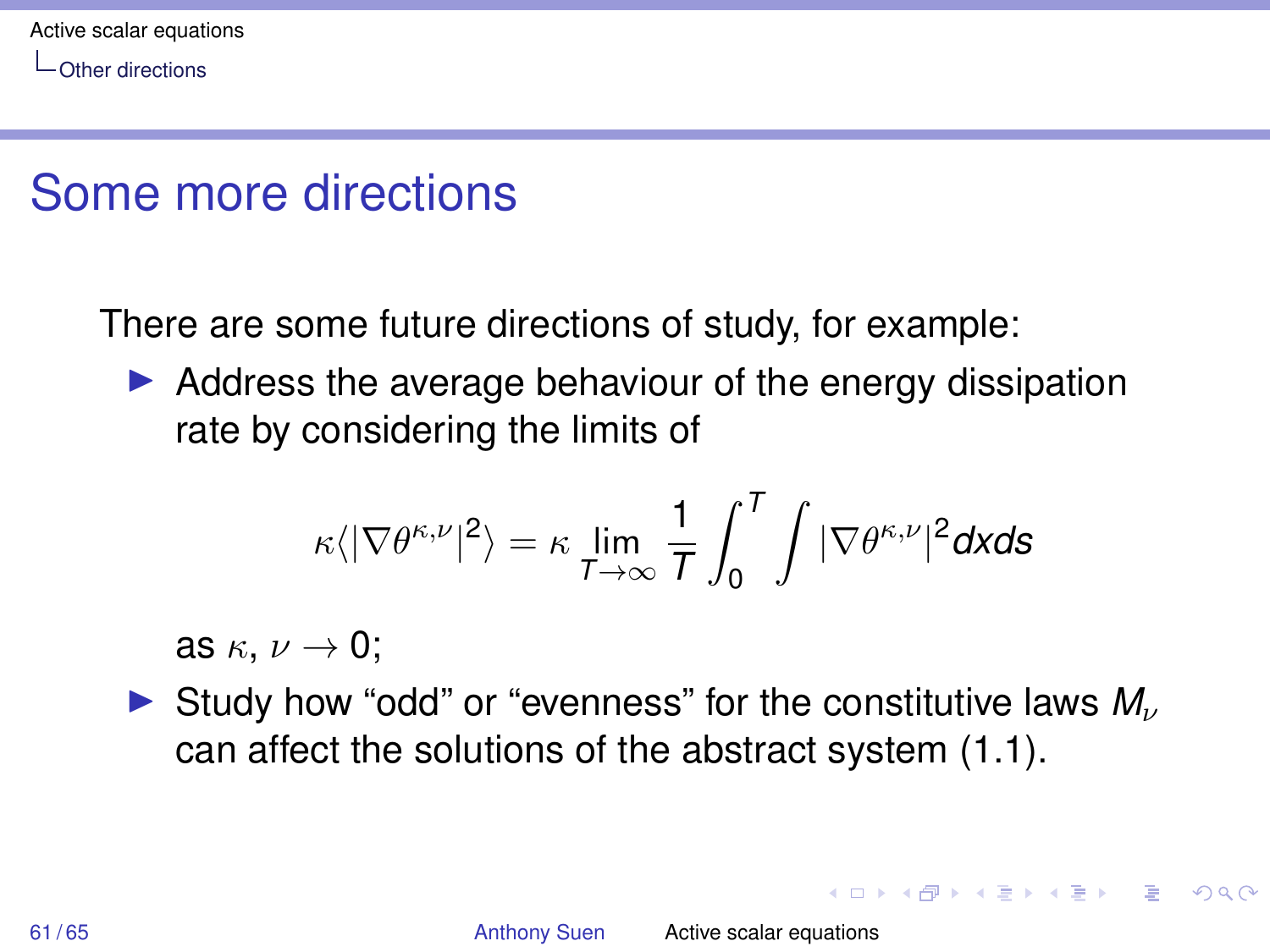# Thank You! :-)

62 / 65 Anthony Suen [Active scalar equations](#page-0-0)

KOX KOX KEX KEX LE 1990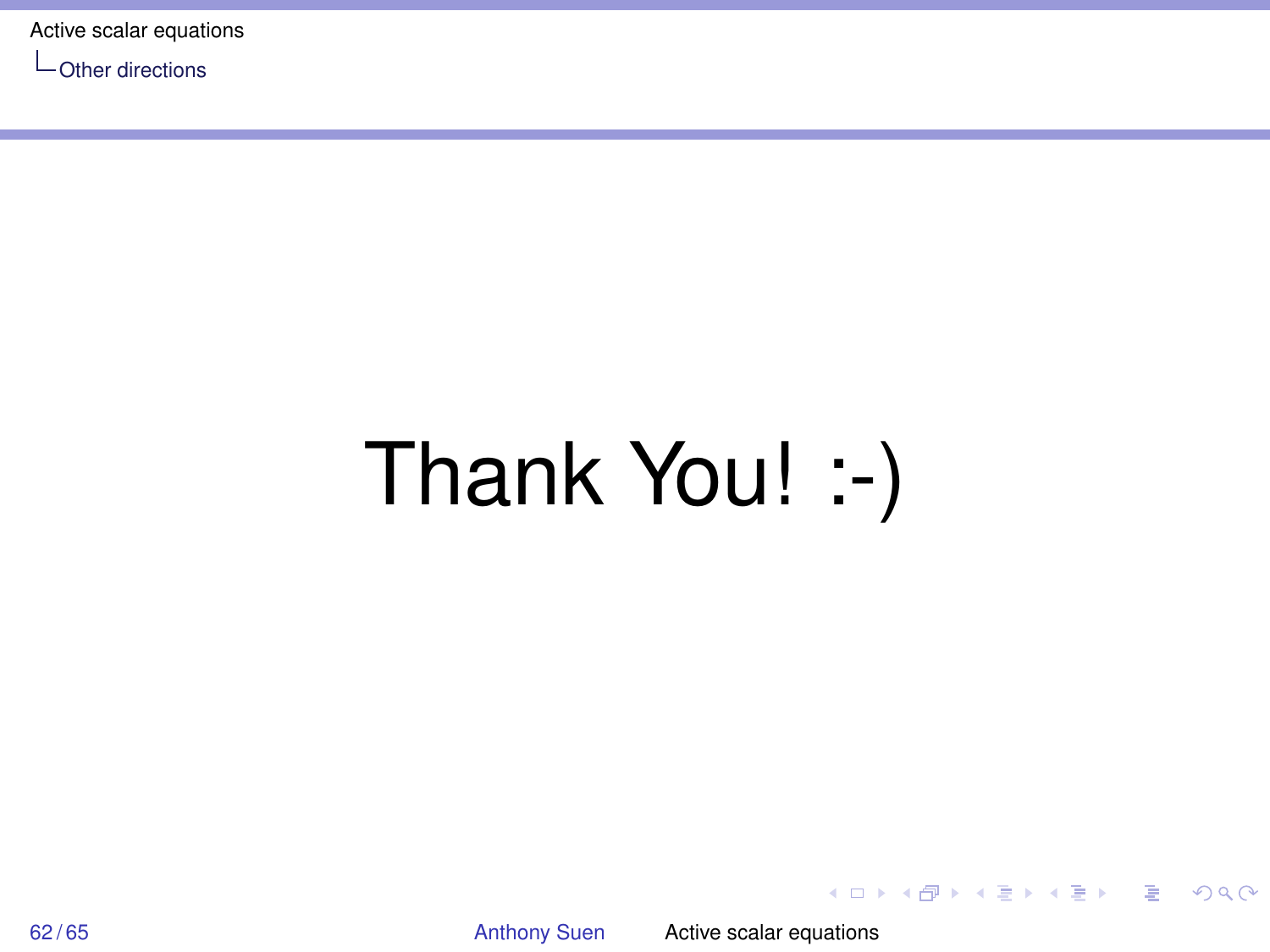#### **References**

- FRV12 S. Friedlander, W. Rusin, and V. Vicol, *On the supercritically diffusive magnetogeostrophic equations*, Nonlinearity 25, no. 11, 3071–3097, 2012.
	- FS15 S. Friedlander and A. Suen 2015, *Existence, uniqueness and regularity results for the viscous magneto-geostrophic equation*, Nonlinearity, Vol. 28, no. 9, pp. 3193–3217, 2015.
	- FS18 S. Friedlander and A. Suen, *Solutions to a class of forced drift-diffusion equations with applications to the magneto-geostrophic equations*, Annals of PDE, 4(2):14, 2018.
	- FS19 S. Friedlander and A. Suen, *Wellposedness and convergence of solutions to a class of forced non-diffusive equations with applications*, J. Math. Fluid Mech., 21, 21-50, 2019.

イロト イ押 トイヨ トイヨ トーヨー

 $QQ$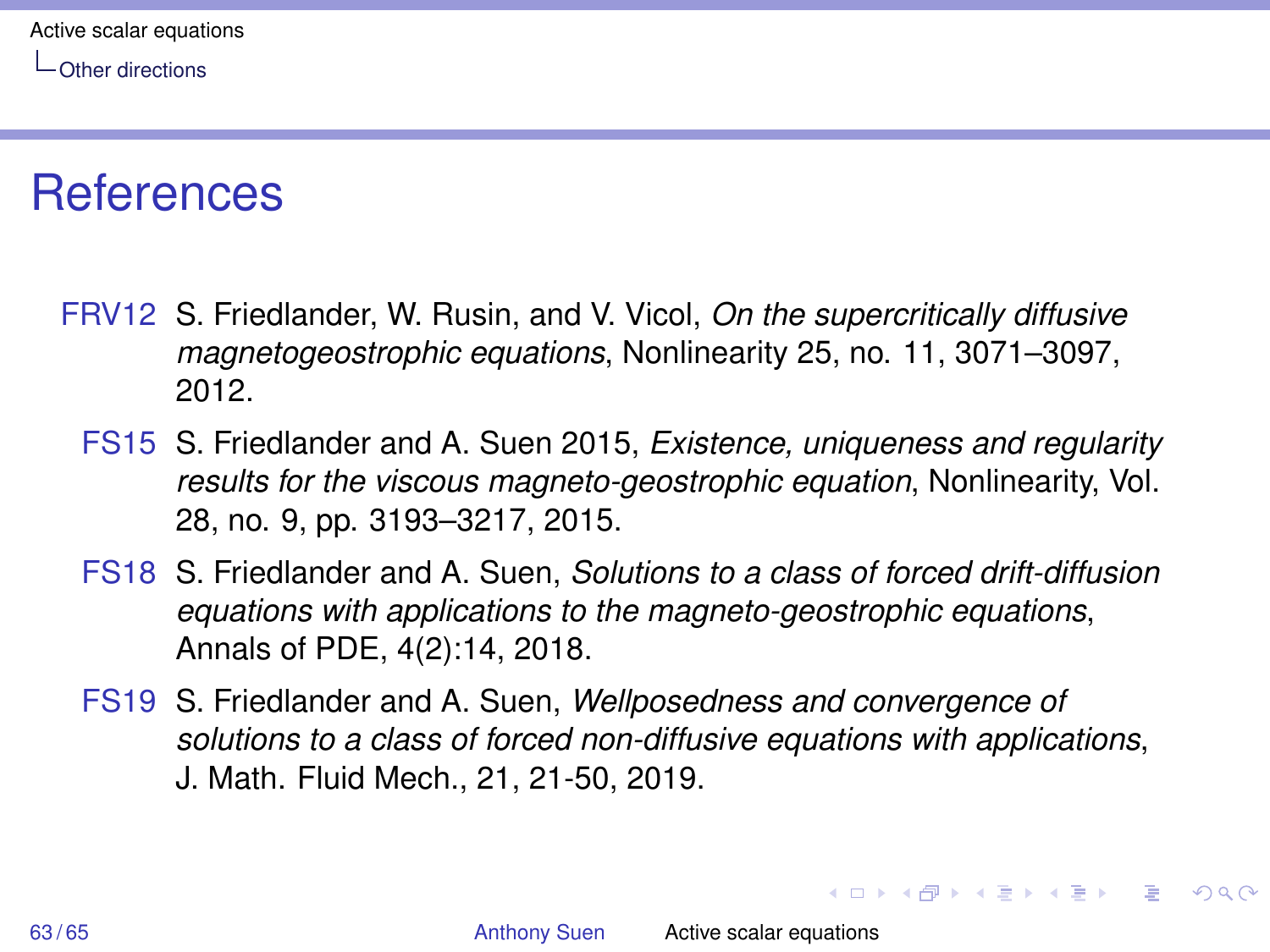#### References (cont'd)

- FS21 S. Friedlander and A. Suen, *Vanishing diffusion limits and long time behaviour of a class of forced active scalar equations*, Arch. Rational Mechanics Ana., 240, no. 3, 1431-1485, 2021.
- FS22 S. Friedlander and A. Suen, *On a class of forced active scalar equations with small diffusive parameters*, to appear in Pure and Applied Functional Analysis.
- FV11a S. Friedlander and V. Vicol, *Global wellposedness for an advection-diffusion equation arising in magnetogeostrophic dynamics*, Ann. Inst. H. Poincaré Anal. Non Linéaire, 28(2): pp. 283–301, 2011.
- FV11b S. Friedlander and V. Vicol, *On the ill/wellposedness and nonlinear instability of the magnetogeostrophic equations*, Nonlinearity, 24(11):3019–3042, 2011.

イロト イ押 トイヨ トイヨ トーヨー

 $QQ$